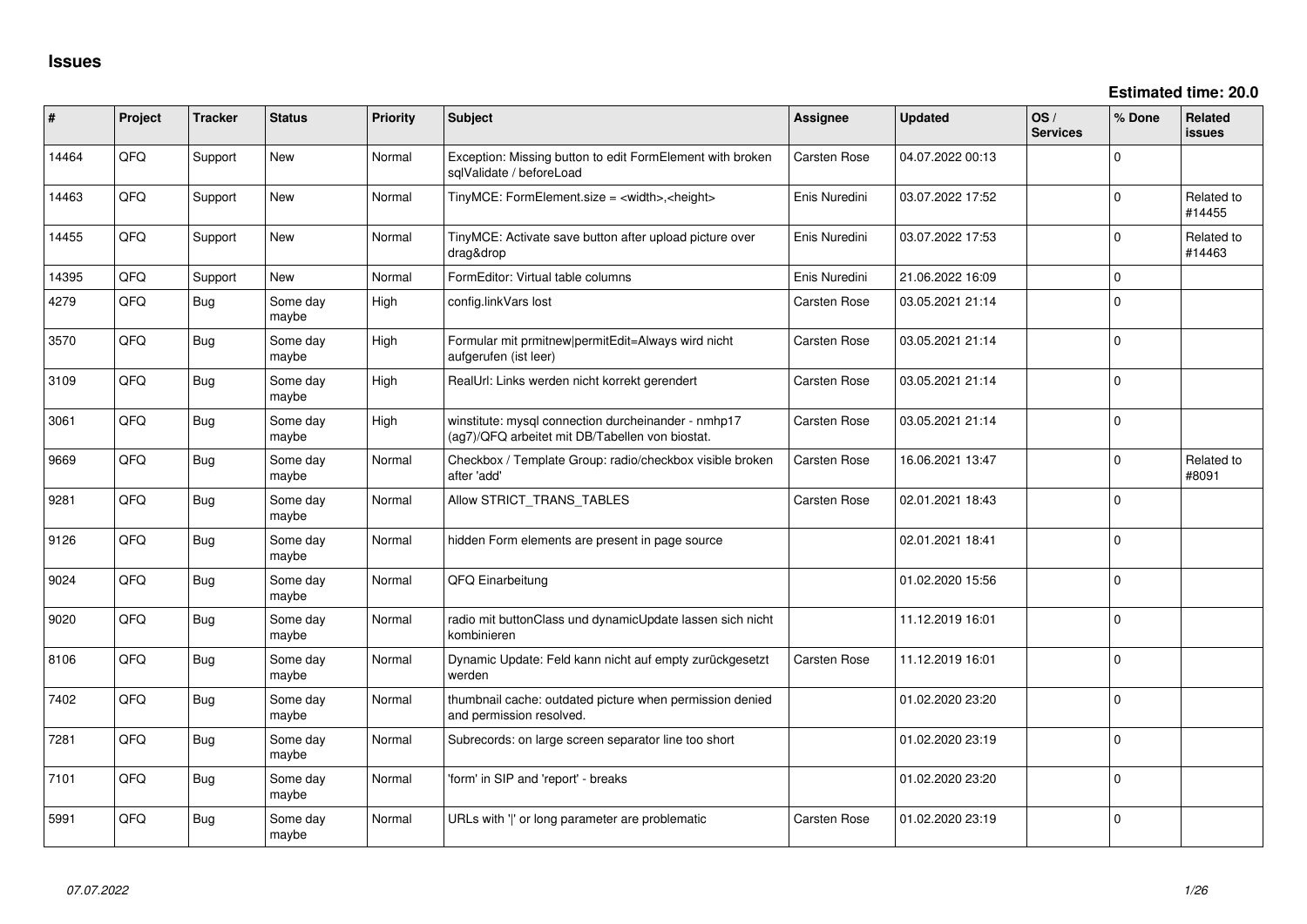| #    | Project | <b>Tracker</b> | <b>Status</b>     | <b>Priority</b> | <b>Subject</b>                                                                                                                                           | <b>Assignee</b>     | <b>Updated</b>   | OS/<br><b>Services</b> | % Done         | Related<br>issues                              |
|------|---------|----------------|-------------------|-----------------|----------------------------------------------------------------------------------------------------------------------------------------------------------|---------------------|------------------|------------------------|----------------|------------------------------------------------|
| 5877 | QFQ     | <b>Bug</b>     | Some day<br>maybe | Normal          | FE.type=note:bsColumn strange behaviour                                                                                                                  |                     | 01.02.2020 23:19 |                        | $\Omega$       |                                                |
| 5768 | QFQ     | Bug            | Some day<br>maybe | Normal          | '{{pageLanguage:T}}' missing if QFQ is called via api                                                                                                    | <b>Carsten Rose</b> | 01.02.2020 23:19 |                        | 0              |                                                |
| 5706 | QFQ     | <b>Bug</b>     | Some day<br>maybe | Normal          | upload: fileDestination needs to be sanatized                                                                                                            | <b>Carsten Rose</b> | 01.02.2020 23:19 |                        | $\Omega$       |                                                |
| 5557 | QFQ     | <b>Bug</b>     | Some day<br>maybe | Normal          | Form load: STORE_RECORD filled, but should be empty                                                                                                      | Carsten Rose        | 01.02.2020 23:19 |                        | $\mathbf 0$    |                                                |
| 5021 | QFQ     | <b>Bug</b>     | Some day<br>maybe | Normal          | FE.typ=extra - during save displays error 'datum2' already<br>filled in STORE_SIP - the value is stored nevertheless                                     | <b>Carsten Rose</b> | 01.02.2020 23:19 |                        | $\mathbf 0$    | Related to<br>#3875                            |
| 4771 | QFQ     | <b>Bug</b>     | Some day<br>maybe | Normal          | qfq: select-down-values empty after save (edit-form for<br>program administrators)                                                                       | <b>Carsten Rose</b> | 01.02.2020 23:20 |                        | $\Omega$       | Related to<br>#4549, Has<br>duplicate<br>#4282 |
| 4659 | QFQ     | Bug            | Some day<br>maybe | Normal          | infoButtonExtra                                                                                                                                          | Carsten Rose        | 01.02.2020 23:20 |                        | $\Omega$       |                                                |
| 4651 | QFQ     | <b>Bug</b>     | Some day<br>maybe | Normal          | "Loading document" Modal wird angezeigt bei uzhcd type=2<br>Ansicht                                                                                      | <b>Carsten Rose</b> | 01.02.2020 23:20 |                        | $\overline{0}$ |                                                |
| 4583 | QFQ     | <b>Bug</b>     | Some day<br>maybe | Normal          | Dynamic Update bei TypeAhead Feldern                                                                                                                     | Carsten Rose        | 01.02.2020 23:19 |                        | 0              |                                                |
| 4549 | QFQ     | <b>Bug</b>     | Some day<br>maybe | Normal          | TemplateGroups: FE.type SELECT loose selected value<br>after save                                                                                        | Carsten Rose        | 01.02.2020 23:20 |                        | $\Omega$       | Related to<br>#4548,<br>Related to<br>#4771    |
| 4546 | QFQ     | <b>Bug</b>     | Some day<br>maybe | Normal          | NH: SIP storage is destroyed                                                                                                                             |                     | 01.02.2020 23:20 |                        | $\Omega$       |                                                |
| 4528 | QFQ     | <b>Bug</b>     | Some day<br>maybe | Normal          | extraButtonLock mit SQLAhead Bug                                                                                                                         | Carsten Rose        | 01.02.2020 23:19 |                        | 0              |                                                |
| 4454 | QFQ     | <b>Bug</b>     | Some day<br>maybe | Normal          | Required Elements: multiple elements in a row - whole row<br>marked if only one input is empty.                                                          | Benjamin Baer       | 01.02.2020 23:20 |                        | 0              |                                                |
| 4441 | QFQ     | <b>Bug</b>     | Some day<br>maybe | Normal          | \$ SERVER Vars sollten nur aus dem Store genommen<br>werden - Code entsprechend anpassen.                                                                |                     | 11.12.2019 16:02 |                        | 0              |                                                |
| 4398 | QFQ     | <b>Bug</b>     | Some day<br>maybe | Normal          | Typeahead: mouse click in a prefilled input opens a single<br>item dropdown with the current value - click on it seems to<br>set the value, not the key. | Benjamin Baer       | 01.02.2020 23:20 |                        | $\Omega$       | Related to<br>#4457                            |
| 4328 | QFQ     | <b>Bug</b>     | Some day<br>maybe | Normal          | Error Message: Show FE name/number on problems in FE                                                                                                     | Carsten Rose        | 01.02.2020 23:20 |                        | $\mathbf 0$    |                                                |
| 4293 | QFG     | <b>Bug</b>     | Some day<br>maybe | Normal          | Download broken if token 'd:' is missing - but no error<br>message                                                                                       | Carsten Rose        | 11.12.2019 16:03 |                        | 0              | Related to<br>#7514                            |
| 4138 | QFQ     | <b>Bug</b>     | Some day<br>maybe | Normal          | _style fehlt                                                                                                                                             |                     | 11.12.2019 16:03 |                        | 0              |                                                |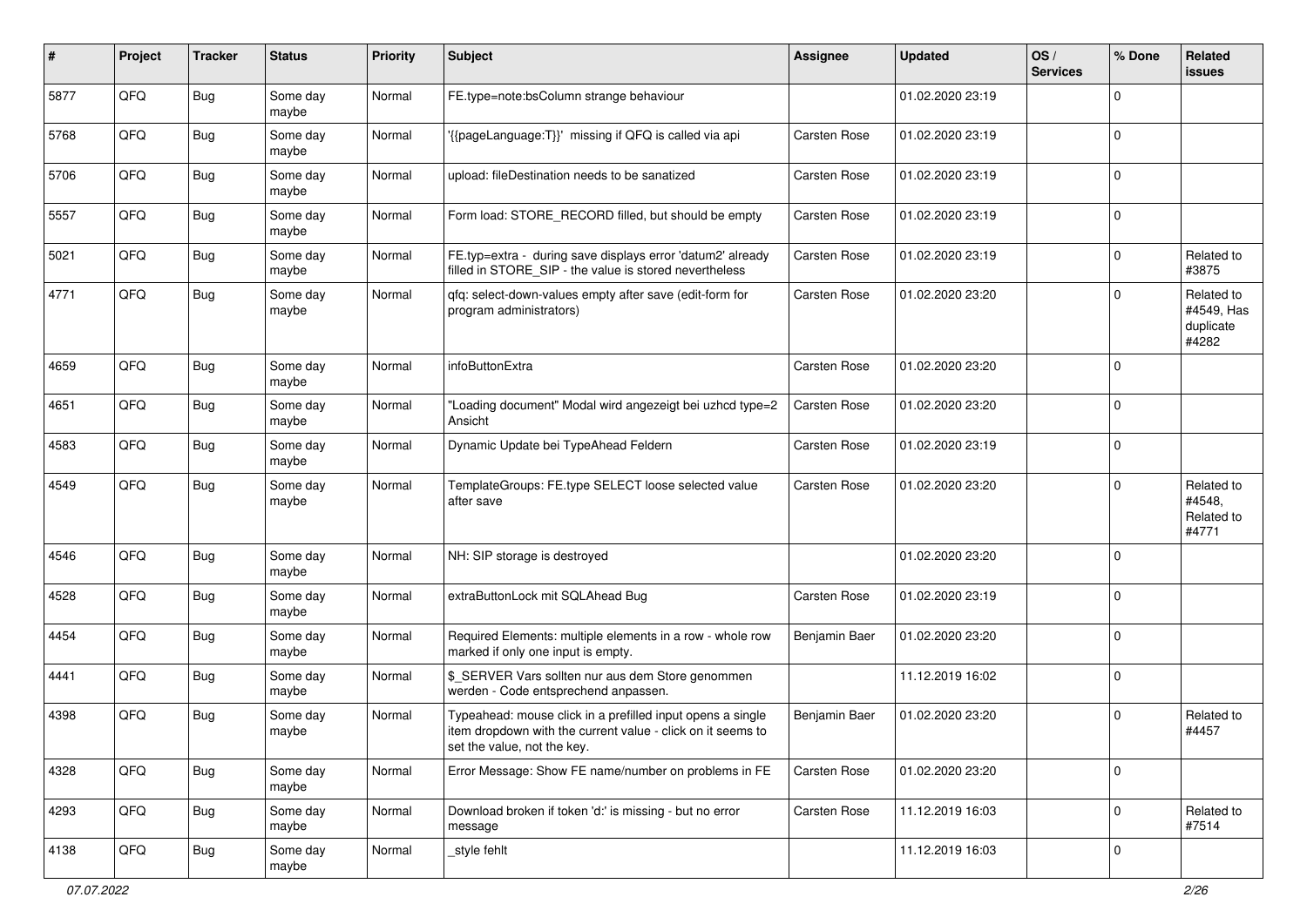| $\pmb{\#}$ | Project | <b>Tracker</b> | <b>Status</b>     | <b>Priority</b> | <b>Subject</b>                                                                                                                | <b>Assignee</b>     | <b>Updated</b>   | OS/<br><b>Services</b> | % Done      | Related<br>issues    |
|------------|---------|----------------|-------------------|-----------------|-------------------------------------------------------------------------------------------------------------------------------|---------------------|------------------|------------------------|-------------|----------------------|
| 4122       | QFQ     | <b>Bug</b>     | Some day<br>maybe | Normal          | file: Render Mode hat keinen Effekt                                                                                           |                     | 11.12.2019 16:03 |                        | $\Omega$    |                      |
| 4092       | QFQ     | <b>Bug</b>     | Some day<br>maybe | Normal          | 1) Logging verbessern wann welches FE warum ausgefuehrt<br>wird, 2) Documentation: Best Practice Template Group               | Carsten Rose        | 01.02.2020 23:19 |                        | $\Omega$    | Related to<br>#3504  |
| 4008       | QFQ     | <b>Bug</b>     | Some day<br>maybe | Normal          | FormElemen.type=sendmail: wrong 'TO' if 'real<br>name <rea@mail.to>' is used</rea@mail.to>                                    | Carsten Rose        | 11.12.2019 16:03 |                        | $\Omega$    |                      |
| 3895       | QFQ     | <b>Bug</b>     | Some day<br>maybe | Normal          | typeahead pedantic: on lehrkredit Idap webpass - if only one<br>person is in dropdown, such person can't be selected          | <b>Carsten Rose</b> | 11.12.2019 16:03 |                        | 0           |                      |
| 3882       | QFQ     | <b>Bug</b>     | Some day<br>maybe | Normal          | templateGroup: disable 'add' if limit is reached - funktioniert<br>nicht wenn bereits records existierten                     | <b>Carsten Rose</b> | 11.12.2019 16:03 |                        | $\mathbf 0$ |                      |
| 3811       | QFQ     | Bug            | Some day<br>maybe | Normal          | Dynamic Update: extraButtonInfo - Text aktualisieren                                                                          | Carsten Rose        | 11.12.2019 16:03 |                        | $\Omega$    | Related to<br>#11517 |
| 3750       | QFQ     | <b>Bug</b>     | Some day<br>maybe | Normal          | FE in a row: if one violates check, all are red                                                                               | Carsten Rose        | 11.12.2019 16:03 |                        | $\Omega$    |                      |
| 3682       | QFQ     | <b>Bug</b>     | Some day<br>maybe | Normal          | Dynamic update: Radio buttons                                                                                                 | Carsten Rose        | 11.12.2019 16:02 |                        | $\mathbf 0$ |                      |
| 3613       | QFQ     | <b>Bug</b>     | Some day<br>maybe | Normal          | note /note unchecked -> note div (col-md) wird weiterhin<br>gerendert                                                         | Elias Villiger      | 01.02.2020 23:19 |                        | 100         |                      |
| 3588       | QFQ     | Bug            | Some day<br>maybe | Normal          | templateGroup: versteckte Elemente werden weiterhin<br>gespeichert.                                                           | Carsten Rose        | 11.12.2019 16:02 |                        | $\Omega$    |                      |
| 3349       | QFQ     | Bug            | Some day<br>maybe | Normal          | config.qfq.ini: a) vertraegt keine '=' im Value (z.B. Passwort),<br>b) Values sollten in ticks einschliessbar sein (spaces, ) | <b>Carsten Rose</b> | 11.12.2019 16:02 |                        | l 0         |                      |
| 3130       | QFQ     | <b>Bug</b>     | Some day<br>maybe | Normal          | Debug Info's nicht korrekt nach 'New > Save'.                                                                                 | Carsten Rose        | 11.12.2019 16:03 |                        | $\Omega$    | Related to<br>#3253  |
| 2643       | QFQ     | Bug            | Some day<br>maybe | Normal          | Zend / PHP Webinars anschauen                                                                                                 | Carsten Rose        | 01.02.2020 15:56 |                        | $\Omega$    |                      |
| 2063       | QFQ     | <b>Bug</b>     | Some day<br>maybe | Normal          | Pills auf 'inaktiv' setzen falls keine Element auf dem Pill<br>sichtbar sind.                                                 | Benjamin Baer       | 11.12.2019 16:03 |                        | $\Omega$    | Related to<br>#3752  |
| 7456       | QFQ     | Bug            | Some day<br>maybe | Low             | Todos in Code: solve or make ticket                                                                                           | <b>Carsten Rose</b> | 16.09.2021 15:10 |                        | 0           |                      |
| 11630      | QFQ     | Bug            | Feedback          | High            | Bitte check ob CALL() in 20.11.0 noch so funktioniert wie in<br>20.4.1                                                        | Enis Nuredini       | 28.05.2022 13:45 |                        | $\Omega$    | Related to<br>#11325 |
| 13767      | QFQ     | <b>Bug</b>     | Feedback          | Normal          | date/time-picker: required shows up/down button orange                                                                        | Enis Nuredini       | 16.05.2022 23:16 |                        | l 0         |                      |
| 12546      | QFQ     | Bug            | Feedback          | Normal          | Branch 'Development' - Unit Tests mit dirty workaround<br>angepasst                                                           | Carsten Rose        | 19.03.2022 17:48 |                        | 0           |                      |
| 11347      | QFQ     | <b>Bug</b>     | Feedback          | Normal          | If Bedingungen funktionieren nicht korrekt                                                                                    | Christoph Fuchs     | 21.03.2021 20:37 |                        | 0           |                      |
| 9898       | QFQ     | Bug            | Feedback          | Normal          | Formular trotz Timeout gespeichert                                                                                            | Benjamin Baer       | 01.02.2020 15:56 |                        | 0           |                      |
| 9535       | QFQ     | <b>Bug</b>     | Feedback          | Normal          | Report:  AS '_vertical' - column to wide - vertical >> rot45,<br>rot90                                                        | Benjamin Baer       | 01.02.2020 15:56 |                        | 0           |                      |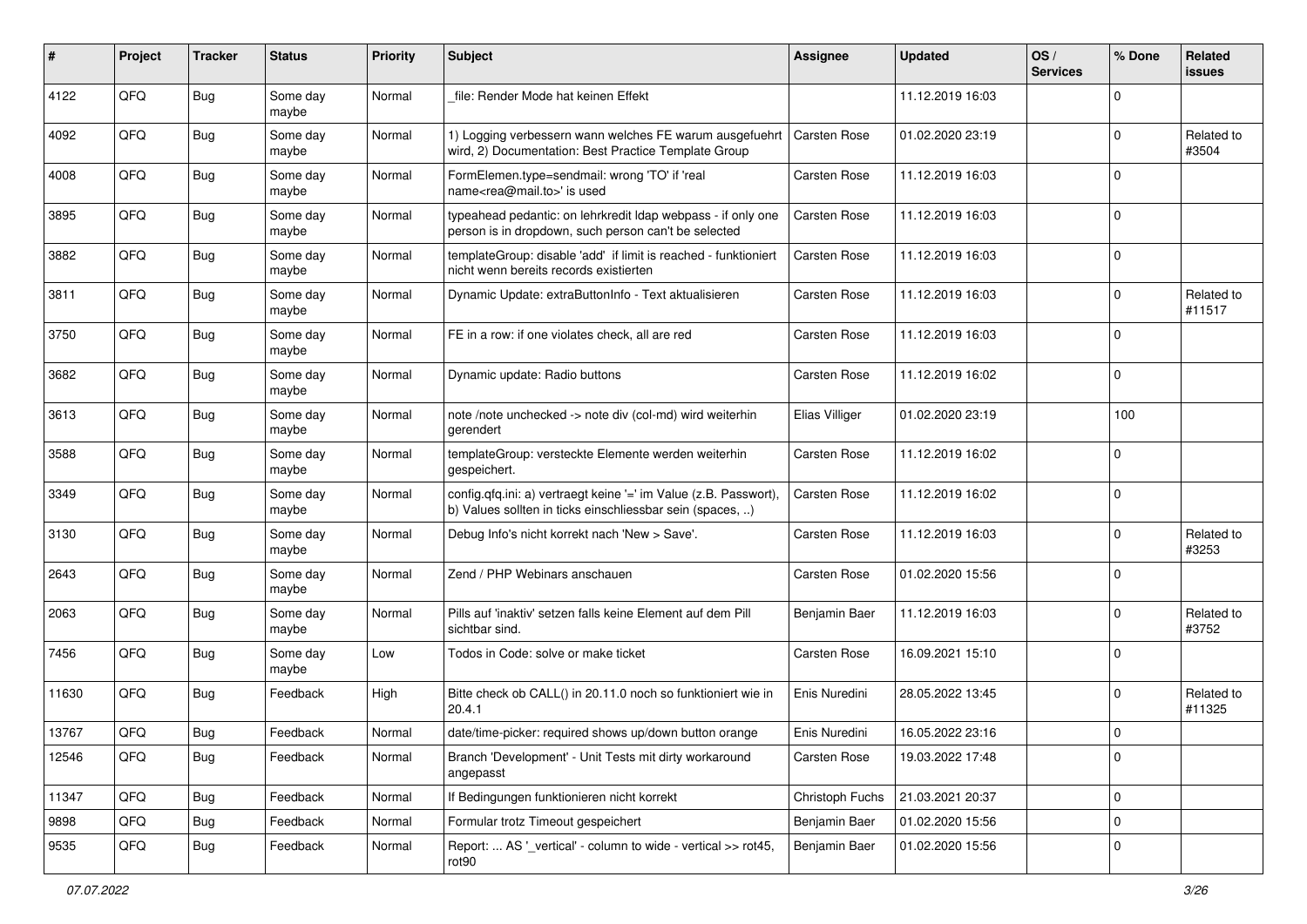| #     | Project | <b>Tracker</b> | <b>Status</b> | <b>Priority</b> | <b>Subject</b>                                                                          | <b>Assignee</b>     | <b>Updated</b>   | OS/<br><b>Services</b> | % Done         | Related<br><b>issues</b>                                                                                                       |
|-------|---------|----------------|---------------|-----------------|-----------------------------------------------------------------------------------------|---------------------|------------------|------------------------|----------------|--------------------------------------------------------------------------------------------------------------------------------|
| 8316  | QFQ     | Bug            | Feedback      | Normal          | Documentation/Behaviour for Nested Queries and<br>Record-Store confusing                | Nicola Chiapolini   | 20.11.2019 09:14 |                        | $\mathbf 0$    |                                                                                                                                |
| 12508 | QFQ     | Bug            | In Progress   | High            | qfq Form: sendMail                                                                      | Karin Niffeler      | 19.03.2022 17:48 |                        | $\pmb{0}$      |                                                                                                                                |
| 9789  | QFQ     | <b>Bug</b>     | In Progress   | High            | Record Lock: release to early on 'leave page'                                           | <b>Carsten Rose</b> | 10.01.2022 09:25 |                        | 100            | Related to<br>#10081,<br>Related to<br>#9173,<br>Related to<br>#8702                                                           |
| 14323 | QFQ     | Bug            | In Progress   | Normal          | Report: render=both single - no impact                                                  | Carsten Rose        | 19.06.2022 18:31 |                        | $\mathbf 0$    |                                                                                                                                |
| 14175 | QFQ     | <b>Bug</b>     | In Progress   | Normal          | Opening a form with no QFQ Session cookie fails                                         | <b>Carsten Rose</b> | 03.06.2022 10:40 |                        | $\mathbf 0$    |                                                                                                                                |
| 11517 | QFQ     | <b>Bug</b>     | In Progress   | Normal          | extraButtonInfo Broken for multiple FormElements                                        | Carsten Rose        | 12.05.2022 13:12 |                        | $\mathbf 0$    | Related to<br>#7890,<br>Related to<br>#3811, Has<br>duplicate<br>#10905, Has<br>duplicate<br>#10553, Has<br>duplicate<br>#6779 |
| 10661 | QFQ     | <b>Bug</b>     | In Progress   | Normal          | Typo3 Warnungen                                                                         | Carsten Rose        | 07.09.2021 13:23 |                        | $\overline{0}$ | Related to<br>#12440                                                                                                           |
| 9691  | QFQ     | Bug            | In Progress   | Normal          | Checkbox: dynamic update > readonly                                                     | <b>Carsten Rose</b> | 01.02.2020 23:22 |                        | 50             | Related to<br>#9834                                                                                                            |
| 12463 | QFQ     | <b>Bug</b>     | ToDo          | High            | QFQ Function: 'function' and 'sql' on same level - output of<br>sql is shown two times. | <b>Carsten Rose</b> | 15.12.2021 16:31 |                        | $\mathbf 0$    |                                                                                                                                |
| 12395 | QFQ     | <b>Bug</b>     | ToDo          | High            | QFQ Function: Result two times shown                                                    | Carsten Rose        | 18.02.2022 08:59 |                        | $\pmb{0}$      |                                                                                                                                |
| 13899 | QFQ     | Bug            | ToDo          | Normal          | Selenium: zum laufen bringen                                                            | Enis Nuredini       | 25.03.2022 10:24 |                        | $\mathbf 0$    |                                                                                                                                |
| 9534  | QFQ     | <b>Bug</b>     | Priorize      | Urgent          | FE.type=upload: 'Unknown Mode: ID"                                                      | <b>Carsten Rose</b> | 03.05.2021 21:14 |                        | 0              | Related to<br>#9532                                                                                                            |
| 9173  | QFQ     | <b>Bug</b>     | Priorize      | Urgent          | Stale Record Lock: Firefox                                                              | Carsten Rose        | 03.05.2021 21:14 |                        | $\mathbf 0$    | Related to<br>#9789                                                                                                            |
| 9121  | QFQ     | <b>Bug</b>     | Priorize      | High            | sip links have r and __dbIndexData set                                                  | Carsten Rose        | 12.06.2021 10:41 |                        | $\pmb{0}$      |                                                                                                                                |
| 6116  | QFQ     | <b>Bug</b>     | Priorize      | High            | value of checkbox not saved                                                             | Carsten Rose        | 07.12.2021 17:19 |                        | $\pmb{0}$      |                                                                                                                                |
| 14283 | QFQ     | <b>Bug</b>     | Priorize      | Normal          | HEIC / HEIF convert doesn't trigger                                                     | Carsten Rose        | 19.06.2022 16:37 |                        | $\pmb{0}$      |                                                                                                                                |
| 13943 | QFQ     | <b>Bug</b>     | Priorize      | Normal          | unable to find formgroup                                                                | Enis Nuredini       | 28.05.2022 11:03 |                        | $\mathbf 0$    |                                                                                                                                |
| 12325 | QFQ     | <b>Bug</b>     | Priorize      | Normal          | MultiDB form.dblndex not working for report syntax                                      | Carsten Rose        | 07.09.2021 13:37 |                        | $\mathbf 0$    | Related to<br>#12145,<br>Related to<br>#12314                                                                                  |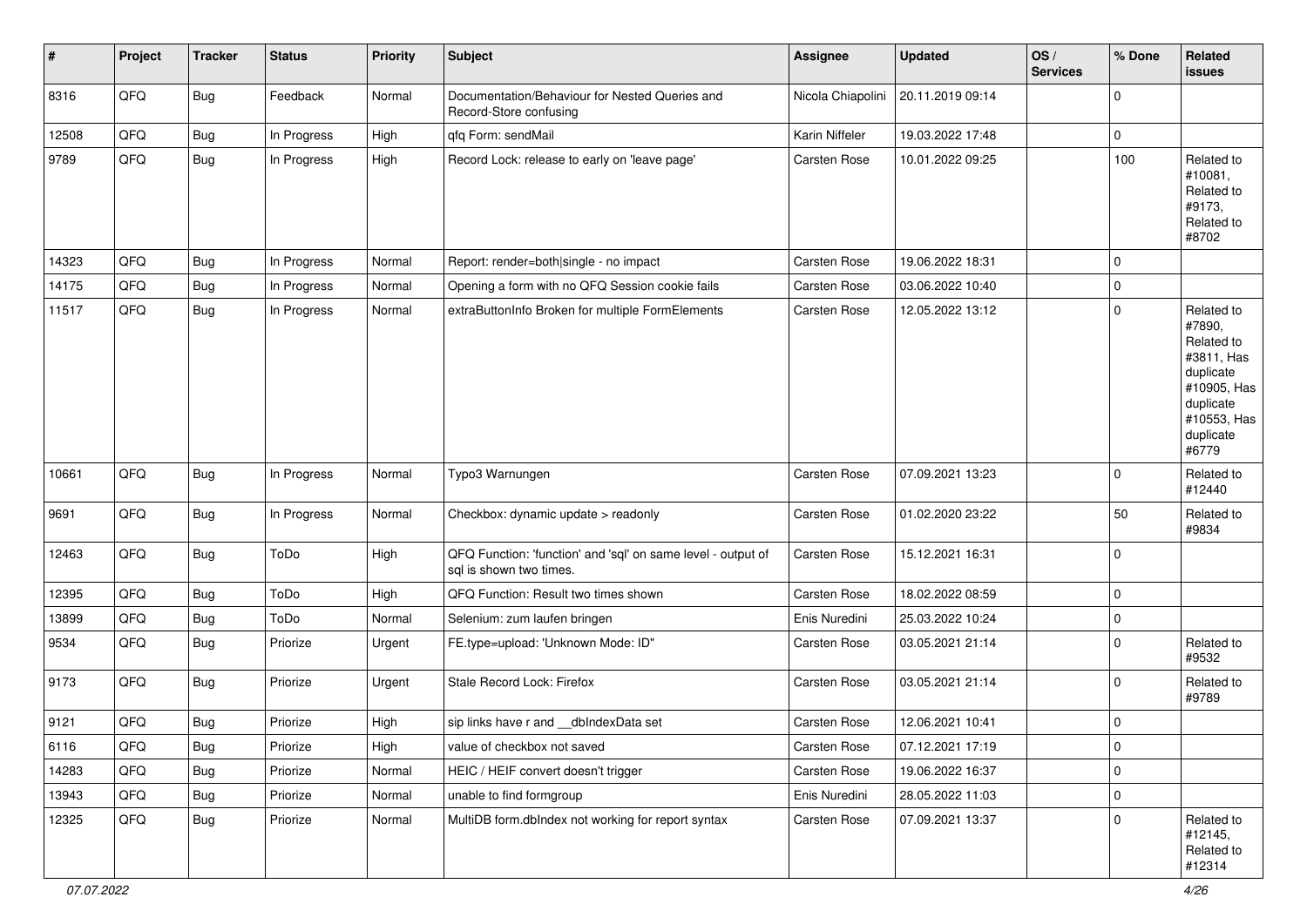| #     | Project | <b>Tracker</b> | <b>Status</b> | <b>Priority</b> | <b>Subject</b>                                                                                           | <b>Assignee</b>     | <b>Updated</b>   | OS/<br><b>Services</b> | % Done      | Related<br>issues                                                       |
|-------|---------|----------------|---------------|-----------------|----------------------------------------------------------------------------------------------------------|---------------------|------------------|------------------------|-------------|-------------------------------------------------------------------------|
| 9975  | QFQ     | Bug            | Priorize      | Normal          | Dropdown Menu: 'r:3' broken                                                                              | <b>Carsten Rose</b> | 01.02.2020 10:13 |                        | $\Omega$    |                                                                         |
| 9958  | QFQ     | Bug            | Priorize      | Normal          | Broken subrecord query: no error message                                                                 | <b>Carsten Rose</b> | 05.02.2021 15:15 |                        | $\mathbf 0$ |                                                                         |
| 9947  | QFQ     | <b>Bug</b>     | Priorize      | Normal          | Unwanted error message if missing 'typeAheadSqlPrefetch'                                                 | Carsten Rose        | 01.02.2020 10:13 |                        | $\mathbf 0$ |                                                                         |
| 9862  | QFQ     | Bug            | Priorize      | Normal          | Failed writing to sql mail qfq.log should throw an exception                                             | <b>Carsten Rose</b> | 01.02.2020 10:13 |                        | $\mathbf 0$ |                                                                         |
| 9834  | QFQ     | Bug            | Priorize      | Normal          | Input elements with tag 'disabled' are missing on<br>form-submit: server option 'processReadOnly' broken | <b>Carsten Rose</b> | 07.12.2021 16:43 |                        | $\mathbf 0$ | Related to<br>#9691,<br>Related to<br>#5305, Has<br>duplicate<br>#12331 |
| 8037  | QFQ     | Bug            | Priorize      | Normal          | FE.type=upload (advanced mode): {{slaveId:V}} missing<br>during dynamic update                           | <b>Carsten Rose</b> | 01.02.2020 10:13 |                        | $\Omega$    |                                                                         |
| 7656  | QFQ     | Bug            | Priorize      | Normal          | FE with required, 'pattern' and 'extraButtonLock': always<br>complain about missing value                | Carsten Rose        | 01.02.2020 10:13 |                        | $\mathbf 0$ |                                                                         |
| 7616  | QFQ     | Bug            | Priorize      | Normal          | Selectlist with Enum & Dynamic Update                                                                    | <b>Carsten Rose</b> | 01.02.2020 10:13 |                        | $\mathbf 0$ |                                                                         |
| 6574  | QFQ     | Bug            | Priorize      | Normal          | qfq.log: Fehlermeldung wurde angezeigt, aber nicht geloggt                                               | <b>Carsten Rose</b> | 01.02.2020 10:13 |                        | $\mathbf 0$ |                                                                         |
| 6566  | QFQ     | Bug            | Priorize      | Normal          | Link Function 'delete': provided parameter missing on page<br>reload                                     | Benjamin Baer       | 03.01.2022 08:08 |                        | $\mathbf 0$ |                                                                         |
| 6140  | QFQ     | Bug            | Priorize      | Normal          | QFQ DnD Sort: Locked fields                                                                              | Benjamin Baer       | 21.03.2022 09:56 |                        | $\mathbf 0$ |                                                                         |
| 4457  | QFQ     | Bug            | Priorize      | Normal          | typeahead: pressing return to select an item, saves the form<br>and closes the form.                     | Benjamin Baer       | 03.01.2022 08:01 |                        | $\mathbf 0$ | Related to<br>#4398                                                     |
| 3782  | QFQ     | Bug            | Priorize      | Normal          | Bei fehlerhafter Eingabe (z.B. Datum) sollte das erwartete<br>Format angezeigt werden                    | <b>Carsten Rose</b> | 01.02.2020 10:13 |                        | $\mathbf 0$ |                                                                         |
| 2665  | QFQ     | Bug            | Priorize      | Normal          | Dynamic Update funktioniert nicht, wenn beim<br>entsprechenden FormElement eine size angegeben ist.      | Benjamin Baer       | 03.01.2022 08:12 |                        | 30          |                                                                         |
| 12545 | QFQ     | Bug            | <b>New</b>    | Urgent          | sql.log not created / updated                                                                            | <b>Carsten Rose</b> | 14.12.2021 16:02 |                        | $\mathbf 0$ |                                                                         |
| 12468 | QFQ     | Bug            | New           | Urgent          | Form: update Form.title after save                                                                       | <b>Carsten Rose</b> | 03.05.2021 21:12 |                        | $\mathbf 0$ |                                                                         |
| 13716 | QFQ     | Bug            | New           | High            | Firefox ask to store username/password                                                                   | Enis Nuredini       | 30.05.2022 09:31 |                        | $\mathbf 0$ | Related to<br>#13827                                                    |
| 12974 | QFQ     | Bug            | New           | High            | Sanitize Queries in Action-Elements                                                                      | <b>Carsten Rose</b> | 07.12.2021 17:19 |                        | $\mathbf 0$ |                                                                         |
| 12702 | QFQ     | Bug            | New           | High            | templateGroup: broken in multiDb Setup                                                                   | <b>Carsten Rose</b> | 14.12.2021 16:02 |                        | $\mathbf 0$ |                                                                         |
| 12670 | QFQ     | <b>Bug</b>     | New           | High            | Dropdown-Menu classes können nicht mehr angegeben<br>werden                                              | Carsten Rose        | 07.12.2021 17:19 |                        | 0           |                                                                         |
| 12513 | QFQ     | <b>Bug</b>     | New           | High            | Implement server side check of maxlength                                                                 | Carsten Rose        | 07.12.2021 17:19 |                        | $\mathbf 0$ |                                                                         |
| 12066 | QFQ     | <b>Bug</b>     | New           | High            | enterAsSubmit: Forward wird nicht ausgeführt                                                             | Enis Nuredini       | 29.05.2022 09:23 |                        | $\mathbf 0$ |                                                                         |
| 11237 | QFQ     | <b>Bug</b>     | New           | High            | Radiobutton / parameter.buttonClass= btn-default - kein dirty<br>Trigger                                 | Benjamin Baer       | 03.05.2021 21:12 |                        | $\mathbf 0$ | Related to<br>#10766                                                    |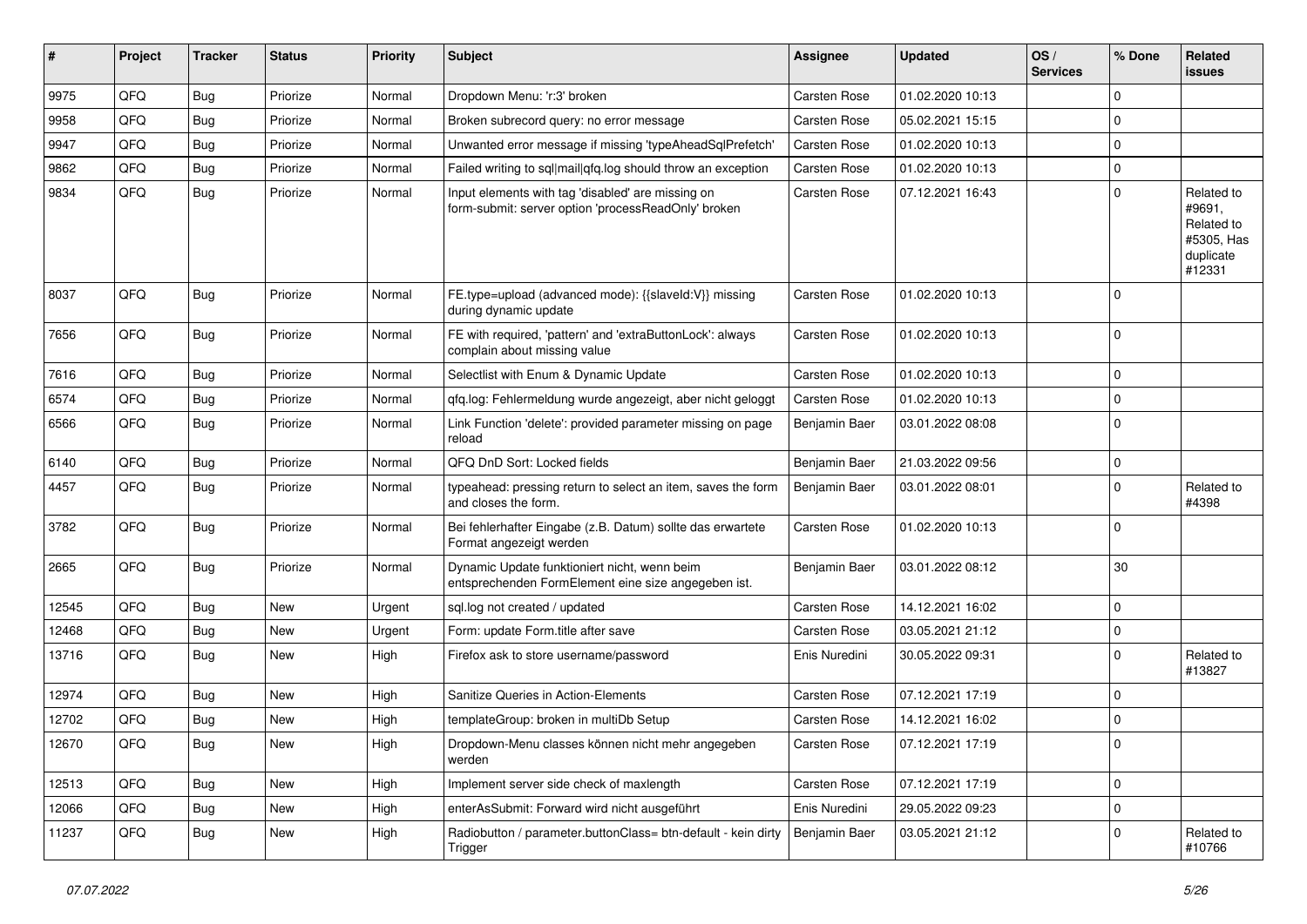| #     | Project | <b>Tracker</b> | <b>Status</b> | <b>Priority</b> | <b>Subject</b>                                                                   | <b>Assignee</b>     | <b>Updated</b>   | OS/<br><b>Services</b> | % Done         | <b>Related</b><br><b>issues</b>              |
|-------|---------|----------------|---------------|-----------------|----------------------------------------------------------------------------------|---------------------|------------------|------------------------|----------------|----------------------------------------------|
| 11057 | QFQ     | <b>Bug</b>     | New           | High            | Checkboxes ohne span.checkmark im Report werden<br>ausgeblendet                  | Benjamin Baer       | 03.05.2021 21:12 |                        | $\Omega$       | Related to<br>#11039                         |
| 10766 | QFQ     | <b>Bug</b>     | New           | High            | Radiobutton / parameter.buttonClass=btn-default: dynamic<br>update               |                     | 03.05.2021 21:12 |                        | $\mathbf 0$    | Related to<br>#11237                         |
| 10640 | QFQ     | Bug            | New           | High            | TypeAhead Tag: FE editierbar trotz readOnly                                      | <b>Carsten Rose</b> | 03.05.2021 21:12 |                        | $\Omega$       | Related to<br>#7795                          |
| 10508 | QFQ     | <b>Bug</b>     | New           | High            | Multi Form broken on Multi DB Instance                                           | <b>Carsten Rose</b> | 03.05.2021 21:12 |                        | $\pmb{0}$      |                                              |
| 10506 | QFQ     | <b>Bug</b>     | New           | High            | Template Group broken on MultiDB instance                                        | <b>Carsten Rose</b> | 03.05.2021 21:12 |                        | $\Omega$       | Related to<br>#10505                         |
| 10081 | QFQ     | Bug            | New           | High            | Stale record lock after 'forbidden' character                                    | <b>Carsten Rose</b> | 03.05.2021 21:12 |                        | $\Omega$       | Related to<br>#10082,<br>Related to<br>#9789 |
| 9531  | QFQ     | <b>Bug</b>     | <b>New</b>    | High            | FE File: Dynamic Update / modeSgl / required detected even<br>it not set         | <b>Carsten Rose</b> | 11.06.2021 20:32 |                        | $\mathbf 0$    | Related to<br>#12398                         |
| 9347  | QFQ     | Bug            | New           | High            | FE.type=upload with dynamic show/hidden: required not<br>detected                | <b>Carsten Rose</b> | 12.06.2021 10:40 |                        | $\mathbf 0$    | Related to<br>#5305,<br>Related to<br>#12398 |
| 8891  | QFQ     | Bug            | New           | High            | formSubmitLog: do not log passwords                                              | Enis Nuredini       | 25.03.2022 09:06 |                        | $\overline{0}$ |                                              |
| 8668  | QFQ     | Bug            | New           | High            | Pill disabled: dyamic mode 'hidden' not respected - FE is still<br>required      | <b>Carsten Rose</b> | 03.05.2021 21:14 |                        | $\Omega$       |                                              |
| 8431  | QFQ     | <b>Bug</b>     | New           | High            | autocron.php with wrong path                                                     | <b>Carsten Rose</b> | 03.05.2021 21:14 |                        | $\pmb{0}$      |                                              |
| 8083  | QFQ     | <b>Bug</b>     | New           | High            | FormEditor: primary table list does not respect<br>'indexDb={{indexData:Y}}'     | <b>Carsten Rose</b> | 03.05.2021 21:14 |                        | $\Omega$       | Has<br>duplicate<br>#6678                    |
| 7899  | QFQ     | Bug            | <b>New</b>    | High            | Fe.type=password / retype / required: always complain about<br>missing value     | <b>Carsten Rose</b> | 03.05.2021 21:14 |                        | $\mathbf 0$    |                                              |
| 7650  | QFQ     | Bug            | New           | High            | Optional do not show 'required' sign on FormElement                              | <b>Carsten Rose</b> | 03.05.2021 21:14 |                        | 0              |                                              |
| 5459  | QFQ     | Bug            | New           | High            | Multi DB: spread system tables between 'QFQ' and 'Data'-DB                       | <b>Carsten Rose</b> | 03.05.2021 21:14 |                        | $\mathbf 0$    | Related to<br>#4720                          |
| 5221  | QFQ     | <b>Bug</b>     | <b>New</b>    | High            | Download Dialog: Bleibt stehen in FF wenn Datei<br>automatisch gespeichert wird. | <b>Carsten Rose</b> | 03.05.2021 21:14 |                        | $\overline{0}$ |                                              |
| 14377 | QFQ     | Bug            | <b>New</b>    | Normal          | Documentation > General Tips: white page after migration                         | Enis Nuredini       | 19.06.2022 16:37 |                        | $\pmb{0}$      |                                              |
| 14322 | QFQ     | Bug            | New           | Normal          | Form Load: by default no scroll (save & close should be<br>visible)              | Enis Nuredini       | 15.06.2022 14:12 |                        | $\mathbf 0$    | Related to<br>#14321,<br>Related to<br>#6232 |
| 14305 | QFQ     | Bug            | New           | Normal          | Inline Report editing does not create history entries                            | <b>Carsten Rose</b> | 10.06.2022 11:55 |                        | $\mathbf 0$    |                                              |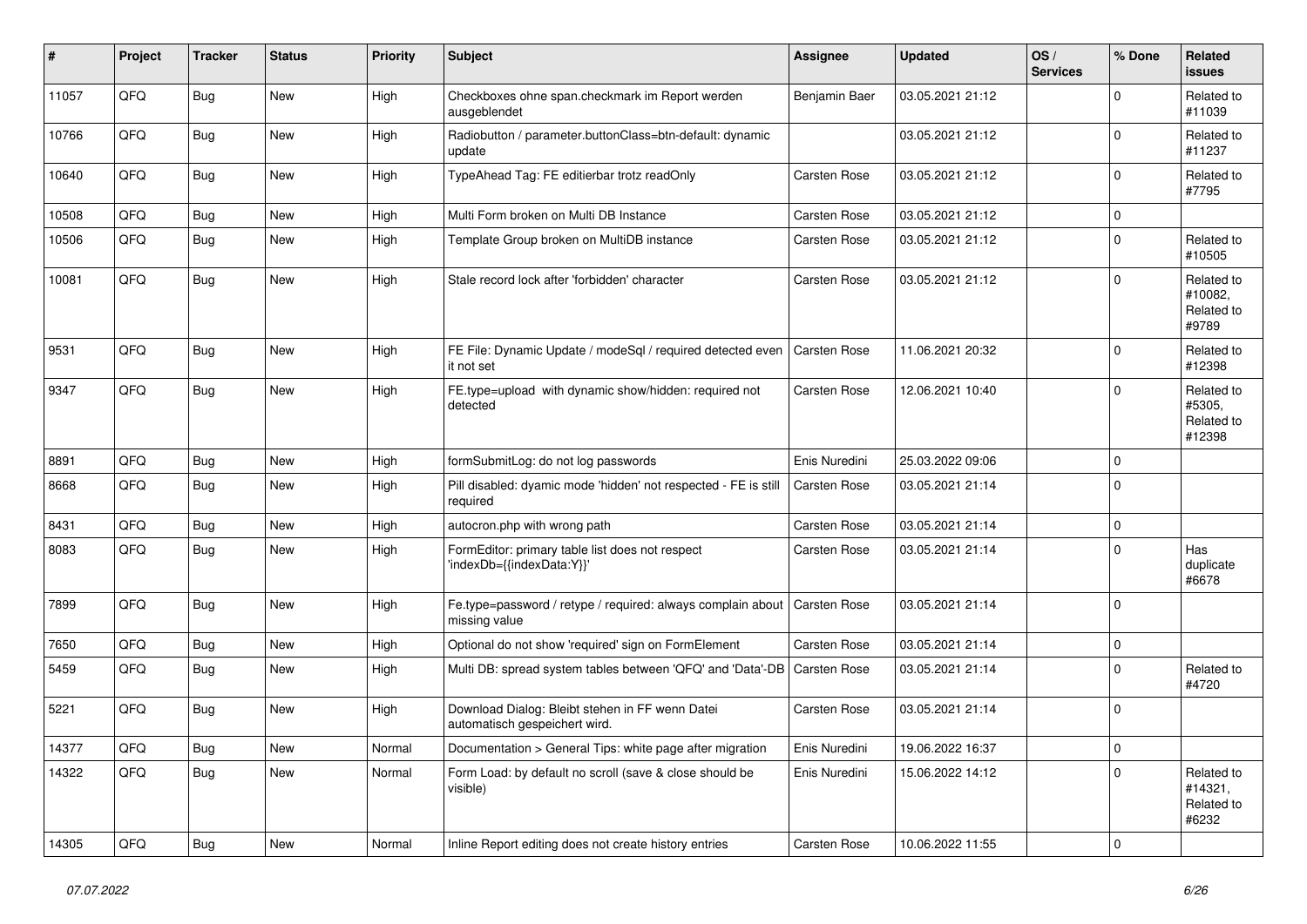| #     | Project | <b>Tracker</b> | <b>Status</b> | <b>Priority</b> | <b>Subject</b>                                                                                                                                      | Assignee             | <b>Updated</b>   | OS/<br><b>Services</b> | % Done      | Related<br>issues                           |
|-------|---------|----------------|---------------|-----------------|-----------------------------------------------------------------------------------------------------------------------------------------------------|----------------------|------------------|------------------------|-------------|---------------------------------------------|
| 14304 | QFQ     | <b>Bug</b>     | <b>New</b>    | Normal          | table sorter view safer does not work                                                                                                               | <b>Carsten Rose</b>  | 10.06.2022 11:49 |                        | $\Omega$    |                                             |
| 14233 | QFQ     | Bug            | New           | Normal          | AS link: question - HTML is not rendered                                                                                                            | Carsten Rose         | 28.05.2022 11:02 |                        | $\Omega$    |                                             |
| 14091 | QFQ     | Bug            | New           | Normal          | inconsistent template path for twig                                                                                                                 | <b>Carsten Rose</b>  | 19.04.2022 18:36 |                        | $\mathbf 0$ |                                             |
| 14077 | QFQ     | Bug            | New           | Normal          | As link: Attribute 'class' missing by r:1 and r:3 - but should<br>set                                                                               | <b>Carsten Rose</b>  | 28.05.2022 11:02 |                        | $\Omega$    | Related to<br>#5342,<br>Related to<br>#4343 |
| 13706 | QFQ     | Bug            | <b>New</b>    | Normal          | Wrong CheckType in FieldElement LastStatus of Form Cron                                                                                             | <b>Carsten Rose</b>  | 21.01.2022 18:20 |                        | l O         |                                             |
| 13659 | QFQ     | <b>Bug</b>     | New           | Normal          | wrong sanitize class applied to R-store                                                                                                             | Carsten Rose         | 15.01.2022 14:23 |                        | $\Omega$    |                                             |
| 13647 | QFQ     | <b>Bug</b>     | <b>New</b>    | Normal          | Autofocus funktioniert nicht auf Chrome                                                                                                             | <b>Benjamin Baer</b> | 19.03.2022 17:44 |                        | l O         |                                             |
| 13592 | QFQ     | Bug            | New           | Normal          | QFQ Build Queue: das vergeben von Tags klappt nicht. Es<br>werden keine Releases gebaut.                                                            | Carsten Rose         | 19.03.2022 17:45 |                        | I٥          |                                             |
| 13528 | QFQ     | Bug            | <b>New</b>    | Normal          | gfg.io > releases: es wird kein neues Release angelegt                                                                                              | Benjamin Baer        | 19.03.2022 17:46 |                        | l o         |                                             |
| 13460 | QFQ     | Bug            | New           | Normal          | Doc: Password set/reset  password should not processed<br>with 'html encode'                                                                        | Carsten Rose         | 19.03.2022 17:46 |                        | I٥          |                                             |
| 13451 | QFQ     | Bug            | New           | Normal          | Character Counter / Max Character: Problem in Safari                                                                                                | Carsten Rose         | 15.04.2022 17:18 |                        | l o         |                                             |
| 13332 | QFQ     | <b>Bug</b>     | <b>New</b>    | Normal          | Multi Form: Required Felder werden visuell nicht markiert.                                                                                          | Carsten Rose         | 19.03.2022 17:47 |                        | $\Omega$    |                                             |
| 13331 | QFQ     | Bug            | New           | Normal          | Multi Form: Clear Icon misplaced                                                                                                                    | Carsten Rose         | 19.03.2022 17:47 |                        | $\mathbf 0$ |                                             |
| 12989 | QFQ     | Bug            | <b>New</b>    | Normal          | empty string does not trigger dynamic update                                                                                                        | Enis Nuredini        | 28.05.2022 11:09 |                        | $\Omega$    |                                             |
| 12716 | QFQ     | Bug            | <b>New</b>    | Normal          | template group: Pattern only applied to first instance                                                                                              | <b>Carsten Rose</b>  | 19.03.2022 17:47 |                        | I٥          |                                             |
| 12714 | QFQ     | Bug            | New           | Normal          | Conversion of GIF to PDF broken when GIF contains Alpha.                                                                                            | <b>Carsten Rose</b>  | 19.03.2022 17:49 |                        | $\mathbf 0$ |                                             |
| 12581 | QFQ     | <b>Bug</b>     | <b>New</b>    | Normal          | Form.forward=close: Record 'new' in new browser tab > save<br>(& close) >> Form is not reloaded with new created record id<br>and stays in mode=new | <b>Carsten Rose</b>  | 19.03.2022 17:48 |                        | l O         |                                             |
| 12520 | QFQ     | Bug            | New           | Normal          | Switch FE User: still active even FE User session expired                                                                                           | <b>Carsten Rose</b>  | 19.03.2022 17:48 |                        | $\mathbf 0$ |                                             |
| 12512 | QFQ     | Bug            | New           | Normal          | Some MySQL Installation can't use 'stored procedures'                                                                                               | <b>Carsten Rose</b>  | 19.03.2022 17:48 |                        | l O         |                                             |
| 12327 | QFQ     | Bug            | New           | Normal          | Copy to clipboard: Glyphicon can not be changed                                                                                                     | <b>Carsten Rose</b>  | 27.12.2021 17:59 |                        | $\Omega$    |                                             |
| 12187 | QFQ     | Bug            | New           | Normal          | Trigger FormAsFile() via Report: probably problem with multi<br>DB setup                                                                            | <b>Carsten Rose</b>  | 20.03.2021 21:20 |                        | l o         |                                             |
| 12133 | QFQ     | <b>Bug</b>     | New           | Normal          | NPM, phpSpreadSheet aktualisieren                                                                                                                   | Carsten Rose         | 15.03.2021 09:04 |                        | $\mathbf 0$ |                                             |
| 12045 | QFQ     | <b>Bug</b>     | <b>New</b>    | Normal          | templateGroup afterSave FE: Aufruf ohne<br>sqlHonorFormElements funktioniert nicht                                                                  | Carsten Rose         | 18.02.2021 16:33 |                        | l O         |                                             |
| 12040 | QFQ     | Bug            | New           | Normal          | FE Mode 'hidden' für zwei FEs auf einer Zeile                                                                                                       | <b>Carsten Rose</b>  | 18.02.2021 10:13 |                        | $\Omega$    |                                             |
| 11752 | QFQ     | <b>Bug</b>     | New           | Normal          | checkbox renders multiple input elements with same name                                                                                             | Carsten Rose         | 17.12.2020 14:58 |                        | $\Omega$    | Related to<br>#11750                        |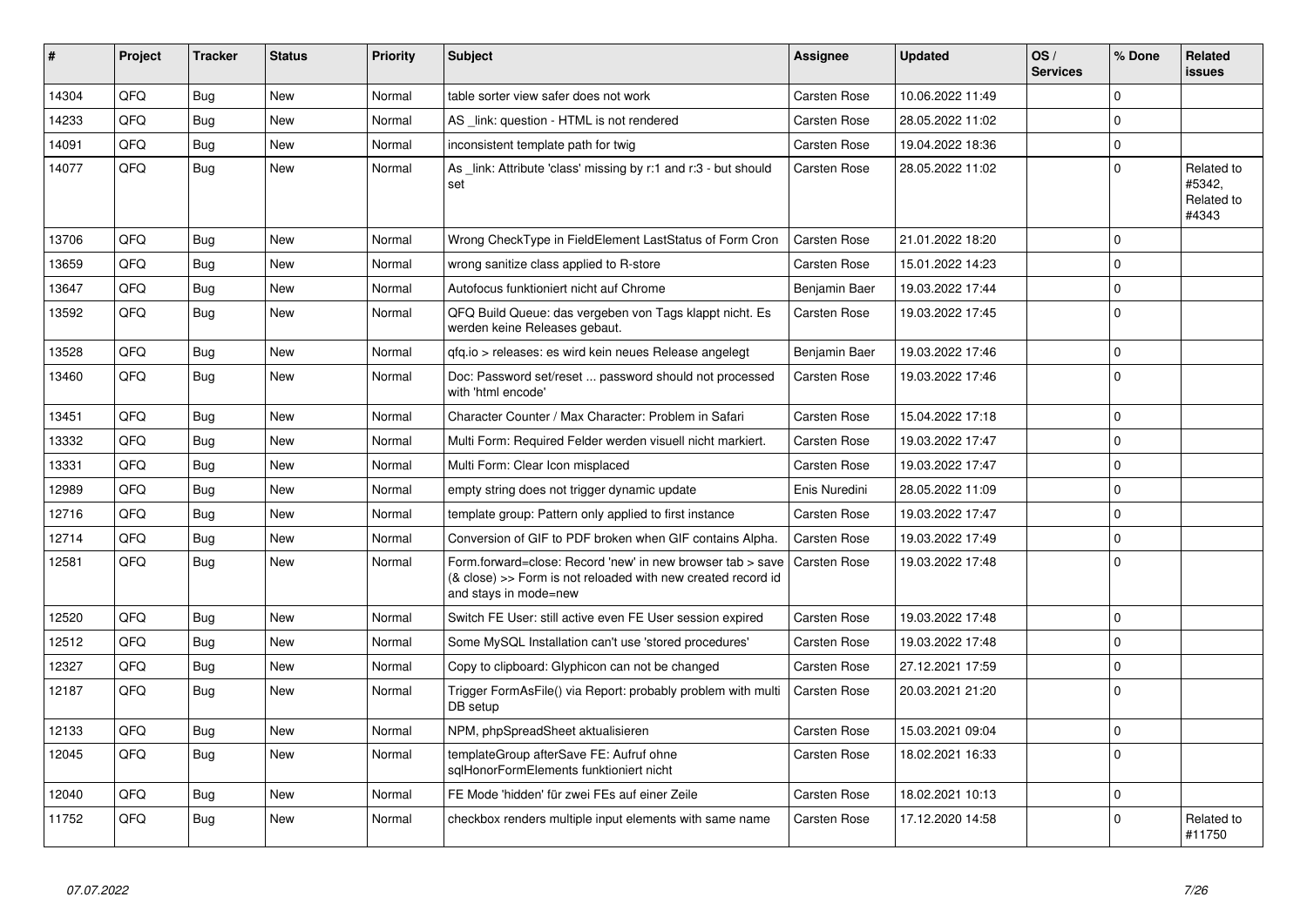| #     | Project | <b>Tracker</b> | <b>Status</b> | <b>Priority</b> | Subject                                                                             | <b>Assignee</b>     | <b>Updated</b>   | OS/<br><b>Services</b> | % Done         | Related<br>issues                                                    |
|-------|---------|----------------|---------------|-----------------|-------------------------------------------------------------------------------------|---------------------|------------------|------------------------|----------------|----------------------------------------------------------------------|
| 11715 | QFQ     | <b>Bug</b>     | <b>New</b>    | Normal          | acceptZeroAsRequired and requiredOffButMark do not<br>coincide                      |                     | 08.12.2020 12:13 |                        | $\Omega$       |                                                                      |
| 11695 | QFQ     | <b>Bug</b>     | New           | Normal          | MultiForm required FE Error                                                         | <b>Carsten Rose</b> | 04.12.2020 13:34 |                        | 0              |                                                                      |
| 11668 | QFQ     | <b>Bug</b>     | New           | Normal          | Play function.sql - problem with mysql                                              | <b>Carsten Rose</b> | 03.05.2021 20:48 |                        | $\Omega$       |                                                                      |
| 11667 | QFQ     | <b>Bug</b>     | New           | Normal          | MySQL mariadb-server-10.3: Incorrect datetime value                                 | <b>Carsten Rose</b> | 03.05.2021 20:48 |                        | $\Omega$       |                                                                      |
| 11522 | QFQ     | <b>Bug</b>     | <b>New</b>    | Normal          | Aus/Einblenden von Reitern                                                          |                     | 13.11.2020 14:58 |                        | $\Omega$       |                                                                      |
| 11239 | QFQ     | <b>Bug</b>     | New           | Normal          | Radiobutton (plain): horizontales Rendern abhängig vom<br>Datentyp in der Datenbank | Carsten Rose        | 30.09.2020 18:37 |                        | $\Omega$       |                                                                      |
| 10937 | QFQ     | <b>Bug</b>     | <b>New</b>    | Normal          | Fehler mit abhängigen Select- Feldern beim Positionieren                            | <b>Carsten Rose</b> | 12.11.2020 23:45 |                        | $\mathbf 0$    |                                                                      |
| 10890 | QFQ     | Bug            | New           | Normal          | AutoCron hangs                                                                      |                     | 20.07.2020 13:56 |                        | $\Omega$       |                                                                      |
| 10759 | QFQ     | <b>Bug</b>     | <b>New</b>    | Normal          | emptyMeansNull - Feld falsch aktualisiert                                           |                     | 12.11.2020 23:45 |                        | 0              |                                                                      |
| 10704 | QFQ     | <b>Bug</b>     | New           | Normal          | wkhtml problem rendering fullCalendar.js / fabric.js >><br>successor: puppeteer     | Carsten Rose        | 12.11.2020 23:45 |                        | $\Omega$       | Related to<br>#5024,<br>Related to<br>#4650,<br>Related to<br>#10715 |
| 10658 | QFQ     | Bug            | New           | Normal          | processReadOnly broken                                                              | <b>Carsten Rose</b> | 27.05.2020 17:55 |                        | $\Omega$       |                                                                      |
| 10588 | QFQ     | Bug            | New           | Normal          | typeahed Tag: Doku anpassen                                                         | Carsten Rose        | 12.11.2020 23:45 |                        | 0              |                                                                      |
| 10324 | QFQ     | Bug            | New           | Normal          | Excel Export mit Template funktioniert nur, wenn Template<br>vor uid kommt          |                     | 30.03.2020 11:20 |                        | $\Omega$       | Related to<br>#10257                                                 |
| 10322 | QFQ     | <b>Bug</b>     | <b>New</b>    | Normal          | FormElement / Radio: missing column 'enum' >> FE not<br>reported                    | <b>Carsten Rose</b> | 07.05.2020 09:37 |                        | $\Omega$       |                                                                      |
| 10082 | QFQ     | <b>Bug</b>     | <b>New</b>    | Normal          | FE.type=SELECT - 'sanatize' Class                                                   | <b>Carsten Rose</b> | 07.05.2020 09:36 |                        | $\Omega$       | Related to<br>#10081                                                 |
| 9855  | QFQ     | Bug            | <b>New</b>    | Normal          | <b>Required Check</b>                                                               |                     | 01.02.2020 15:56 |                        | $\Omega$       |                                                                      |
| 9783  | QFQ     | Bug            | New           | Normal          | Email with special characters                                                       | Carsten Rose        | 01.02.2020 23:22 |                        | 0              |                                                                      |
| 9773  | QFQ     | <b>Bug</b>     | <b>New</b>    | Normal          | form.parameter.formModeGlobal=requiredOff                                           | <b>Carsten Rose</b> | 01.02.2020 15:56 |                        | $\Omega$       |                                                                      |
| 9533  | QFQ     | <b>Bug</b>     | New           | Normal          | FE.type=upload: Check in 'beforeSave' if upload is given                            | Carsten Rose        | 01.02.2020 23:22 |                        | $\Omega$       | Related to<br>#11523                                                 |
| 9317  | QFQ     | Bug            | New           | Normal          | FE.type=note: with dynamic show/hidden an empty label<br>causes trouble             | Carsten Rose        | 01.02.2020 23:22 |                        | 0              |                                                                      |
| 9275  | QFQ     | <b>Bug</b>     | New           | Normal          | autcron: t3 page, which takes to long to respond, is not<br>reported properly       | Carsten Rose        | 01.02.2020 23:22 |                        | 100            |                                                                      |
| 9177  | QFQ     | <b>Bug</b>     | New           | Normal          | Bug? QFQ tries to save an action FE, which has real<br>existing column name         | Carsten Rose        | 01.02.2020 23:22 |                        | $\mathbf 0$    |                                                                      |
| 9127  | QFQ     | <b>Bug</b>     | New           | Normal          | Error Message: change 'roll over' color - text not readable                         | Carsten Rose        | 01.02.2020 23:22 |                        | $\overline{0}$ |                                                                      |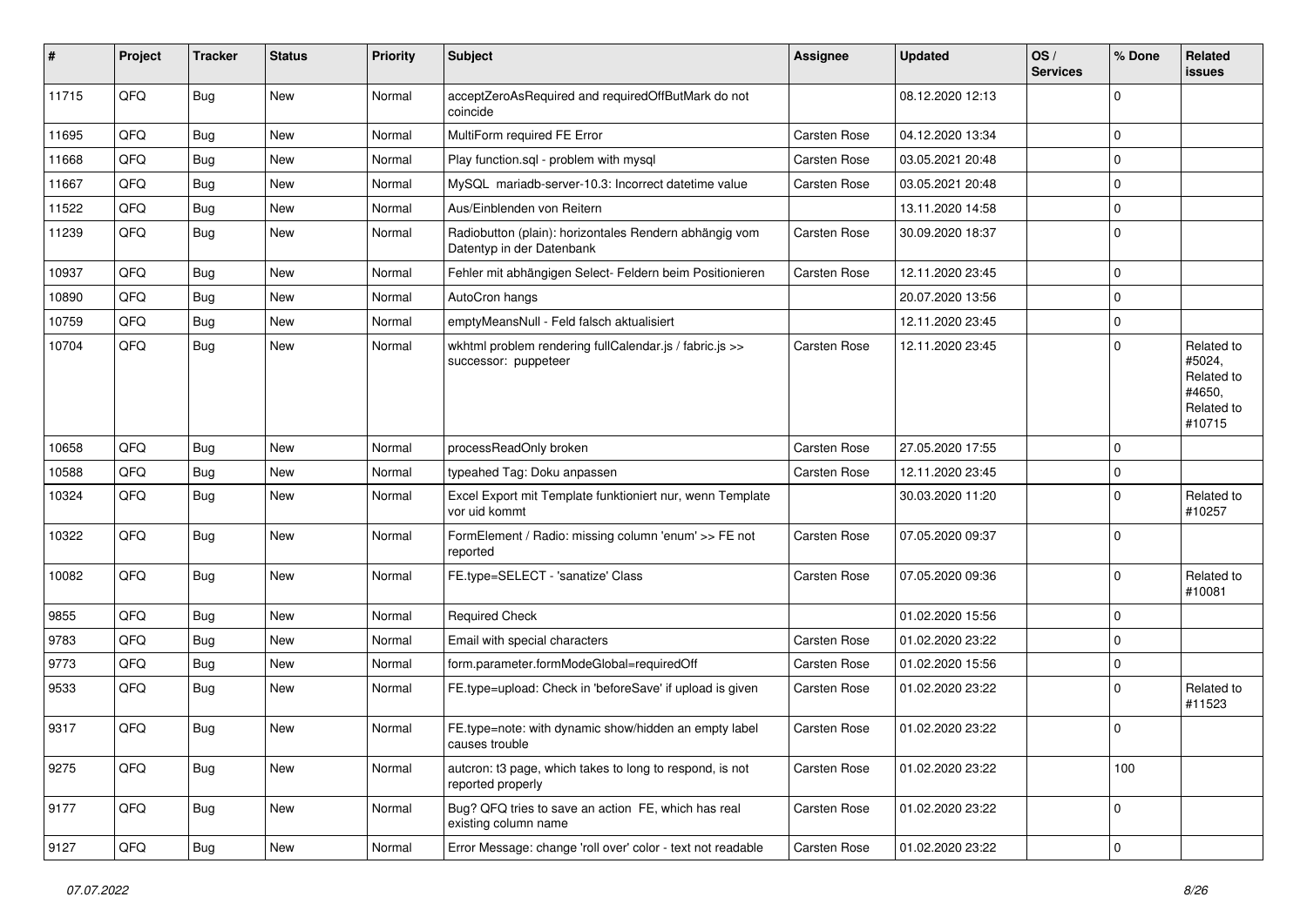| #    | Project | <b>Tracker</b> | <b>Status</b> | <b>Priority</b> | <b>Subject</b>                                                                                                   | Assignee            | <b>Updated</b>   | OS/<br><b>Services</b> | % Done         | Related<br><b>issues</b> |
|------|---------|----------------|---------------|-----------------|------------------------------------------------------------------------------------------------------------------|---------------------|------------------|------------------------|----------------|--------------------------|
| 9077 | QFQ     | Bug            | <b>New</b>    | Normal          | typeAheadSql: report broken SQL                                                                                  | Carsten Rose        | 29.06.2022 22:35 |                        | $\Omega$       | Related to<br>#4018      |
| 9013 | QFQ     | <b>Bug</b>     | <b>New</b>    | Normal          | Error in Twig template not handled                                                                               | Carsten Rose        | 20.10.2021 13:43 |                        | $\Omega$       |                          |
| 8049 | QFQ     | <b>Bug</b>     | <b>New</b>    | Normal          | FE.type=note, column 'value': text moves some pixel to top<br>after save                                         | <b>Carsten Rose</b> | 01.02.2020 23:22 |                        | 0 I            |                          |
| 7890 | QFQ     | <b>Bug</b>     | New           | Normal          | FormElement 'required': extraButtonInfo not aligned                                                              | Carsten Rose        | 11.06.2021 21:17 |                        | $\Omega$       | Related to<br>#11517     |
| 7795 | QFQ     | Bug            | <b>New</b>    | Normal          | Readonly Form: Typeahead-Felder                                                                                  | Carsten Rose        | 01.02.2020 23:22 |                        | $\Omega$       | Related to<br>#10640     |
| 7685 | QFQ     | Bug            | <b>New</b>    | Normal          | Open FormElement from QFQ error message and save<br>modified record: error about missing {{formId:F}}            | Carsten Rose        | 01.02.2020 23:22 |                        | 0              |                          |
| 7574 | QFQ     | Bug            | <b>New</b>    | Normal          | Substitute error: form element not reported / dont parse<br>Form.note                                            | Carsten Rose        | 01.02.2020 23:21 |                        | l 0            |                          |
| 7547 | QFQ     | Bug            | New           | Normal          | Error Message in afterSave: wrong parameter column<br>reported                                                   | Carsten Rose        | 01.02.2020 23:22 |                        | l 0            |                          |
| 7524 | QFQ     | <b>Bug</b>     | <b>New</b>    | Normal          | QFQ throws a 'General Error' if 'fileadmin/protected/log/' is<br>not writeable                                   | Carsten Rose        | 01.02.2020 23:22 |                        | $\overline{0}$ |                          |
| 7513 | QFQ     | Bug            | New           | Normal          | Radios not correct aligned                                                                                       | <b>Carsten Rose</b> | 01.02.2020 23:22 |                        | $\mathbf 0$    |                          |
| 7512 | QFQ     | Bug            | New           | Normal          | FE: inputType=number >> 'pattern' is not respected                                                               | Carsten Rose        | 01.02.2020 23:22 |                        | 0 I            |                          |
| 7261 | QFQ     | <b>Bug</b>     | New           | Normal          | Report pathFilename for user without path, only the filename                                                     | <b>Carsten Rose</b> | 01.02.2020 23:21 |                        | $\Omega$       |                          |
| 7219 | QFQ     | <b>Bug</b>     | <b>New</b>    | Normal          | typeSheadSql / typeAheadSqlPrefetch: change to curly<br>braces                                                   | Carsten Rose        | 01.02.2020 23:21 |                        | l 0            |                          |
| 7014 | QFQ     | Bug            | <b>New</b>    | Normal          | Sending invalid emails succeeds when<br>debug.redirectAllMailTo is set                                           | <b>Carsten Rose</b> | 01.02.2020 23:21 |                        | l 0            |                          |
| 7002 | QFQ     | <b>Bug</b>     | <b>New</b>    | Normal          | Dynamic Update: row does not disappear / appear                                                                  | Carsten Rose        | 01.02.2020 23:22 |                        | $\Omega$       |                          |
| 6912 | QFQ     | Bug            | New           | Normal          | error Message Var 'deadline' already set in SIP - in Form<br>with FE.value={{deadline:R:::{{deadlinePeriod:Y}}}} | Carsten Rose        | 01.02.2020 23:21 |                        | 0              |                          |
| 6677 | QFQ     | Bug            | <b>New</b>    | Normal          | Error message FE Action Element: no/wrong FE reference<br>who cause the problem.                                 | Carsten Rose        | 01.02.2020 23:21 |                        | l 0            |                          |
| 6483 | QFQ     | Bug            | <b>New</b>    | Normal          | R Store funktioniert nicht bei 'Report Notation' im FE                                                           | <b>Carsten Rose</b> | 01.02.2020 23:21 |                        | 0              |                          |
| 6462 | QFQ     | Bug            | New           | Normal          | File Upload: Nutzlose Fehlermeldung wenn Datei zu gross                                                          | <b>Carsten Rose</b> | 01.02.2020 23:21 |                        | l 0            | Related to<br>#6139      |
| 5576 | OFQ     | Bug            | New           | Normal          | Using MySQL 'DROP' requires privilege - wich is not really<br>necessary.                                         | Carsten Rose        | 01.02.2020 23:21 |                        | 0              |                          |
| 5559 | QFQ     | Bug            | <b>New</b>    | Normal          | FE.type = Upload: 'accept' might contain variables                                                               | <b>Carsten Rose</b> | 11.05.2020 21:23 |                        | $\Omega$       |                          |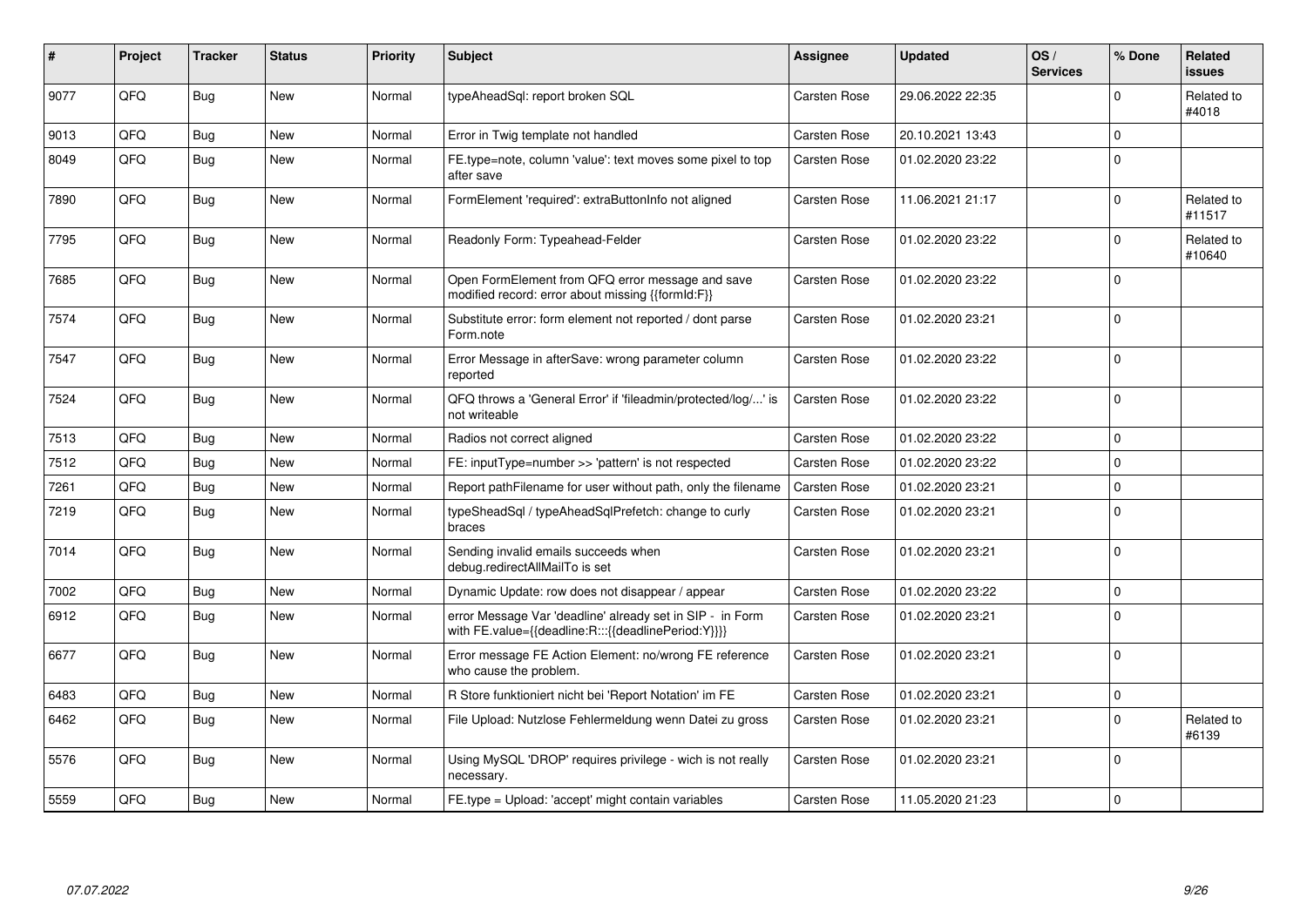| #     | Project | <b>Tracker</b> | <b>Status</b>     | <b>Priority</b> | <b>Subject</b>                                                                               | <b>Assignee</b>     | <b>Updated</b>   | OS/<br><b>Services</b> | % Done      | Related<br>issues                                                     |
|-------|---------|----------------|-------------------|-----------------|----------------------------------------------------------------------------------------------|---------------------|------------------|------------------------|-------------|-----------------------------------------------------------------------|
| 5305  | QFQ     | <b>Bug</b>     | New               | Normal          | Upload FormElement: nicht disabled by readonly Form                                          | <b>Carsten Rose</b> | 16.06.2021 13:43 |                        | $\Omega$    | Related to<br>#9347,<br>Related to<br>#9834                           |
| 4756  | QFQ     | Bug            | <b>New</b>        | Normal          | Form dirty even nothing changes                                                              | <b>Carsten Rose</b> | 11.12.2019 16:16 |                        | $\Omega$    |                                                                       |
| 3547  | QFQ     | Bug            | New               | Normal          | FE of type 'note' causes writing of empty fields.                                            | <b>Carsten Rose</b> | 01.02.2020 23:21 |                        | $\mathbf 0$ |                                                                       |
| 11195 | QFQ     | <b>Bug</b>     | <b>New</b>        | Low             | Dynamic Update: Note not updated if new text is empty<br>(v20.4)                             |                     | 25.09.2020 11:14 |                        | $\Omega$    |                                                                       |
| 880   | QFQ     | Feature        | Some day<br>maybe | Urgent          | Security: PHP, SQL Injection, XSS                                                            |                     | 03.05.2021 21:14 |                        | $\mathbf 0$ | Related to<br>#14320                                                  |
| 4258  | QFQ     | Feature        | Some day<br>maybe | High            | <b>System Defaults: Forms</b>                                                                | Carsten Rose        | 03.05.2021 21:14 |                        | $\Omega$    |                                                                       |
| 3990  | QFQ     | Feature        | Some day<br>maybe | High            | custom class definition: add space automatically                                             | Carsten Rose        | 03.05.2021 21:14 |                        | $\mathbf 0$ |                                                                       |
| 3967  | QFQ     | Feature        | Some day<br>maybe | High            | Report: Checkbox, Radio, Dropdown, Input welches ohne<br>Submit funktioniert - 'Inline-Form' | <b>Carsten Rose</b> | 03.05.2021 21:14 |                        | l 0         |                                                                       |
| 3848  | QFQ     | Feature        | Some day<br>maybe | High            | Antivirus check fuer Upload files in qfq?                                                    | Carsten Rose        | 03.05.2021 21:14 |                        | $\mathbf 0$ | Related to<br>#4131                                                   |
| 13608 | QFQ     | Feature        | Some day<br>maybe | Normal          | Automatic Browser Language Redirect                                                          | Enis Nuredini       | 17.06.2022 08:35 |                        | $\Omega$    |                                                                       |
| 12611 | QFQ     | Feature        | Some day<br>maybe | Normal          | Refactoring: Bootstrap with Lazy Loading                                                     | <b>Carsten Rose</b> | 08.06.2022 10:37 |                        | $\Omega$    | Related to<br>#12490,<br>Related to<br>#10013,<br>Related to<br>#7732 |
| 12337 | QFQ     | Feature        | Some day<br>maybe | Normal          | Database.php: better caching                                                                 | Carsten Rose        | 16.09.2021 15:10 |                        | 0           |                                                                       |
| 12315 | QFQ     | Feature        | Some day<br>maybe | Normal          | Form History (Diffs) / Backups                                                               | <b>Carsten Rose</b> | 16.09.2021 15:10 |                        | 0           |                                                                       |
| 11323 | QFQ     | Feature        | Some day<br>maybe | Normal          | Report Frontend Editor Modal + Codemirror                                                    | Carsten Rose        | 16.09.2021 15:10 |                        | $\Omega$    | Related to<br>#11036                                                  |
| 11322 | QFQ     | Feature        | Some day<br>maybe | Normal          | Form Element JSON - (multiline parameter field)                                              | <b>Carsten Rose</b> | 16.09.2021 15:10 |                        | $\mathbf 0$ |                                                                       |
| 11217 | QFO     | Feature        | Some day<br>maybe | Normal          | <b>Extend Script Functionality</b>                                                           | Carsten Rose        | 16.09.2021 15:10 |                        | 0           |                                                                       |
| 11036 | QFO     | Feature        | Some day<br>maybe | Normal          | inline report editor permissions                                                             | Carsten Rose        | 16.09.2021 15:09 |                        | 0           | Related to<br>#11323                                                  |
| 10745 | QFG     | Feature        | Some day<br>maybe | Normal          | <b>Tablesorter Excel Export</b>                                                              | Carsten Rose        | 16.09.2021 15:09 |                        | 0           |                                                                       |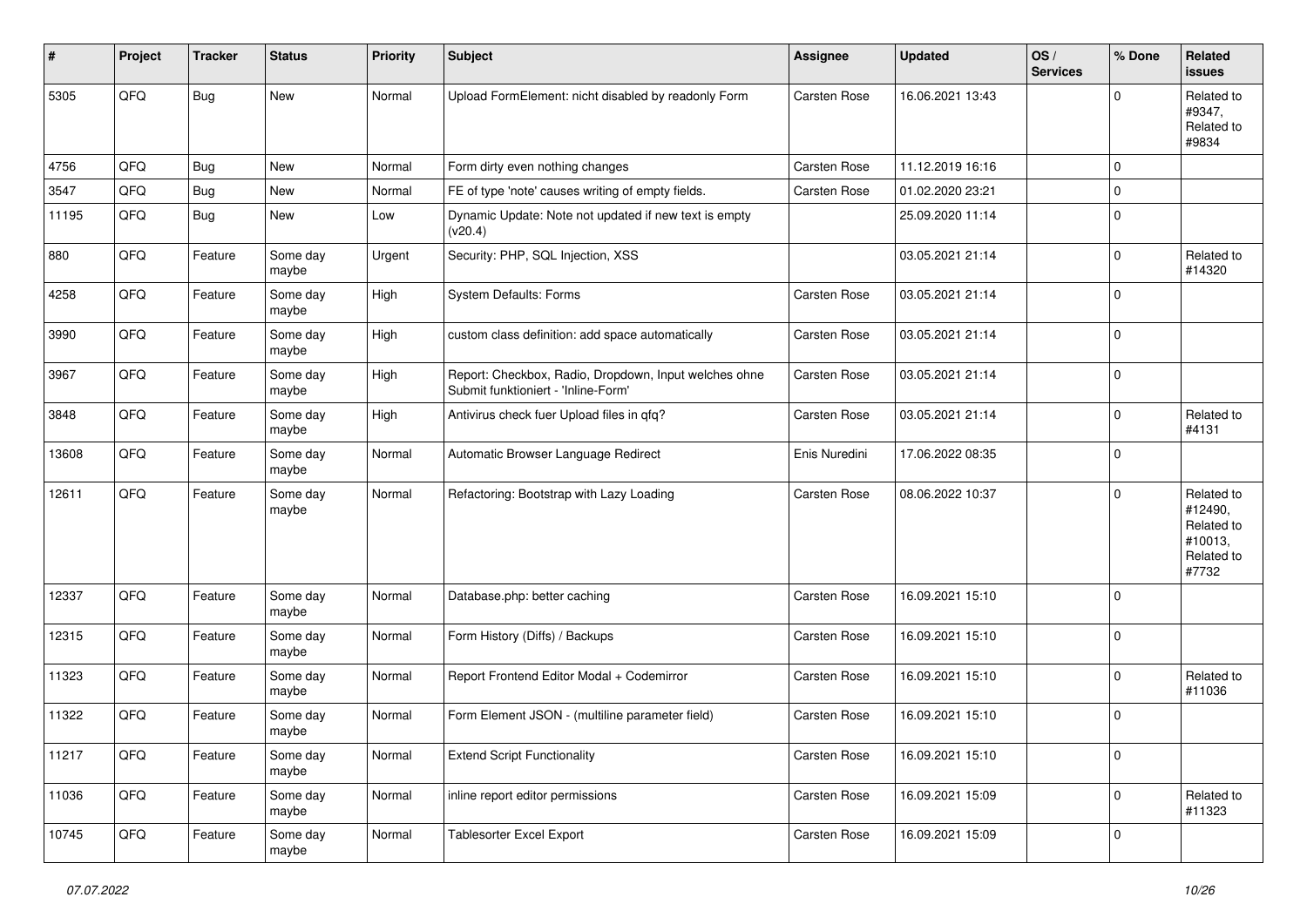| $\vert$ # | Project | <b>Tracker</b> | <b>Status</b>     | <b>Priority</b> | <b>Subject</b>                                     | <b>Assignee</b>     | <b>Updated</b>   | OS/<br><b>Services</b> | % Done       | Related<br><b>issues</b>                                              |
|-----------|---------|----------------|-------------------|-----------------|----------------------------------------------------|---------------------|------------------|------------------------|--------------|-----------------------------------------------------------------------|
| 10738     | QFQ     | Feature        | Some day<br>maybe | Normal          | CORS headers for external API requests             |                     | 10.06.2020 14:00 |                        | $\Omega$     |                                                                       |
| 10716     | QFQ     | Feature        | Some day<br>maybe | Normal          | Business Logic mit Externen Skripten               | <b>Carsten Rose</b> | 16.09.2021 15:10 |                        | $\Omega$     | Related to<br>#10713,<br>Related to<br>#8217                          |
| 10116     | QFQ     | Feature        | Some day<br>maybe | Normal          | TypeAhead: Tag - show inside 'input' element       | <b>Carsten Rose</b> | 16.09.2021 15:09 |                        | $\Omega$     |                                                                       |
| 10095     | QFQ     | Feature        | Some day<br>maybe | Normal          | Generic Gitlab Integration into QFQ                | Carsten Rose        | 16.09.2021 15:10 |                        | $\Omega$     |                                                                       |
| 10013     | QFQ     | Feature        | Some day<br>maybe | Normal          | FE.typ=editor: CodeMirror                          | Carsten Rose        | 08.06.2022 10:37 |                        | $\Omega$     | Related to<br>#12611,<br>Related to<br>#12490,<br>Related to<br>#7732 |
| 9704      | QFQ     | Feature        | Some day<br>maybe | Normal          | Thumbnails Generieren beim Splitten von PDF Files  | Carsten Rose        | 11.12.2019 16:01 |                        | $\Omega$     |                                                                       |
| 9579      | QFQ     | Feature        | Some day<br>maybe | Normal          | Multiform with Process Row                         | Carsten Rose        | 11.12.2019 16:01 |                        | $\Omega$     |                                                                       |
| 9130      | QFQ     | Feature        | Some day<br>maybe | Normal          | tablesorter: Automatic Row numbering / Zeilenummer | Benjamin Baer       | 01.02.2020 23:22 |                        | $\Omega$     |                                                                       |
| 8894      | QFQ     | Feature        | Some day<br>maybe | Normal          | Documentation Tags Usable in QFQ Application       | Carsten Rose        | 11.12.2019 16:01 |                        | $\Omega$     |                                                                       |
| 8892      | QFQ     | Feature        | Some day<br>maybe | Normal          | Display and Edit SQL Comments in Form Editor       | <b>Carsten Rose</b> | 11.12.2019 16:01 |                        | $\Omega$     |                                                                       |
| 8586      | QFQ     | Feature        | Some day<br>maybe | Normal          | QFQ: Enhance Error message for 'record not found'  | Carsten Rose        | 16.09.2021 15:10 |                        | $\Omega$     |                                                                       |
| 8522      | QFQ     | Feature        | Some day<br>maybe | Normal          | build QFQ - npm warnings                           | Benjamin Baer       | 01.02.2020 23:19 |                        | 50           |                                                                       |
| 8520      | QFQ     | Feature        | Some day<br>maybe | Normal          | Bring QFQ to Composer                              | Carsten Rose        | 16.09.2021 15:10 |                        | $\Omega$     |                                                                       |
| 8101      | QFQ     | Feature        | Some day<br>maybe | Normal          | Password hash: support further hashing methods     | Carsten Rose        | 16.09.2021 15:10 |                        | $\Omega$     |                                                                       |
| 8056      | QFQ     | Feature        | Some day<br>maybe | Normal          | Termin Organisation (Reservation)                  |                     | 01.02.2020 23:19 |                        | <sup>0</sup> | Related to<br>#8658                                                   |
| 7921      | QFQ     | Feature        | Some day<br>maybe | Normal          | Rest API Export: URL kuerzer machen                |                     | 01.02.2020 23:19 |                        | $\Omega$     |                                                                       |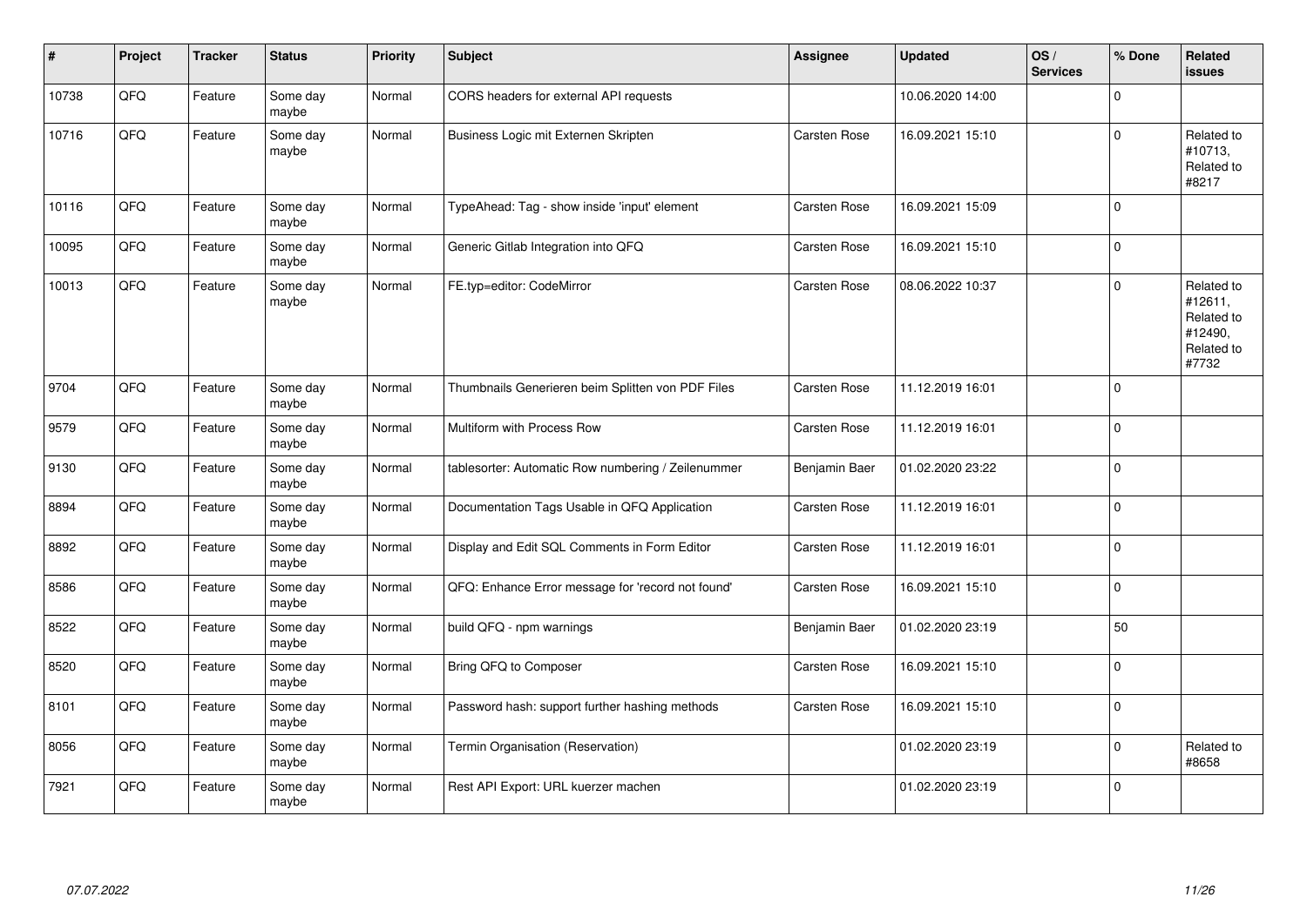| #    | Project | <b>Tracker</b> | <b>Status</b>     | <b>Priority</b> | <b>Subject</b>                                                                                 | <b>Assignee</b>     | <b>Updated</b>   | OS/<br><b>Services</b> | % Done      | Related<br>issues                                                      |
|------|---------|----------------|-------------------|-----------------|------------------------------------------------------------------------------------------------|---------------------|------------------|------------------------|-------------|------------------------------------------------------------------------|
| 7732 | QFQ     | Feature        | Some day<br>maybe | Normal          | Javascript: Lazy Loading der add on libs                                                       | Benjamin Baer       | 08.06.2022 10:38 |                        | $\Omega$    | Related to<br>#12611.<br>Related to<br>#12490,<br>Related to<br>#10013 |
| 7453 | QFQ     | Feature        | Some day<br>maybe | Normal          | import / export forms QFQ                                                                      | <b>Carsten Rose</b> | 16.09.2021 15:10 |                        | 0           |                                                                        |
| 7452 | QFQ     | Feature        | Some day<br>maybe | Normal          | automate deployment new QFQ version                                                            | <b>Carsten Rose</b> | 16.09.2021 15:10 |                        | 0           |                                                                        |
| 7336 | QFQ     | Feature        | Some day<br>maybe | Normal          | PDF Upload: disallow PDFs with specific Meta information                                       | Carsten Rose        | 11.12.2019 16:01 |                        | $\mathbf 0$ |                                                                        |
| 7278 | QFQ     | Feature        | Some day<br>maybe | Normal          | Form: Wert vordefinieren der immer gesetzt wird                                                |                     | 02.05.2021 09:27 |                        | 0           |                                                                        |
| 7229 | QFQ     | Feature        | Some day<br>maybe | Normal          | New FormElement.type: Button                                                                   |                     | 01.02.2021 12:32 |                        | 0           |                                                                        |
| 7108 | QFQ     | Feature        | Some day<br>maybe | Normal          | QFQ Wrap Elements                                                                              |                     | 11.12.2019 16:01 |                        | 0           |                                                                        |
| 7107 | QFQ     | Feature        | Some day<br>maybe | Normal          | Showcase Registration Tool: Anmeldung / Administration :<br>Liste Anmeldungen / Emaileinaldung | <b>Carsten Rose</b> | 11.12.2019 16:01 |                        | 0           |                                                                        |
| 7106 | QFQ     | Feature        | Some day<br>maybe | Normal          | Beispiel Nummerierung von Rows in Report                                                       |                     | 11.12.2019 16:01 |                        | 0           |                                                                        |
| 7105 | QFQ     | Feature        | Some day<br>maybe | Normal          | Beispiel wie man in einer zweiten Tabelle speichert.                                           |                     | 11.12.2019 16:01 |                        | 0           |                                                                        |
| 7104 | QFQ     | Feature        | Some day<br>maybe | Normal          | Manual: hint about escaping if '\r' appears in mail body                                       |                     | 11.12.2019 16:01 |                        | $\Omega$    |                                                                        |
| 7100 | QFQ     | Feature        | Some day<br>maybe | Normal          | Download: log access, max downloads, time limit                                                |                     | 01.02.2020 23:19 |                        | 0           |                                                                        |
| 6992 | QFQ     | Feature        | Some day<br>maybe | Normal          | DB exception: Syntax Highlight                                                                 |                     | 11.12.2019 16:01 |                        | 0           | Related to<br>#5450                                                    |
| 6972 | QFQ     | Feature        | Some day<br>maybe | Normal          | Fabric Clipboard / cross browser tab                                                           | Benjamin Baer       | 01.02.2020 23:21 |                        | 0           |                                                                        |
| 6970 | QFQ     | Feature        | Some day<br>maybe | Normal          | tablesorter: default fuer 'sortReset' aendern von 'Ctrl' zu 'Alt'                              | Benjamin Baer       | 01.02.2020 23:21 |                        | 0           |                                                                        |
| 6715 | QFQ     | Feature        | Some day<br>maybe | Normal          | Code-Refactoring: dbArray vereinheitlichen                                                     | Carsten Rose        | 11.12.2019 16:02 |                        | 0           |                                                                        |
| 6704 | QFQ     | Feature        | Some day<br>maybe | Normal          | Upload Mode: Bilder in Notizen rechts sollen aktuellen<br>Upload repräsentieren.               |                     | 01.02.2020 23:19 |                        | 0           | Related to<br>#3264                                                    |
| 6515 | QFQ     | Feature        | Some day<br>maybe | Normal          | Formular: Felder dynamisch ein/ausblenden                                                      |                     | 11.12.2019 16:02 |                        | 0           |                                                                        |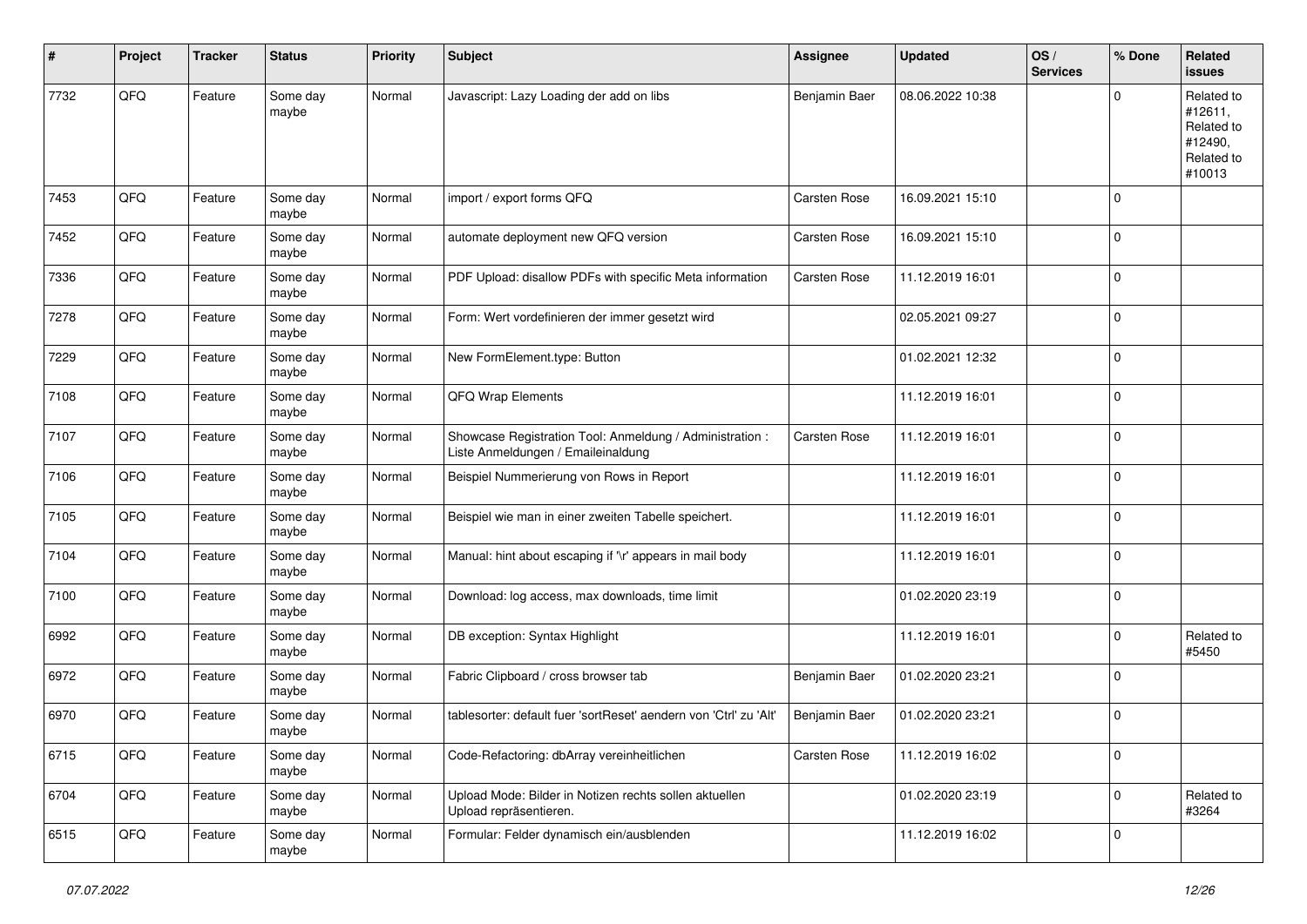| #    | Project | <b>Tracker</b> | <b>Status</b>     | <b>Priority</b> | <b>Subject</b>                                                                    | <b>Assignee</b>     | <b>Updated</b>   | OS/<br><b>Services</b> | % Done      | Related<br>issues                           |
|------|---------|----------------|-------------------|-----------------|-----------------------------------------------------------------------------------|---------------------|------------------|------------------------|-------------|---------------------------------------------|
| 6299 | QFQ     | Feature        | Some day<br>maybe | Normal          | Attack detection: log table with invalid SIP access                               |                     | 11.12.2019 16:02 |                        | $\Omega$    | Related to<br>#3947                         |
| 6288 | QFQ     | Feature        | Some day<br>maybe | Normal          | Best Practice: Erklaeren wie man ein Formular ganz in<br>'weiss' erstellen kann   |                     | 11.12.2019 16:02 |                        | $\Omega$    |                                             |
| 6084 | QFQ     | Feature        | Some day<br>maybe | Normal          | New escape type: 'D' - convert date                                               |                     | 01.02.2020 23:19 |                        | $\Omega$    |                                             |
| 6083 | QFQ     | Feature        | Some day<br>maybe | Normal          | Dynamic Update: Value Check via SQL                                               |                     | 11.12.2019 16:02 |                        | $\Omega$    |                                             |
| 5983 | QFQ     | Feature        | Some day<br>maybe | Normal          | Form Submit (save & update): normalize date/-time FE                              | <b>Carsten Rose</b> | 01.02.2020 23:19 |                        | $\mathbf 0$ |                                             |
| 5923 | QFQ     | Feature        | Some day<br>maybe | Normal          | fillStoreSystemBySqlLate                                                          |                     | 01.02.2020 23:19 |                        | $\Omega$    |                                             |
| 5895 | QFQ     | Feature        | Some day<br>maybe | Normal          | Tutorial: List of all QFQ Features                                                |                     | 01.02.2020 23:19 |                        | $\Omega$    |                                             |
| 5893 | QFQ     | Feature        | Some day<br>maybe | Normal          | Edit on double-click                                                              |                     | 01.02.2020 23:19 |                        | 0           | Related to<br>#5894                         |
| 5892 | QFQ     | Feature        | Some day<br>maybe | Normal          | QFQ should use T3 API to manipulate FE GROUP<br>membership                        |                     | 01.02.2020 23:20 |                        | 0           |                                             |
| 5852 | QFQ     | Feature        | Some day<br>maybe | Normal          | Logging: mail.log / sql.log - im FE anzeigen und via AJAX<br>aktualisieren        | Carsten Rose        | 01.02.2020 23:19 |                        | $\Omega$    | Related to<br>#5885                         |
| 5851 | QFQ     | Feature        | Some day<br>maybe | Normal          | Queue System implementieren: MQTT, RabbitMQ                                       |                     | 01.02.2020 23:20 |                        | $\Omega$    | Related to<br>#5715                         |
| 5850 | QFQ     | Feature        | Some day<br>maybe | Normal          | Deployment: In QFQ Doc best practice fuer zeitgemaesses<br>Deployment beschreiben |                     | 01.02.2020 23:20 |                        | $\mathbf 0$ |                                             |
| 5805 | QFQ     | Feature        | Some day<br>maybe | Normal          | TypeAHead SQL value instead of key stored                                         |                     | 01.02.2020 23:19 |                        | $\Omega$    | Related to<br>#5444                         |
| 5783 | QFQ     | Feature        | Some day<br>maybe | Normal          | <b>BPMN View/Edit</b>                                                             |                     | 11.12.2019 16:02 |                        | $\Omega$    |                                             |
| 5665 | QFQ     | Feature        | Some day<br>maybe | Normal          | Versuch das '{{!' nicht mehr noetig ist.                                          | <b>Carsten Rose</b> | 01.02.2020 23:20 |                        | $\Omega$    | Related to<br>#7432,<br>Related to<br>#7434 |
| 5579 | QFQ     | Feature        | Some day<br>maybe | Normal          | Enhance Doc / Presentation: variable type 'link column type'                      | <b>Carsten Rose</b> | 01.02.2020 23:19 |                        | $\Omega$    |                                             |
| 5548 | QFQ     | Feature        | Some day<br>maybe | Normal          | 801 Textfiles/Scriptfiles als Thumbnail                                           | Carsten Rose        | 07.03.2022 16:26 |                        | $\mathbf 0$ |                                             |
| 5480 | QFQ     | Feature        | Some day<br>maybe | Normal          | QFQ: Dokumentation mit Screenshots versehen                                       | Carsten Rose        | 01.02.2020 23:20 |                        | $\mathbf 0$ | Related to<br>#9879                         |
| 5455 | QFG     | Feature        | Some day<br>maybe | Normal          | Mail Redirects grld abhaengig                                                     |                     | 01.02.2020 23:20 |                        | $\mathbf 0$ |                                             |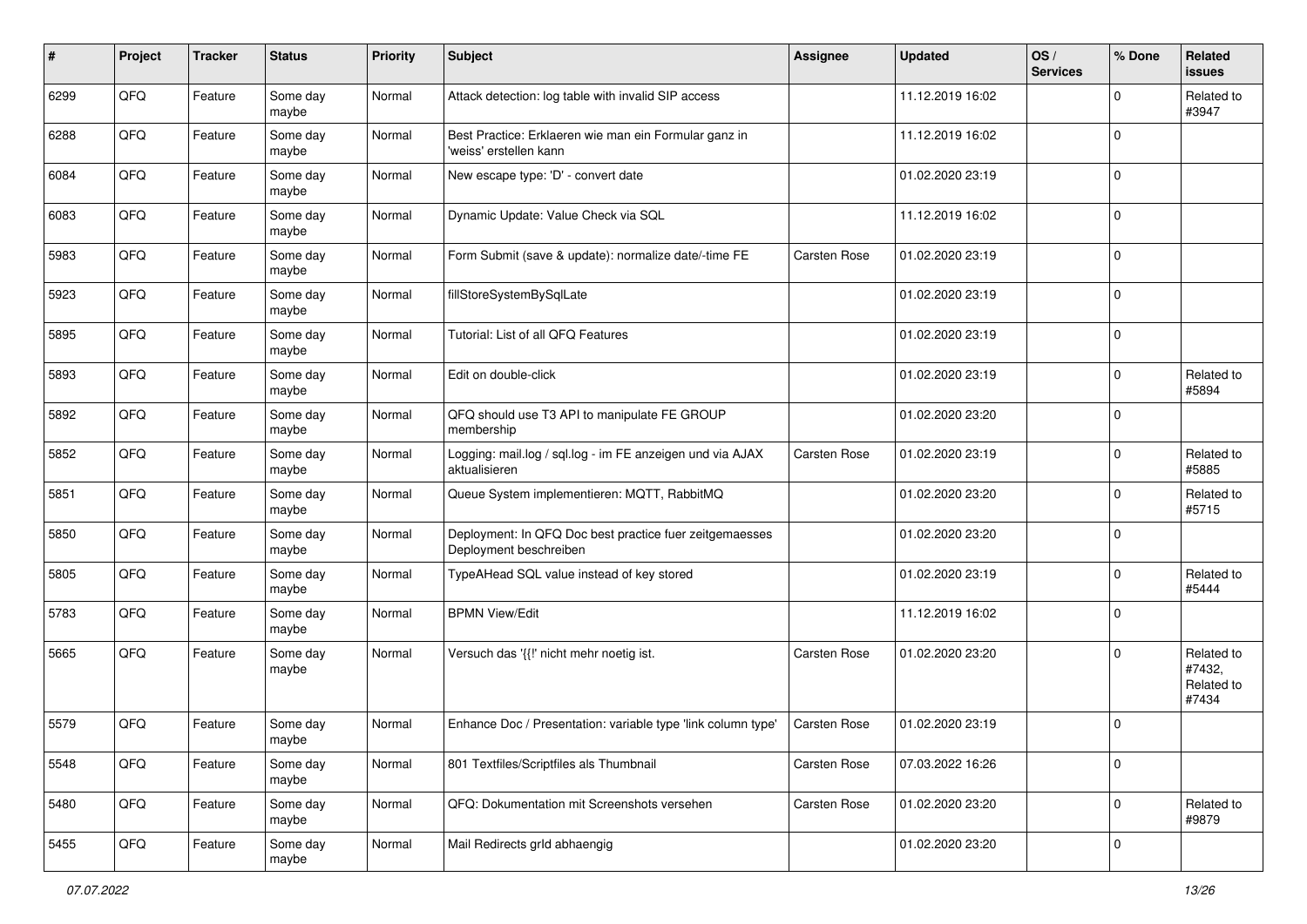| #    | Project | <b>Tracker</b> | <b>Status</b>     | <b>Priority</b> | <b>Subject</b>                                                                          | <b>Assignee</b>     | <b>Updated</b>   | OS/<br><b>Services</b> | % Done       | Related<br><b>issues</b> |
|------|---------|----------------|-------------------|-----------------|-----------------------------------------------------------------------------------------|---------------------|------------------|------------------------|--------------|--------------------------|
| 5452 | QFQ     | Feature        | Some day<br>maybe | Normal          | Thumbnails from PDF: bad quality                                                        |                     | 01.02.2020 23:20 |                        | $\Omega$     |                          |
| 5428 | QFQ     | Feature        | Some day<br>maybe | Normal          | secure thumbnail: late render on access.                                                | <b>Carsten Rose</b> | 01.02.2020 23:20 |                        | $\Omega$     |                          |
| 5389 | QFQ     | Feature        | Some day<br>maybe | Normal          | QFQ Design: Multline label / note                                                       | Benjamin Baer       | 01.02.2020 23:19 |                        | $\Omega$     |                          |
| 5342 | QFQ     | Feature        | Some day<br>maybe | Normal          | link - with HTML Attributes                                                             |                     | 01.02.2020 23:20 |                        | $\Omega$     | Related to<br>#14077     |
| 5160 | QFQ     | Feature        | Some day<br>maybe | Normal          | QFQ collaborative / together.js, ShareJS, y-js, collaborative,                          |                     | 11.12.2019 16:02 |                        | $\mathbf 0$  |                          |
| 5132 | QFQ     | Feature        | Some day<br>maybe | Normal          | Error Message sendmail missing attachment: more details                                 | <b>Carsten Rose</b> | 01.02.2020 23:19 |                        | $\Omega$     |                          |
| 5129 | QFQ     | Feature        | Some day<br>maybe | Normal          | Reports: SQL fuer x Achse und y Achse                                                   |                     | 11.12.2019 16:02 |                        | $\Omega$     |                          |
| 5024 | QFQ     | Feature        | Some day<br>maybe | Normal          | Fabric: Generate PDF with edits                                                         | Benjamin Baer       | 01.02.2020 23:20 |                        | $\Omega$     | Related to<br>#10704     |
| 4974 | QFQ     | Feature        | Some day<br>maybe | Normal          | Long polling - inform all listening clients of changes                                  |                     | 11.12.2019 16:02 |                        | $\Omega$     |                          |
| 4956 | QFQ     | Feature        | Some day<br>maybe | Normal          | Sendmail: Benutzerdefinierte Headers                                                    | <b>Carsten Rose</b> | 11.12.2019 16:02 |                        | $\Omega$     |                          |
| 4872 | QFQ     | Feature        | Some day<br>maybe | Normal          | Fields of Typo3 page available in STORE TYPO3                                           | <b>Carsten Rose</b> | 01.02.2020 23:19 |                        | $\Omega$     |                          |
| 4869 | QFQ     | Feature        | Some day<br>maybe | Normal          | Dynamic Update (show, hide, readonly?, required?) for<br><b>Template Group Elements</b> | <b>Carsten Rose</b> | 01.02.2020 23:19 |                        | $\Omega$     | Related to<br>#4865      |
| 4839 | QFQ     | Feature        | Some day<br>maybe | Normal          | qfq-handle in <head> Abschnitt</head>                                                   | <b>Carsten Rose</b> | 11.12.2019 16:02 |                        | $\Omega$     |                          |
| 4816 | QFQ     | Feature        | Some day<br>maybe | Normal          | Templates for QFQ Reports (Tables, Radios, )                                            |                     | 01.02.2020 23:20 |                        | $\mathbf 0$  |                          |
| 4757 | QFQ     | Feature        | Some day<br>maybe | Normal          | Test subrecord: download links ok? Links ok?                                            | Carsten Rose        | 01.02.2020 23:20 |                        | $\Omega$     |                          |
| 4719 | QFQ     | Feature        | Some day<br>maybe | Normal          | Custom Message in Client in case of 'Browser tab close,<br>modification will be lost'   |                     | 01.02.2020 23:20 |                        | $\Omega$     |                          |
| 4652 | QFQ     | Feature        | Some day<br>maybe | Normal          | UZH CD: Weiterleitung auf benutzerdefinierte 403/404 Seite                              | <b>Carsten Rose</b> | 01.02.2020 23:20 |                        | $\mathbf{0}$ |                          |
| 4650 | QFG     | Feature        | Some day<br>maybe | Normal          | Convert html to doc/rtf                                                                 | Carsten Rose        | 01.02.2020 23:20 |                        | $\Omega$     | Related to<br>#10704     |
| 4640 | QFQ     | Feature        | Some day<br>maybe | Normal          | Rename System Forms                                                                     |                     | 01.02.2020 23:20 |                        | $\Omega$     |                          |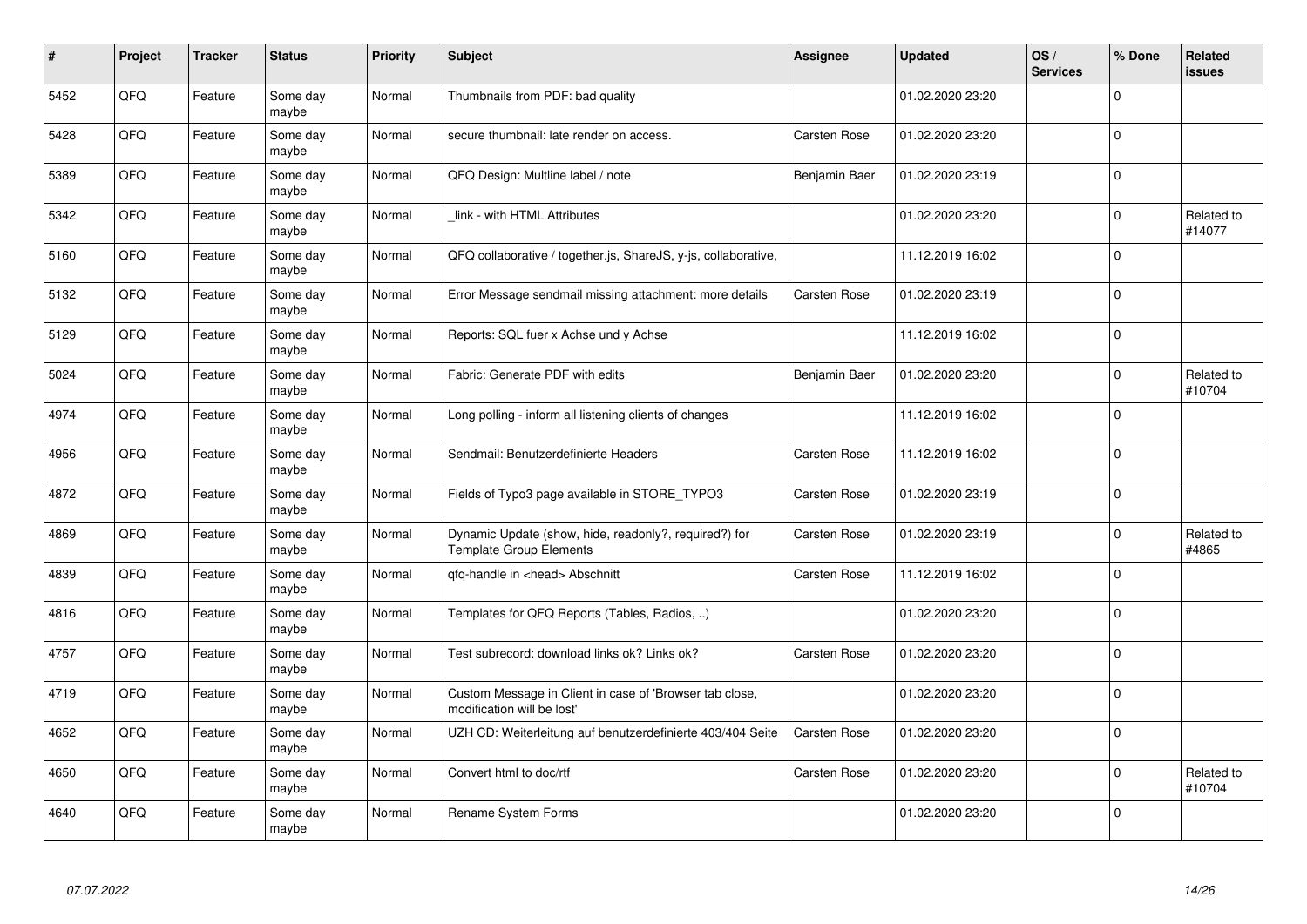| #    | Project | <b>Tracker</b> | <b>Status</b>     | <b>Priority</b> | <b>Subject</b>                                                                                                                                                | <b>Assignee</b>     | <b>Updated</b>   | OS/<br><b>Services</b> | % Done      | Related<br>issues                           |
|------|---------|----------------|-------------------|-----------------|---------------------------------------------------------------------------------------------------------------------------------------------------------------|---------------------|------------------|------------------------|-------------|---------------------------------------------|
| 4627 | QFQ     | Feature        | Some day<br>maybe | Normal          | dbupdate: all tables - check 'create', 'modified' if it is possible<br>to change to default 'CURRENT_TIMESTAMP' and modified<br>'ON UPDATE CURRENT_TIMESTAMP' |                     | 01.02.2020 23:20 |                        | $\Omega$    |                                             |
| 4626 | QFQ     | Feature        | Some day<br>maybe | Normal          | Mobile View: 'classBody=qfq-form-right' makes no sense                                                                                                        |                     | 01.02.2020 23:20 |                        | 0           |                                             |
| 4606 | QFQ     | Feature        | Some day<br>maybe | Normal          | link: qualifier to render bootstrap button                                                                                                                    | <b>Carsten Rose</b> | 01.02.2020 23:19 |                        | 0           |                                             |
| 4551 | QFQ     | Feature        | Some day<br>maybe | Normal          | Set 'pills' via dynamicUpdate to show/hide/disabled                                                                                                           |                     | 01.02.2020 23:20 |                        | $\Omega$    | Related to<br>#3752                         |
| 4536 | QFQ     | Feature        | Some day<br>maybe | Normal          | FE upload: problem with delete if mutliple uploads an<br>FE.name="                                                                                            |                     | 01.02.2020 23:20 |                        | 0           |                                             |
| 4446 | QFQ     | Feature        | Some day<br>maybe | Normal          | New FE get same feldContainerId as last modifed FE                                                                                                            |                     | 01.02.2020 23:20 |                        | 0           |                                             |
| 4445 | QFQ     | Feature        | Some day<br>maybe | Normal          | template group: Option to simulate fieldset                                                                                                                   |                     | 28.06.2021 14:11 |                        | $\Omega$    |                                             |
| 4444 | QFQ     | Feature        | Some day<br>maybe | Normal          | FE.type=upload: detect mime type                                                                                                                              |                     | 11.12.2019 16:02 |                        | $\Omega$    | Related to<br>#4303                         |
| 4443 | QFQ     | Feature        | Some day<br>maybe | Normal          | Form: multiple secondary tables                                                                                                                               |                     | 01.02.2020 23:20 |                        | 0           |                                             |
| 4442 | QFQ     | Feature        | Some day<br>maybe | Normal          | Special Column Name: _link - new symbol G (Glyph) to<br>choose any available symbol                                                                           |                     | 11.12.2019 16:02 |                        | 0           |                                             |
| 4440 | QFQ     | Feature        | Some day<br>maybe | Normal          | Manual.rst: explain how to. expand PHP Session to 4h                                                                                                          |                     | 11.12.2019 16:02 |                        | $\Omega$    |                                             |
| 4439 | QFQ     | Feature        | Some day<br>maybe | Normal          | Log: report all actions fired by an FE Element, incl. the<br>original directive (slaveld, sqlInsert, )                                                        |                     | 01.02.2020 23:20 |                        | $\Omega$    | Related to<br>#4432,<br>Related to<br>#5458 |
| 4435 | QFQ     | Feature        | Some day<br>maybe | Normal          | Report: striptags - specify allowed tags                                                                                                                      |                     | 01.02.2020 23:20 |                        | $\Omega$    |                                             |
| 4433 | QFQ     | Feature        | Some day<br>maybe | Normal          | Log when SIP will be destroyed by QFQ for any (security)<br>reason                                                                                            |                     | 01.02.2020 23:20 |                        | $\Omega$    | Related to<br>#4432,<br>Related to<br>#5458 |
| 4420 | QFQ     | Feature        | Some day<br>maybe | Normal          | Client: Local Storage - store the changes of a form, local in<br>the browser.                                                                                 | Benjamin Baer       | 11.12.2019 16:02 |                        | l 0         |                                             |
| 4365 | QFQ     | Feature        | Some day<br>maybe | Normal          | Multi Language: new way of config                                                                                                                             | Carsten Rose        | 01.02.2020 23:20 |                        | $\mathbf 0$ |                                             |
| 4349 | QFQ     | Feature        | Some day<br>maybe | Normal          | link download: downloaded external URL to<br>deliver/concatenate - check mimetipe and handle it correctly                                                     | Carsten Rose        | 11.12.2019 16:02 |                        | 0           |                                             |
| 4343 | QFQ     | Feature        | Some day<br>maybe | Normal          | Link: Classifier to add 'attributes'                                                                                                                          | Carsten Rose        | 01.02.2020 23:20 |                        | 0           | Related to<br>#14077                        |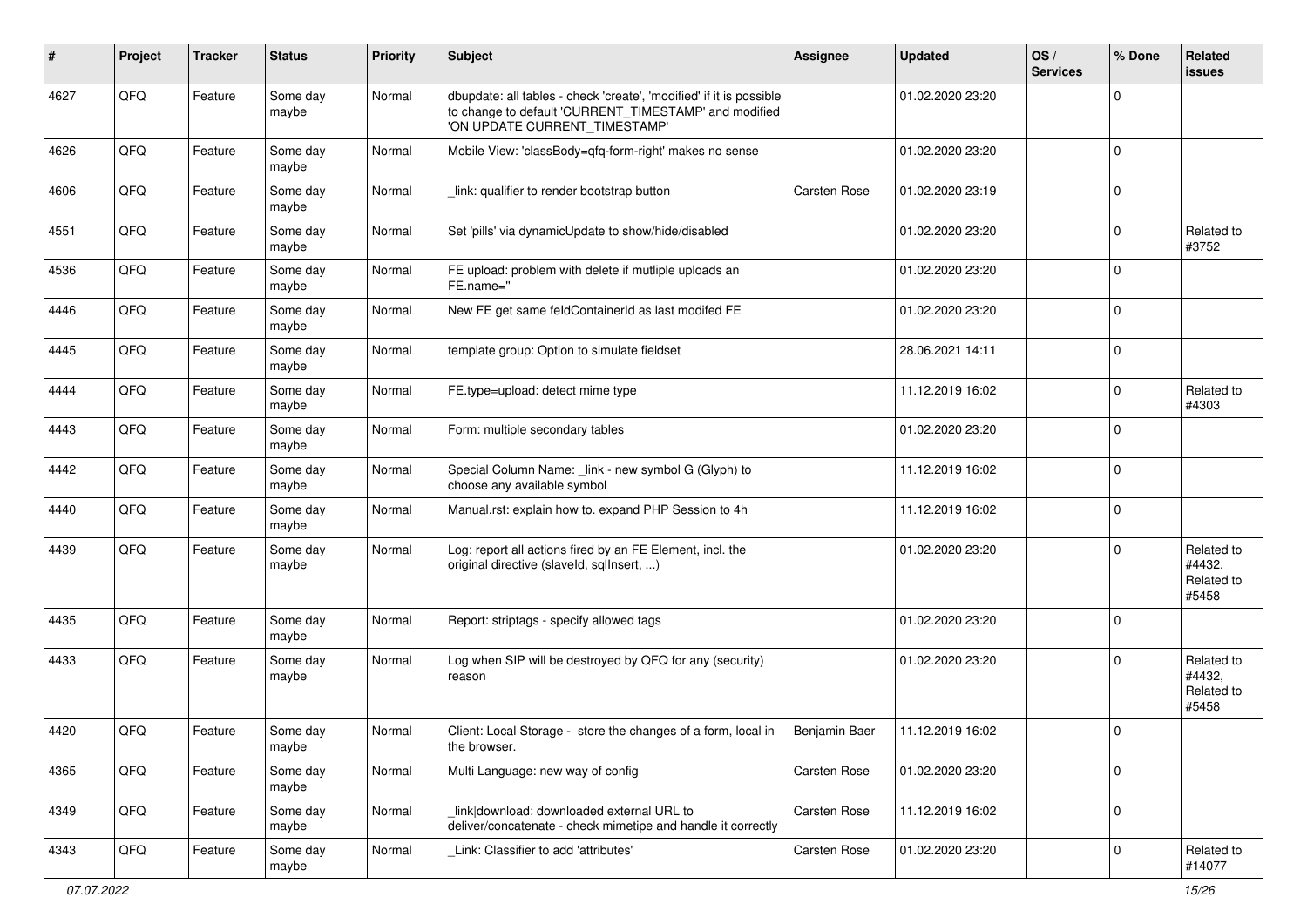| $\pmb{\#}$ | Project | <b>Tracker</b> | <b>Status</b>     | <b>Priority</b> | <b>Subject</b>                                                                                                                                           | <b>Assignee</b>     | <b>Updated</b>   | OS/<br><b>Services</b> | % Done      | <b>Related</b><br><b>issues</b>             |
|------------|---------|----------------|-------------------|-----------------|----------------------------------------------------------------------------------------------------------------------------------------------------------|---------------------|------------------|------------------------|-------------|---------------------------------------------|
| 4330       | QFQ     | Feature        | Some day<br>maybe | Normal          | Error Message: report missing {{ / }} in sqlUpdate, sqlInsert,<br>sqlDelete, sqlAfter, sqlBefore in FE action elements.                                  | <b>Carsten Rose</b> | 01.02.2020 23:20 |                        | $\Omega$    |                                             |
| 4259       | QFQ     | Feature        | Some day<br>maybe | Normal          | Instant trigger a cron job                                                                                                                               | Carsten Rose        | 11.12.2019 16:03 |                        | $\Omega$    |                                             |
| 4197       | QFQ     | Feature        | Some day<br>maybe | Normal          | Unit Test fuer JSON Stream von QuickFormQuery.php ><br>doForm()                                                                                          | Carsten Rose        | 11.12.2019 16:03 |                        | $\Omega$    |                                             |
| 4027       | QFQ     | Feature        | Some day<br>maybe | Normal          | Missing: orange 'check' / 'bullet'                                                                                                                       |                     | 11.12.2019 16:03 |                        | $\Omega$    |                                             |
| 4026       | QFQ     | Feature        | Some day<br>maybe | Normal          | sqlLog.sql: log number of FE.id                                                                                                                          | Carsten Rose        | 11.12.2019 16:03 |                        | $\Omega$    | Related to<br>#5458                         |
| 3991       | QFQ     | Feature        | Some day<br>maybe | Normal          | report: Columnname '_skipWrap' skips 'fbeg', 'fend'                                                                                                      | Carsten Rose        | 11.12.2019 16:03 |                        | $\Omega$    |                                             |
| 3947       | QFQ     | Feature        | Some day<br>maybe | Normal          | Attack detectect: logout current user                                                                                                                    | Carsten Rose        | 11.12.2019 16:03 |                        | $\Omega$    | Related to<br>#5458.<br>Related to<br>#6299 |
| 3942       | QFQ     | Feature        | Some day<br>maybe | Normal          | Action Elemente: neu generierte IDs via FE weitergeben                                                                                                   | Carsten Rose        | 11.12.2019 16:03 |                        | $\Omega$    | Related to<br>#3941                         |
| 3941       | QFQ     | Feature        | Some day<br>maybe | Normal          | sqlAfter: es sollten mehrere moeglich sein                                                                                                               | Carsten Rose        | 11.12.2019 16:03 |                        | $\Omega$    | Related to<br>#3942                         |
| 3905       | QFQ     | Feature        | Some day<br>maybe | Normal          | Documentation: Best Practice anhand eines Online<br>Bewerbungstools                                                                                      | Carsten Rose        | 11.12.2019 16:03 |                        | $\Omega$    |                                             |
| 3900       | QFQ     | Feature        | Some day<br>maybe | Normal          | Extend documentation of 'Copy / Paste'                                                                                                                   | Carsten Rose        | 11.12.2019 16:03 |                        | $\Omega$    | Related to<br>#3899                         |
| 3880       | QFQ     | Feature        | Some day<br>maybe | Normal          | Form 'Form': anlegen einer Tabelle                                                                                                                       |                     | 14.01.2021 10:12 |                        | $\mathbf 0$ |                                             |
| 3879       | QFQ     | Feature        | Some day<br>maybe | Normal          | Form 'FormElement': Beim Feld 'name' rechts in der Notiz<br>einen Link einblenden - a) aktuelle Definition anzeigen, b)<br>Spalte in der Tabelle anlegen |                     | 11.12.2019 16:03 |                        | $\Omega$    |                                             |
| 3878       | QFQ     | Feature        | Some day<br>maybe | Normal          | Form 'FormElement': Spalte 'name' typeAhead mit<br>Spaltennamen der Primarytable.                                                                        |                     | 11.12.2019 16:03 |                        | $\Omega$    |                                             |
| 3877       | QFQ     | Feature        | Some day<br>maybe | Normal          | FormEditor: die Felder die aktuell nicht gebraucht werden nur<br>auf readonly/disabled setzen (nicht ausblenden > das irritiert.                         | <b>Carsten Rose</b> | 11.12.2019 16:03 |                        | $\Omega$    |                                             |
| 3708       | QFQ     | Feature        | Some day<br>maybe | Normal          | Form: input - 'specialchars', 'none'  gewisse tags erlauben,<br>andere verbieten                                                                         | <b>Carsten Rose</b> | 11.12.2019 16:02 |                        | $\Omega$    | Related to<br>#14320                        |
| 3692       | QFQ     | Feature        | Some day<br>maybe | Normal          | QFQ Webseite                                                                                                                                             | Benjamin Baer       | 11.12.2019 16:02 |                        | $\Omega$    | Related to<br>#5033                         |
| 3677       | QFQ     | Feature        | Some day<br>maybe | Normal          | wkhtmltopdf: FE User access prohibited, if client IP changes<br>- \$TYPO3_CONF_VARS[FE][lockIP]                                                          | <b>Carsten Rose</b> | 11.12.2019 16:02 |                        | $\Omega$    |                                             |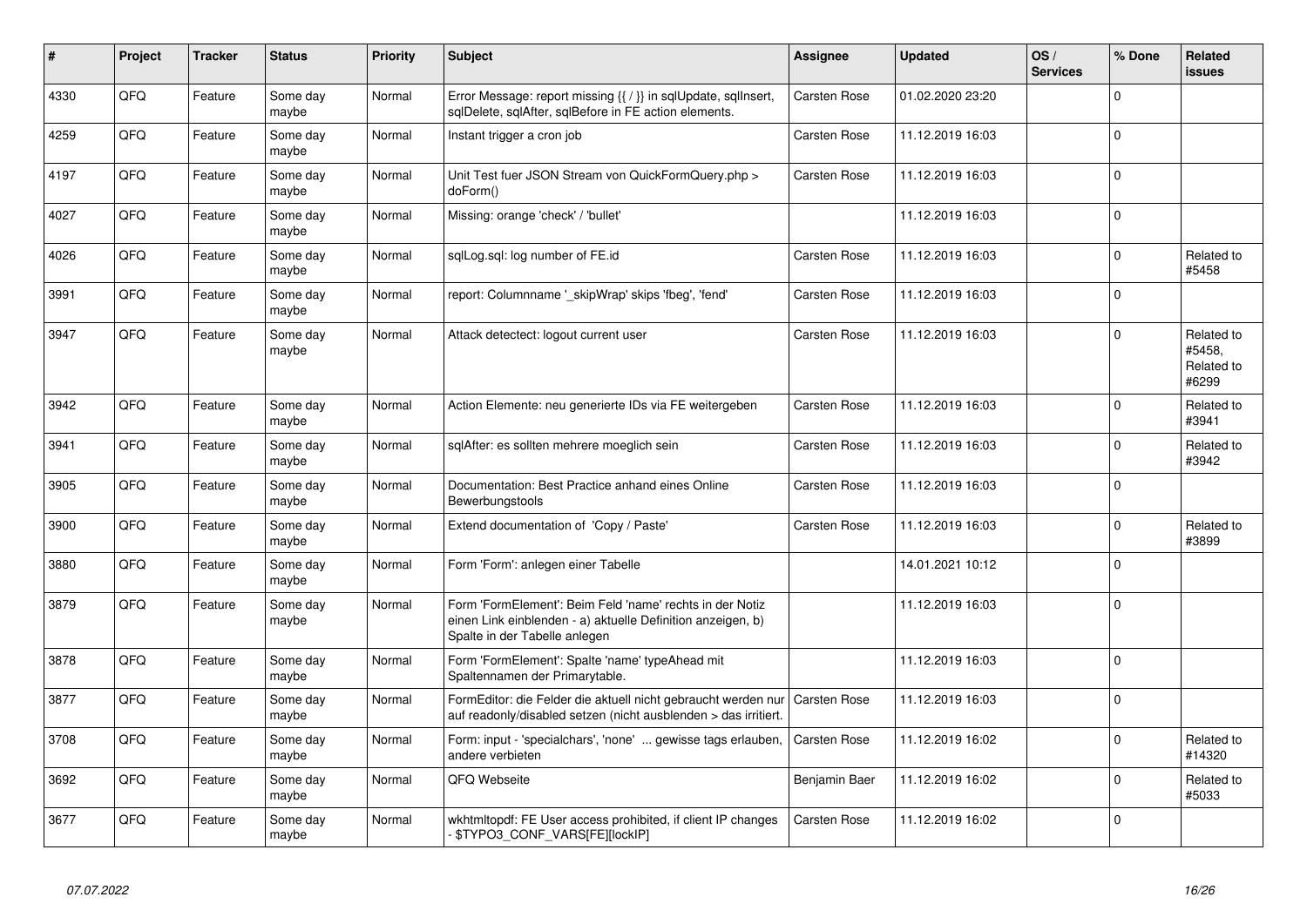| #    | Project | <b>Tracker</b> | <b>Status</b>     | <b>Priority</b> | <b>Subject</b>                                                                                                                               | Assignee            | <b>Updated</b>   | OS/<br><b>Services</b> | % Done         | Related<br><b>issues</b>                    |
|------|---------|----------------|-------------------|-----------------|----------------------------------------------------------------------------------------------------------------------------------------------|---------------------|------------------|------------------------|----------------|---------------------------------------------|
| 3666 | QFQ     | Feature        | Some day<br>maybe | Normal          | a) Performance Messung: mysql_real_escape_string() im<br>Vergleich zu str_replace(), b) doppeltes Aufrufen von<br>mysql real escape string() | <b>Carsten Rose</b> | 11.12.2019 16:02 |                        | $\Omega$       |                                             |
| 3646 | QFQ     | Feature        | Some day<br>maybe | Normal          | Moeglichkeit HTML Tags in Reports auszugeben (zu<br>enkodieren: htmlspecialchars)                                                            |                     | 11.12.2019 16:02 |                        | $\Omega$       | Related to<br>#14320                        |
| 3617 | QFQ     | Feature        | Some day<br>maybe | Normal          | Load javascripts at bottom                                                                                                                   |                     | 11.12.2019 16:02 |                        | $\Omega$       |                                             |
| 3495 | QFQ     | Feature        | Some day<br>maybe | Normal          | Predifined Parameter werden nicht in '+' (add new record)<br>SIP gerendert.                                                                  |                     | 11.12.2019 16:02 |                        | $\Omega$       |                                             |
| 3458 | QFQ     | Feature        | Some day<br>maybe | Normal          | Display 'Edit Form Element'-Checkbox on form: should<br>depend on FE Group                                                                   | Carsten Rose        | 11.12.2019 16:02 |                        | $\Omega$       | Related to<br>#3447                         |
| 3457 | QFQ     | Feature        | Some day<br>maybe | Normal          | LDAP: concat multi values to one single entry                                                                                                | <b>Carsten Rose</b> | 11.12.2019 16:02 |                        | $\overline{0}$ |                                             |
| 3415 | QFQ     | Feature        | Some day<br>maybe | Normal          | FE Login Box Templatefile                                                                                                                    | Benjamin Baer       | 11.12.2019 16:02 |                        | $\Omega$       |                                             |
| 3402 | QFQ     | Feature        | Some day<br>maybe | Normal          | Syntax Highlighting via CodeMirror                                                                                                           | Carsten Rose        | 11.12.2019 16:02 |                        | 100            | Related to<br>#3207                         |
| 3385 | QFQ     | Feature        | Some day<br>maybe | Normal          | templateGroup: insert/update/delete non primary records                                                                                      | Carsten Rose        | 11.12.2019 16:02 |                        | $\mathbf 0$    |                                             |
| 3350 | QFQ     | Feature        | Some day<br>maybe | Normal          | FormEditor: Hilfetext hinter 'checktype'                                                                                                     | <b>Carsten Rose</b> | 11.12.2019 16:02 |                        | $\Omega$       |                                             |
| 3332 | QFQ     | Feature        | Some day<br>maybe | Normal          | Uploads: Thumbnails, Details zum hochgeladenen File                                                                                          | <b>Carsten Rose</b> | 11.12.2019 16:02 |                        | $\Omega$       | Related to<br>#3264,<br>Related to<br>#5333 |
| 3331 | QFQ     | Feature        | Some day<br>maybe | Normal          | Default Tooltip fuer _page? Links: mit Form und Record ID                                                                                    | <b>Carsten Rose</b> | 11.12.2019 16:02 |                        | $\overline{0}$ |                                             |
| 3291 | QFQ     | Feature        | Some day<br>maybe | Normal          | AutoCron websiteToken                                                                                                                        | <b>Carsten Rose</b> | 11.12.2019 16:02 |                        | $\Omega$       | Related to<br>#4250                         |
| 3285 | QFQ     | Feature        | Some day<br>maybe | Normal          | Zeichenlimit pro Feld: textarea / editor                                                                                                     | Carsten Rose        | 11.12.2019 16:02 |                        | $\Omega$       |                                             |
| 3267 | QFQ     | Feature        | Some day<br>maybe | Normal          | 2 Forms auf einer Seite: real + Read only                                                                                                    | Carsten Rose        | 11.12.2019 16:03 |                        | $\Omega$       |                                             |
| 3216 | QFQ     | Feature        | Some day<br>maybe | Normal          | dynamic update für checkbox label2                                                                                                           | <b>Carsten Rose</b> | 11.12.2019 16:03 |                        | $\Omega$       | Related to<br>#2081                         |
| 2995 | QFQ     | Feature        | Some day<br>maybe | Normal          | Dropdown JQuery Plugin: 'chosen' - Moeglichkeit um Select<br>Listen mehr Funktion zu geben. Kein Bootstrap noetig.                           | <b>Carsten Rose</b> | 11.12.2019 16:03 |                        | $\Omega$       |                                             |
| 2950 | QFQ     | Feature        | Some day<br>maybe | Normal          | Inhalt QFQ Records als File                                                                                                                  |                     | 11.12.2019 16:03 |                        | $\overline{0}$ |                                             |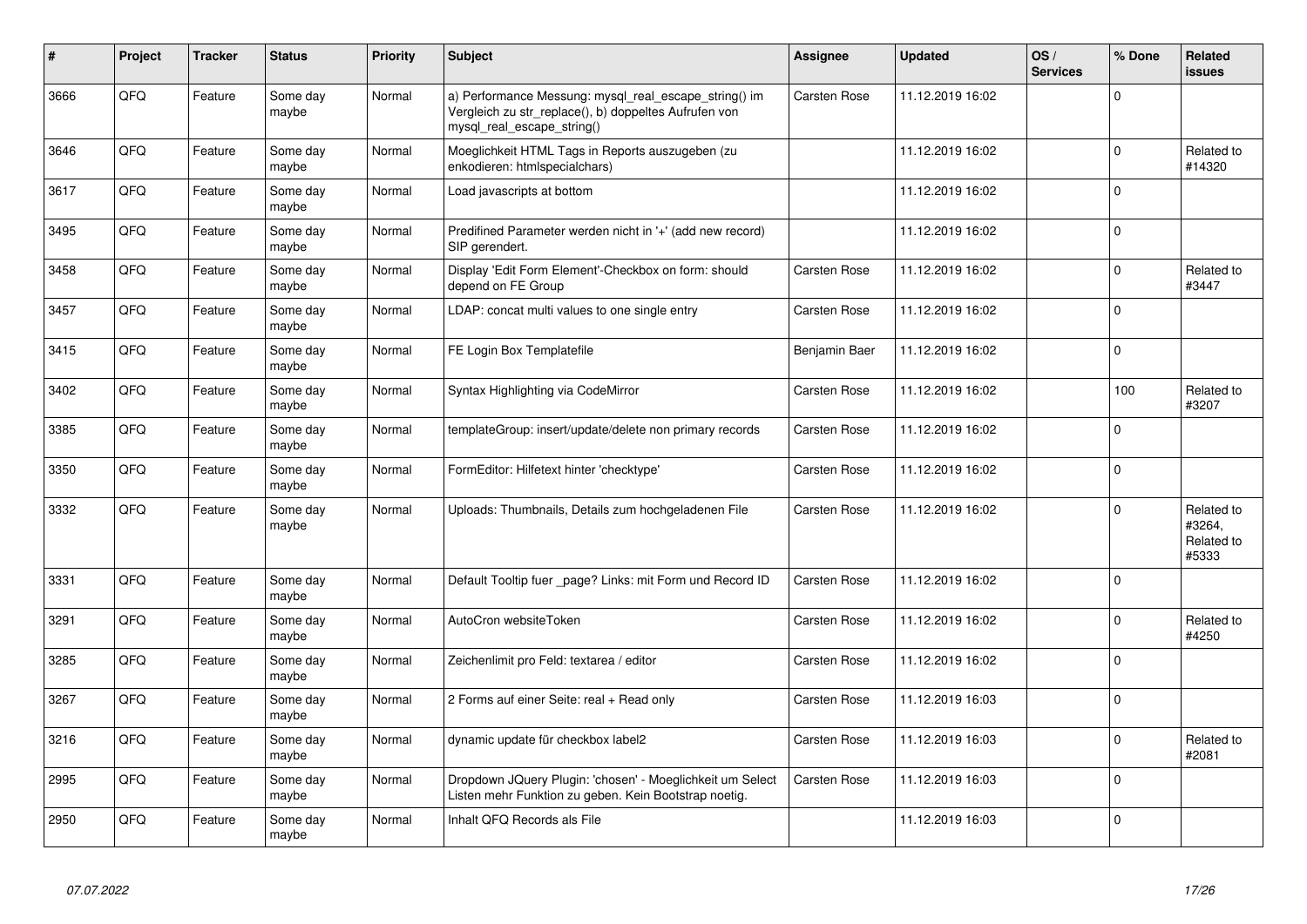| #     | Project | <b>Tracker</b> | <b>Status</b>              | <b>Priority</b> | <b>Subject</b>                                                                                               | <b>Assignee</b>     | <b>Updated</b>   | OS/<br><b>Services</b> | % Done      | Related<br>issues                           |
|-------|---------|----------------|----------------------------|-----------------|--------------------------------------------------------------------------------------------------------------|---------------------|------------------|------------------------|-------------|---------------------------------------------|
| 2084  | QFQ     | Feature        | Some day<br>maybe          | Normal          | Mailto mit encryption: Subrecord                                                                             | <b>Carsten Rose</b> | 11.12.2019 16:03 |                        | $\Omega$    | Related to<br>#2082                         |
| 1946  | QFQ     | Feature        | Some day<br>maybe          | Normal          | Kontrolle ob der ReadOnly Modus bei den<br>Formularelementen korrekt implementiert ist                       | <b>Carsten Rose</b> | 11.12.2019 16:03 |                        | $\Omega$    |                                             |
| 1635  | QFQ     | Feature        | Some day<br>maybe          | Normal          | QFQ Extension content record: weitere Optionen einblenden.                                                   | <b>Carsten Rose</b> | 11.12.2019 16:03 |                        | $\Omega$    |                                             |
| 1623  | QFQ     | Feature        | Some day<br>maybe          | Normal          | RealURL                                                                                                      |                     | 11.12.2019 16:03 |                        | 30          |                                             |
| 1510  | QFQ     | Feature        | Some day<br>maybe          | Normal          | jquery von google laden, falls das nicht geht lokal                                                          |                     | 11.12.2019 16:03 |                        | $\mathbf 0$ |                                             |
| 1253  | QFQ     | Feature        | Some day<br>maybe          | Normal          | QF: Colorpicker                                                                                              |                     | 11.12.2019 16:03 |                        | $\Omega$    |                                             |
| 1251  | QFQ     | Feature        | Some day<br>maybe          | Normal          | QF: Combo                                                                                                    |                     | 11.12.2019 16:03 |                        | $\mathbf 0$ |                                             |
| 1234  | QFQ     | Feature        | Some day<br>maybe          | Normal          | QF: Record numbering: Im Grid soll in Spalte 1 optional die<br>laufende Nummer der Records angezeigt werden. |                     | 01.02.2020 23:20 |                        | l 0         |                                             |
| 955   | QFQ     | Feature        | Some day<br>maybe          | Normal          | QF: Notizen vor/nach dem Form                                                                                |                     | 01.02.2020 23:20 |                        | l 0         |                                             |
| 3567  | QFQ     | Feature        | Some day<br>maybe          | Low             | 'Save', 'Close', 'New' als FormElement                                                                       |                     | 11.12.2019 16:02 |                        | $\Omega$    |                                             |
| 3537  | QFQ     | Feature        | Some day<br>maybe          | Low             | SHOW COLUMNS FROM tableName - Extend '{{!'<br>definition                                                     | <b>Carsten Rose</b> | 11.12.2019 16:02 |                        | $\mathbf 0$ |                                             |
| 3273  | QFQ     | Feature        | Some day<br>maybe          | Low             | Dirty Flag in Form                                                                                           | <b>Carsten Rose</b> | 11.12.2019 16:02 |                        | $\mathbf 0$ |                                             |
| 9548  | QFQ     | Feature        | Feedback                   | High            | FormElement: Pattern mismatch - optional report only on<br>focus lost                                        | Benjamin Baer       | 03.05.2021 21:14 |                        | $\Omega$    |                                             |
| 9052  | QFQ     | Feature        | Feedback                   | High            | Report: CodeMirror with SQL Syntax Highlight in FE                                                           | Enis Nuredini       | 08.06.2022 10:25 |                        | $\mathbf 0$ |                                             |
| 13572 | QFQ     | Feature        | Feedback                   | Normal          | Form Load: misleading error message on trying to load non<br>existent primary record                         | Enis Nuredini       | 16.05.2022 23:16 |                        | 100         |                                             |
| 12584 | QFQ     | Feature        | Feedback                   | Normal          | T3 v10 migration script: replace alias-patterns (v11)                                                        | <b>Carsten Rose</b> | 28.05.2022 11:12 |                        | 100         |                                             |
| 10782 | QFQ     | Feature        | Feedback                   | Normal          | Tiny MCE: Image Upload                                                                                       | Enis Nuredini       | 16.05.2022 23:16 |                        | $\mathbf 0$ | Related to<br>#12452                        |
| 10124 | QFQ     | Feature        | Feedback                   | Normal          | qfq AAI-Login                                                                                                | Karin Niffeler      | 07.05.2020 09:36 |                        | O           |                                             |
| 5894  | QFQ     | Feature        | Feedback                   | Normal          | Typeahead in Report: show/hide rows dynamically                                                              | Carsten Rose        | 18.02.2022 08:50 |                        | $\Omega$    | Related to<br>#5893,<br>Related to<br>#5885 |
| 13566 | QFQ     | Feature        | Ready to sync<br>(develop) | Normal          | Delete config-example.qfq.php file                                                                           | Carsten Rose        | 23.12.2021 09:25 |                        | 0           |                                             |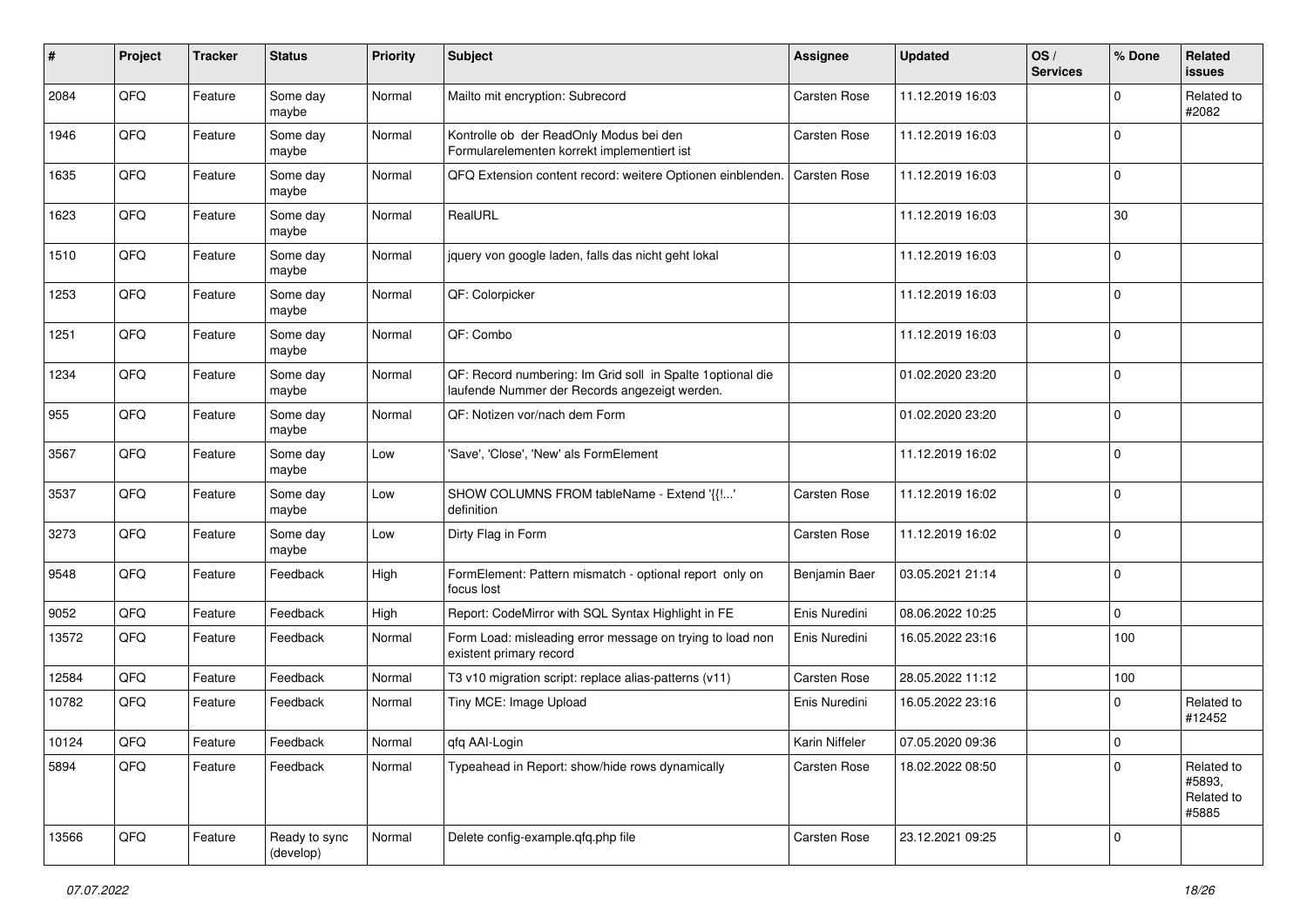| #     | Project | <b>Tracker</b> | <b>Status</b> | <b>Priority</b> | <b>Subject</b>                                            | Assignee      | <b>Updated</b>   | OS/<br><b>Services</b> | % Done              | Related<br><b>issues</b>                                                                                                                                              |
|-------|---------|----------------|---------------|-----------------|-----------------------------------------------------------|---------------|------------------|------------------------|---------------------|-----------------------------------------------------------------------------------------------------------------------------------------------------------------------|
| 9517  | QFG     | Feature        | In Progress   | High            | Input multiple tags with typeahead                        | Carsten Rose  | 03.05.2021 21:14 |                        | 40                  | Related to<br>#10150                                                                                                                                                  |
| 14320 | QFQ     | Feature        | In Progress   | Normal          | Allow specific HTML Tags and Attributes: general, TinyMCE | Enis Nuredini | 04.07.2022 14:09 |                        | $\pmb{0}$           | Related to<br>#12664,<br>Related to<br>#12039,<br>Related to<br>#11702,<br>Related to<br>#7239,<br>Related to<br>#3708,<br>Related to<br>#3646,<br>Related to<br>#880 |
| 13330 | QFQ     | Feature        | In Progress   | Normal          | Multi Form: Upload                                        | Carsten Rose  | 07.11.2021 12:40 |                        | 50                  | Related to<br>#9706                                                                                                                                                   |
| 12440 | QFG     | Feature        | In Progress   | Normal          | Typo3 V10 upgrade (durchfuehren und testen)               | Carsten Rose  | 21.03.2022 09:53 |                        | 50                  | Related to<br>#12357,<br>Related to<br>#12067,<br>Related to<br>#10661                                                                                                |
| 12439 | QFQ     | Feature        | In Progress   | Normal          | TinyMCE Paste from Word & Character Count/Limit           | Carsten Rose  | 05.05.2021 22:15 |                        | $\mathbf 0$         |                                                                                                                                                                       |
| 11980 | QFG     | Feature        | In Progress   | Normal          | protected verzeichnis MUSS geschützt werden               | Carsten Rose  | 07.09.2021 13:30 |                        | $\pmb{0}$           |                                                                                                                                                                       |
| 11076 | QFQ     | Feature        | In Progress   | Normal          | SELECT  AS _websocket                                     | Carsten Rose  | 30.08.2020 17:49 |                        | $\pmb{0}$           | Related to<br>#13354                                                                                                                                                  |
| 10793 | QFQ     | Feature        | In Progress   | Normal          | <b>Update NPM Packages</b>                                | Carsten Rose  | 07.09.2021 13:25 |                        | $30\,$              |                                                                                                                                                                       |
| 10443 | QFQ     | Feature        | In Progress   | Normal          | Konzept_api / _live                                       | Carsten Rose  | 07.05.2020 09:39 |                        | $\mathbf 0$         |                                                                                                                                                                       |
| 6250  | QFQ     | Feature        | In Progress   | Normal          | Enhance layout: a) Subrecord, b) Subrecord-Title          | Carsten Rose  | 01.02.2020 23:22 |                        | $\mathbf 0$         | Related to<br>#5391                                                                                                                                                   |
| 5695  | QFQ     | Feature        | In Progress   | Normal          | Multiform                                                 | Carsten Rose  | 02.01.2021 18:38 |                        | $\mathsf{O}\xspace$ |                                                                                                                                                                       |
| 4194  | QFQ     | Feature        | In Progress   | Normal          | Bootstrap 4 ist jetzt offiziel                            |               | 03.05.2021 20:47 |                        | $\pmb{0}$           | Related to<br>#10114                                                                                                                                                  |
| 7602  | QFQ     | Feature        | ToDo          | High            | Multi Select: with checkboxes                             | Benjamin Baer | 22.03.2022 09:07 |                        | $\pmb{0}$           |                                                                                                                                                                       |
| 12262 | QFQ     | Feature        | ToDo          | Normal          | Form buttons on top: more customable                      | Enis Nuredini | 17.06.2022 10:44 |                        | $\mathbf 0$         | Related to<br>#13945, Has<br>duplicate<br>#4046, Has<br>duplicate<br>#10080                                                                                           |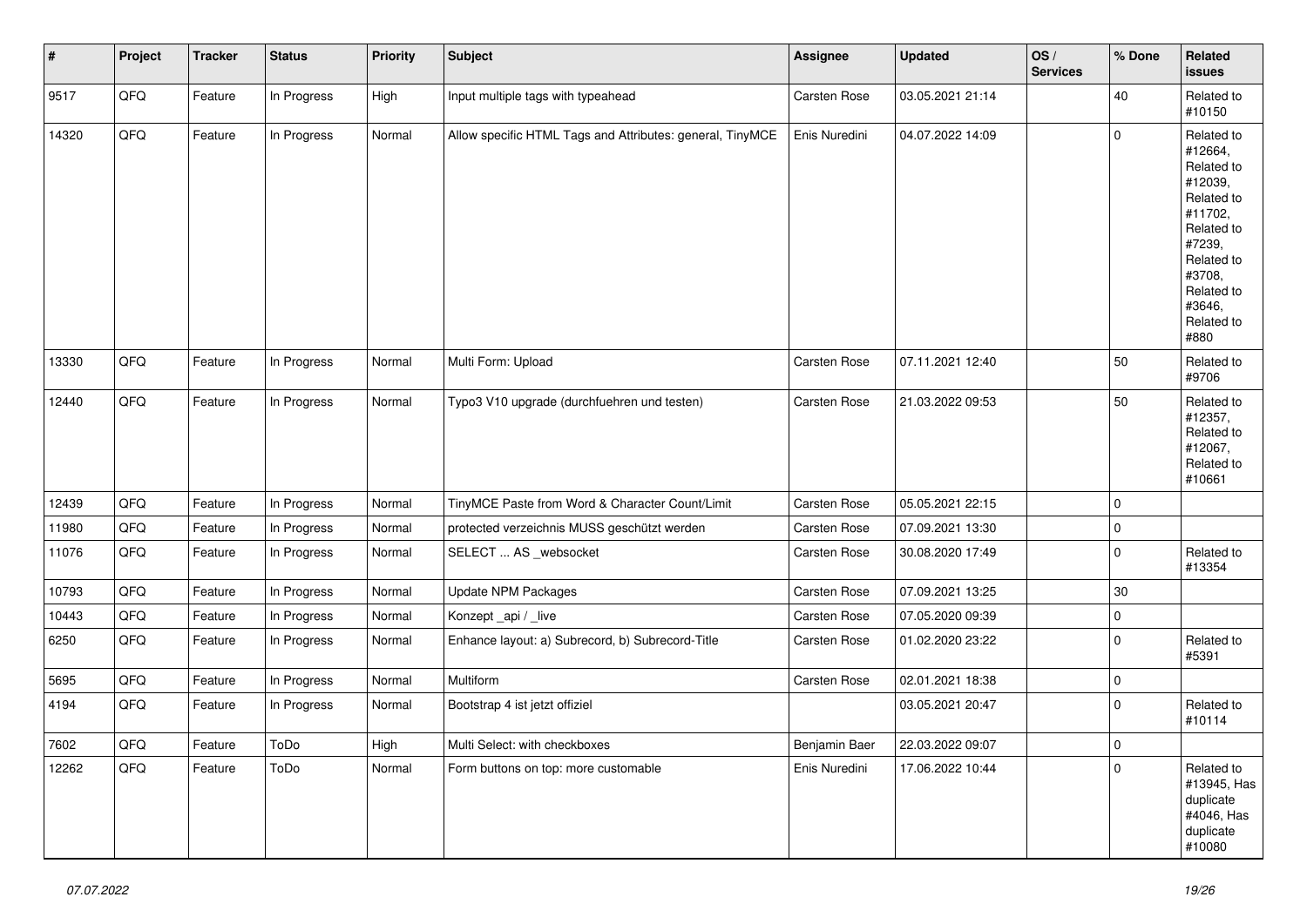| $\vert$ # | Project | <b>Tracker</b> | <b>Status</b> | <b>Priority</b> | <b>Subject</b>                                                                                     | Assignee            | <b>Updated</b>   | OS/<br><b>Services</b> | % Done      | <b>Related</b><br><b>issues</b>                                        |
|-----------|---------|----------------|---------------|-----------------|----------------------------------------------------------------------------------------------------|---------------------|------------------|------------------------|-------------|------------------------------------------------------------------------|
| 8204      | QFQ     | Feature        | Priorize      | High            | Position 'required mark'                                                                           | <b>Carsten Rose</b> | 16.06.2021 13:44 |                        | $\mathbf 0$ |                                                                        |
| 8082      | QFQ     | Feature        | Priorize      | High            | Contact form without saving record                                                                 | <b>Carsten Rose</b> | 07.12.2021 15:20 |                        | $\mathbf 0$ | Related to<br>#8587,<br><b>Blocks</b><br>#11850                        |
| 14371     | QFQ     | Feature        | Priorize      | Normal          | <b>LDAP via REPORT</b>                                                                             | <b>Carsten Rose</b> | 19.06.2022 16:37 |                        | $\mathbf 0$ |                                                                        |
| 14290     | QFQ     | Feature        | Priorize      | Normal          | FormEditor: Show Table Definition                                                                  | <b>Carsten Rose</b> | 19.06.2022 16:37 |                        | $\mathbf 0$ |                                                                        |
| 13900     | QFQ     | Feature        | Priorize      | Normal          | Selenium: Check das Cookie/PDF funktioniert                                                        | Enis Nuredini       | 25.03.2022 12:45 |                        | $\pmb{0}$   |                                                                        |
| 12504     | QFQ     | Feature        | Priorize      | Normal          | sql.log: report fe.id                                                                              | Carsten Rose        | 05.05.2021 22:09 |                        | $\mathbf 0$ |                                                                        |
| 12503     | QFQ     | Feature        | Priorize      | Normal          | Detect dangerous UPDATE statement with missing WHERE                                               | <b>Carsten Rose</b> | 05.05.2021 22:09 |                        | $\mathbf 0$ |                                                                        |
| 12452     | QFQ     | Feature        | Priorize      | Normal          | BaseURL: alsways with '/' at the end                                                               | Carsten Rose        | 19.06.2022 13:45 |                        | $\mathbf 0$ | Related to<br>#10782                                                   |
| 11320     | QFQ     | Feature        | Priorize      | Normal          | Typo3 Version 10 support                                                                           | Carsten Rose        | 05.05.2021 22:09 |                        | $\mathbf 0$ |                                                                        |
| 10569     | QFQ     | Feature        | Priorize      | Normal          | link blank more safe                                                                               | Enis Nuredini       | 25.03.2022 12:44 |                        | $\pmb{0}$   |                                                                        |
| 10015     | QFQ     | Feature        | Priorize      | Normal          | Monospace in Textarea                                                                              | Carsten Rose        | 03.02.2020 13:40 |                        | $\mathbf 0$ |                                                                        |
| 10012     | QFQ     | Feature        | Priorize      | Normal          | redirectAllMailTo: {{beEmail:T}}                                                                   | <b>Carsten Rose</b> | 08.05.2021 09:54 |                        | $\mathbf 0$ | Related to<br>#12412,<br>Related to<br>#12413,<br>Related to<br>#10011 |
| 10011     | QFQ     | Feature        | Priorize      | Normal          | Offer new STORE_TYPO3 Variable 'beUser', 'beEmail'                                                 | Carsten Rose        | 08.05.2021 09:51 |                        | $\mathbf 0$ | Related to<br>#10012,<br>Related to<br>#12511                          |
| 10005     | QFQ     | Feature        | Priorize      | Normal          | Report / special column name:  AS calendar                                                         | Carsten Rose        | 03.06.2020 17:28 |                        | $\mathbf 0$ |                                                                        |
| 10003     | QFQ     | Feature        | Priorize      | Normal          | fieldset: stronger visualize group                                                                 | Benjamin Baer       | 12.02.2020 08:13 |                        | $\Omega$    |                                                                        |
| 9968      | QFQ     | Feature        | Priorize      | Normal          | Tooltip in Links for Developer                                                                     | <b>Carsten Rose</b> | 01.02.2020 23:17 |                        | $\mathbf 0$ |                                                                        |
| 9928      | QFQ     | Feature        | Priorize      | Normal          | SpecialColumnName: a) Deprecated: ' AS "_+tag " ', b)<br>New: ' AS "_ <tag1><tag2>"'</tag2></tag1> | <b>Carsten Rose</b> | 01.02.2020 23:17 |                        | $\mathbf 0$ | Related to<br>#9929                                                    |
| 9900      | QFQ     | Feature        | Priorize      | Normal          | Generic API Call: tt-content record >> JSON                                                        | <b>Carsten Rose</b> | 01.02.2020 10:13 |                        | $\pmb{0}$   |                                                                        |
| 9668      | QFQ     | Feature        | Priorize      | Normal          | Form.mode: rename 'hidden' to 'hide'                                                               | Carsten Rose        | 05.05.2021 22:14 |                        | $\pmb{0}$   | Related to<br>#6437                                                    |
| 9394      | QFQ     | Feature        | Priorize      | Normal          | REST: allow for non numerical ids in get requests                                                  | Carsten Rose        | 05.05.2021 22:10 |                        | $\mathbf 0$ |                                                                        |
| 9346      | QFQ     | Feature        | Priorize      | Normal          | beforeSave: check if an upload is given                                                            | Carsten Rose        | 11.06.2021 21:18 |                        | $\pmb{0}$   |                                                                        |
| 9135      | QFQ     | Feature        | Priorize      | Normal          | Progress Bar generic / replace old hourglass download<br>popup                                     | Benjamin Baer       | 03.01.2022 07:43 |                        | $\mathbf 0$ |                                                                        |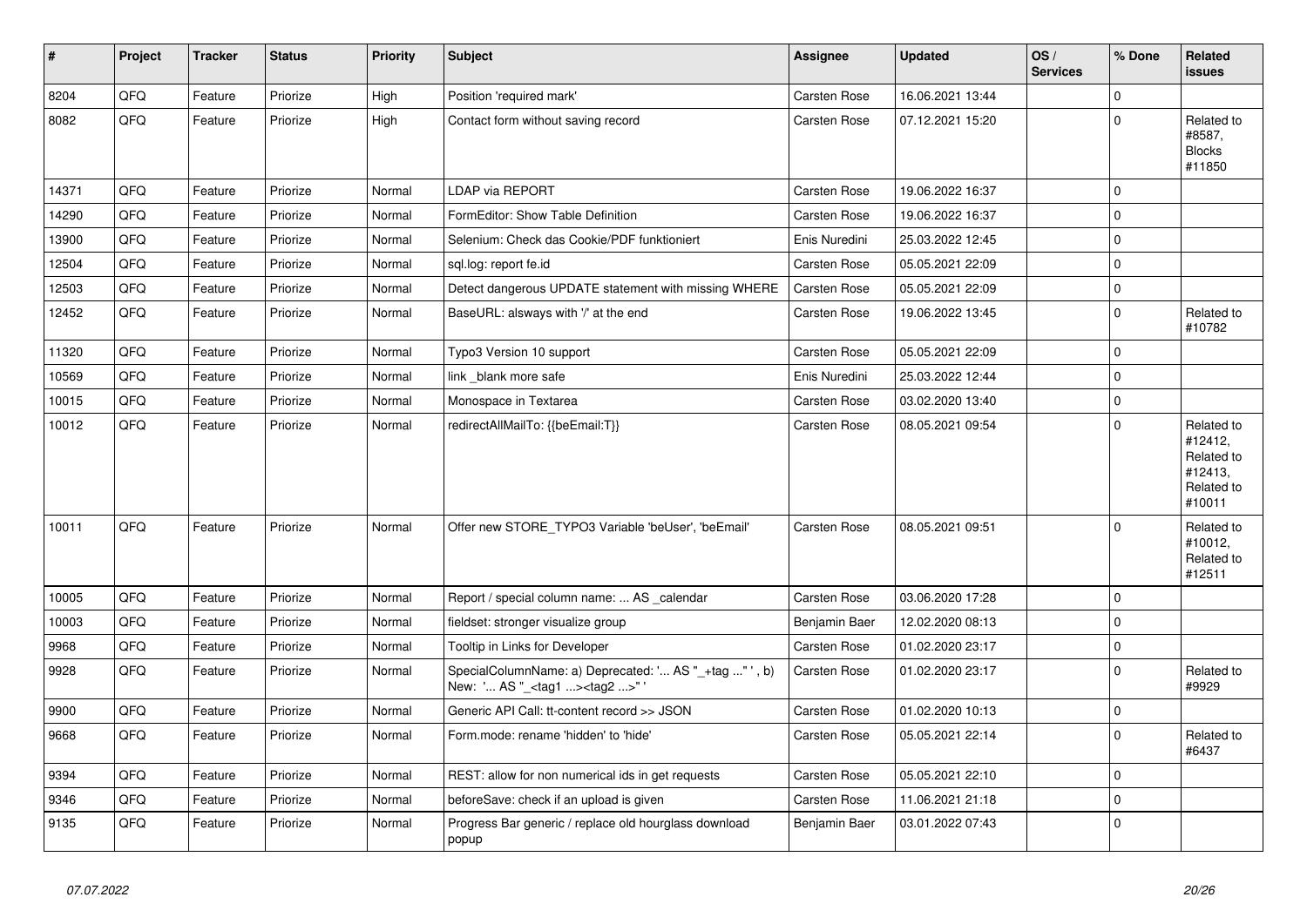| #     | Project | <b>Tracker</b> | <b>Status</b> | <b>Priority</b> | <b>Subject</b>                                                            | <b>Assignee</b>     | <b>Updated</b>   | OS/<br><b>Services</b> | % Done      | Related<br><b>issues</b>                                               |
|-------|---------|----------------|---------------|-----------------|---------------------------------------------------------------------------|---------------------|------------------|------------------------|-------------|------------------------------------------------------------------------|
| 8963  | QFQ     | Feature        | Priorize      | Normal          | Setting values in a store: flexible way                                   | Carsten Rose        | 05.05.2021 22:10 |                        | 0           | Related to<br>#8975                                                    |
| 8585  | QFQ     | Feature        | Priorize      | Normal          | Enhance Error message for 'unknown form'                                  | Carsten Rose        | 01.02.2020 10:13 |                        | $\mathbf 0$ |                                                                        |
| 8584  | QFQ     | Feature        | Priorize      | Normal          | FE 'Action' - never assign to Container (except Template<br>Group)        | Carsten Rose        | 01.02.2020 10:13 |                        | $\mathbf 0$ |                                                                        |
| 8277  | QFQ     | Feature        | Priorize      | Normal          | fe.parameter.default=                                                     | <b>Carsten Rose</b> | 01.02.2020 23:17 |                        | $\Omega$    | Related to<br>#8113                                                    |
| 8044  | QFQ     | Feature        | Priorize      | Normal          | Transaction: a) Form, b) Report                                           | Carsten Rose        | 05.05.2021 22:14 |                        | $\Omega$    | Related to<br>#8043                                                    |
| 8034  | QFQ     | Feature        | Priorize      | Normal          | FormElement 'data': 22.22.2222 should not be accepted                     | Carsten Rose        | 01.02.2020 10:13 |                        | $\Omega$    |                                                                        |
| 7965  | QFQ     | Feature        | Priorize      | Normal          | Input type 'text' with visual format - currency                           | Benjamin Baer       | 03.01.2022 07:45 |                        | $\mathbf 0$ |                                                                        |
| 7730  | QFQ     | Feature        | Priorize      | Normal          | SELECT Box: title in between                                              | Benjamin Baer       | 01.02.2020 23:22 |                        | 0           |                                                                        |
| 7630  | QFQ     | Feature        | Priorize      | Normal          | detailed error message for simple upload                                  | Carsten Rose        | 01.02.2020 10:13 |                        | 0           |                                                                        |
| 7522  | QFQ     | Feature        | Priorize      | Normal          | Inserting default index.html to folder (Avoid Apache Indexing)            | <b>Carsten Rose</b> | 01.02.2020 10:13 |                        | 0           |                                                                        |
| 7290  | QFQ     | Feature        | Priorize      | Normal          | FormEditor: title as textarea if LEN(title)>60                            | Carsten Rose        | 01.02.2020 10:13 |                        | 0           | Blocked by<br>#7682                                                    |
| 7217  | QFQ     | Feature        | Priorize      | Normal          | Download: notice User if `_sip=?` is missing                              | Carsten Rose        | 01.02.2020 10:13 |                        | $\mathbf 0$ |                                                                        |
| 6998  | QFQ     | Feature        | Priorize      | Normal          | Form: with debug=on show column information as tooltip of<br>column label | Carsten Rose        | 01.02.2020 10:13 |                        | $\Omega$    |                                                                        |
| 6870  | QFQ     | Feature        | Priorize      | Normal          | Click on '_link' triggers an API call                                     | Benjamin Baer       | 03.01.2022 08:25 |                        | $\mathbf 0$ |                                                                        |
| 6801  | QFQ     | Feature        | Priorize      | Normal          | Fabric: Maximize / FullIscreen                                            | Benjamin Baer       | 21.03.2022 09:56 |                        | 0           |                                                                        |
| 6224  | QFQ     | Feature        | Priorize      | Normal          | Dynamic update: fade in/out fields                                        | Benjamin Baer       | 21.03.2022 09:50 |                        | $\Omega$    |                                                                        |
| 5942  | QFQ     | Feature        | Priorize      | Normal          | 'L' and 'type': append to links, generate via '_link' by using 'u:'       | <b>Carsten Rose</b> | 01.02.2020 10:13 |                        | $\mathbf 0$ |                                                                        |
| 5562  | QFQ     | Feature        | Priorize      | Normal          | Drag'n'Drop fuer Uploads                                                  | Benjamin Baer       | 21.03.2022 09:52 |                        | $\Omega$    | Related to<br>#9706                                                    |
| 5366  | QFQ     | Feature        | Priorize      | Normal          | Saving with keyboard shortcuts                                            | Benjamin Baer       | 21.03.2022 09:47 |                        | $\mathbf 0$ |                                                                        |
| 3867  | QFQ     | Feature        | Priorize      | Normal          | Readonly Formular: Template Groups add/delete<br>ausbeldnen               | Carsten Rose        | 05.05.2021 22:12 |                        | $\Omega$    |                                                                        |
| 11850 | QFQ     | Feature        | New           | Urgent          | Wizard Form: basierend auf einer Tabelle eine Form<br>anlegen.            |                     | 03.05.2021 21:12 |                        | $\Omega$    | Blocked by<br>#8082                                                    |
| 14187 | QFQ     | Feature        | New           | High            | qfq.log: show current URL                                                 | <b>Carsten Rose</b> | 28.05.2022 11:02 |                        | $\Omega$    | Related to<br>#13933,<br>Related to<br>#12532,<br>Related to<br>#11893 |
| 13757 | QFQ     | Feature        | New           | High            | QR / Bar-Code Plugin                                                      | Enis Nuredini       | 19.03.2022 17:43 |                        | $\mathbf 0$ |                                                                        |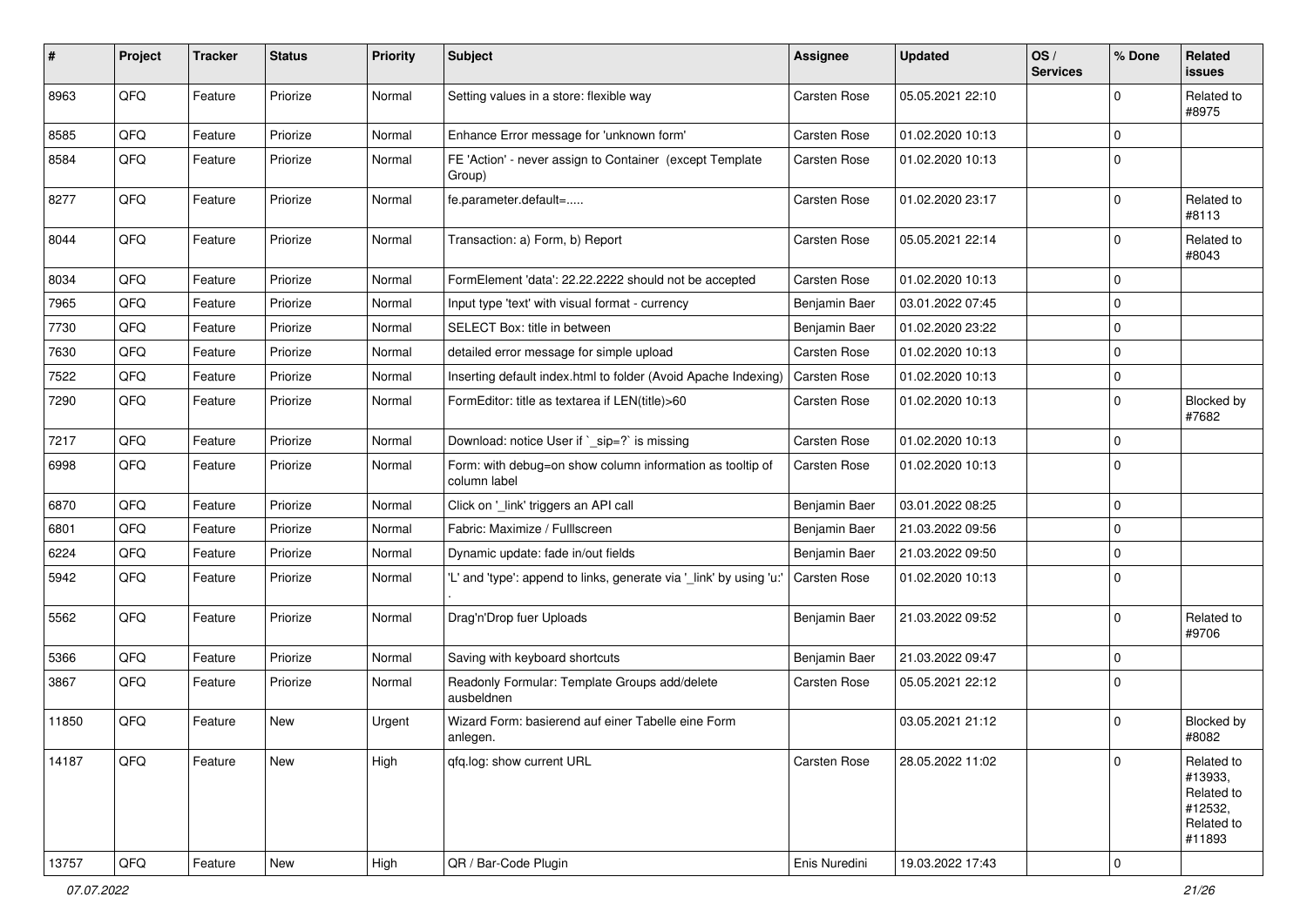| #     | Project | <b>Tracker</b> | <b>Status</b> | <b>Priority</b> | <b>Subject</b>                                                                                                                        | Assignee               | <b>Updated</b>   | OS/<br><b>Services</b> | % Done      | Related<br><b>issues</b>                      |
|-------|---------|----------------|---------------|-----------------|---------------------------------------------------------------------------------------------------------------------------------------|------------------------|------------------|------------------------|-------------|-----------------------------------------------|
| 12544 | QFQ     | Feature        | <b>New</b>    | High            | a) ' AS _link' new also as ' AS _format', b) sortierung via<br>'display: none;', c) '_format' benoeitgt nicht zwingend<br>u/U/p/m/z/d | <b>Carsten Rose</b>    | 14.12.2021 16:03 |                        | $\mathbf 0$ |                                               |
| 12532 | QFQ     | Feature        | <b>New</b>    | High            | SIP-Parameter bei Seitenaufruf in Browser-Console<br>anzeigen                                                                         | Carsten Rose           | 07.12.2021 17:19 |                        | $\Omega$    | Related to<br>#11893,<br>Related to<br>#14187 |
| 12186 | QFQ     | Feature        | New           | High            | TinyMCE Config für Objekte                                                                                                            | <b>Carsten Rose</b>    | 07.12.2021 17:19 |                        | $\mathbf 0$ | <b>Blocks</b><br>#12632                       |
| 11893 | QFQ     | Feature        | New           | High            | Broken SIP: a) only report one time, b) only report in main<br>column                                                                 | <b>Carsten Rose</b>    | 12.05.2021 12:13 |                        | $\mathbf 0$ | Related to<br>#12532,<br>Related to<br>#14187 |
| 10114 | QFQ     | Feature        | <b>New</b>    | High            | Symbol (Link): 'G:' (Glyphicon) replaced by 'i:' (icon)                                                                               |                        | 07.12.2021 17:19 |                        | $\Omega$    | Related to<br>#3797,<br>Related to<br>#4194   |
| 8962  | QFQ     | Feature        | New           | High            | allow for form fields with identical names                                                                                            | Carsten Rose           | 03.05.2021 21:14 |                        | $\pmb{0}$   |                                               |
| 7850  | QFQ     | Feature        | <b>New</b>    | High            | Upload records: non 'pathFileName' column                                                                                             | <b>Carsten Rose</b>    | 03.05.2021 21:14 |                        | $\mathbf 0$ |                                               |
| 5715  | QFQ     | Feature        | <b>New</b>    | High            | PDF Caching                                                                                                                           | Carsten Rose           | 03.05.2021 21:14 |                        | $\Omega$    | Related to<br>#5851,<br>Related to<br>#6357   |
| 3727  | QFQ     | Feature        | <b>New</b>    | High            | Security: Session Hijacking erschweren                                                                                                | <b>Carsten Rose</b>    | 03.05.2021 21:14 |                        | $\mathbf 0$ |                                               |
| 14376 | QFQ     | Feature        | <b>New</b>    | Normal          | QFQ Bootstrap: if missing, create stored procedures                                                                                   | Enis Nuredini          | 19.06.2022 16:37 |                        | $\Omega$    |                                               |
| 14227 | QFQ     | Feature        | <b>New</b>    | Normal          | Selenium Konkurrenz: cypress.io                                                                                                       | Enis Nuredini          | 28.05.2022 11:02 |                        | $\mathbf 0$ |                                               |
| 14185 | QFQ     | Feature        | <b>New</b>    | Normal          | External/Autocron.php - better suitable directory                                                                                     | Support: System        | 28.05.2022 11:03 |                        | $\mathbf 0$ |                                               |
| 14090 | QFQ     | Feature        | <b>New</b>    | Normal          | Nützliche script funktionen                                                                                                           | Carsten Rose           | 28.05.2022 11:03 |                        | $\mathbf 0$ |                                               |
| 14028 | QFQ     | Feature        | <b>New</b>    | Normal          | Required notification: visual nicer                                                                                                   | Enis Nuredini          | 28.05.2022 11:01 |                        | $\pmb{0}$   |                                               |
| 13945 | QFQ     | Feature        | <b>New</b>    | Normal          | As link: content before/after link                                                                                                    | Enis Nuredini          | 28.05.2022 11:01 |                        | $\Omega$    | Related to<br>#12262                          |
| 13843 | QFQ     | Feature        | <b>New</b>    | Normal          | Create JWT via QFQ                                                                                                                    | <b>Carsten Rose</b>    | 19.03.2022 17:42 |                        | $\mathbf 0$ |                                               |
| 13841 | QFQ     | Feature        | <b>New</b>    | Normal          | Create PDF via iText - evaluate                                                                                                       | Carsten Rose           | 19.03.2022 17:42 |                        | $\mathbf 0$ |                                               |
| 13700 | QFQ     | Feature        | <b>New</b>    | Normal          | Redesign qfq.io Seite                                                                                                                 | Carsten Rose           | 19.03.2022 17:43 |                        | $\mathbf 0$ |                                               |
| 13609 | QFQ     | Feature        | <b>New</b>    | Normal          | QFQ Introduction: Seite aufloesen                                                                                                     | Philipp<br>Gröbelbauer | 28.05.2022 11:02 |                        | $\Omega$    |                                               |
| 13467 | QFQ     | Feature        | <b>New</b>    | Normal          | ChangeLog Generator                                                                                                                   | Carsten Rose           | 19.03.2022 17:46 |                        | $\Omega$    | Related to<br>#11460                          |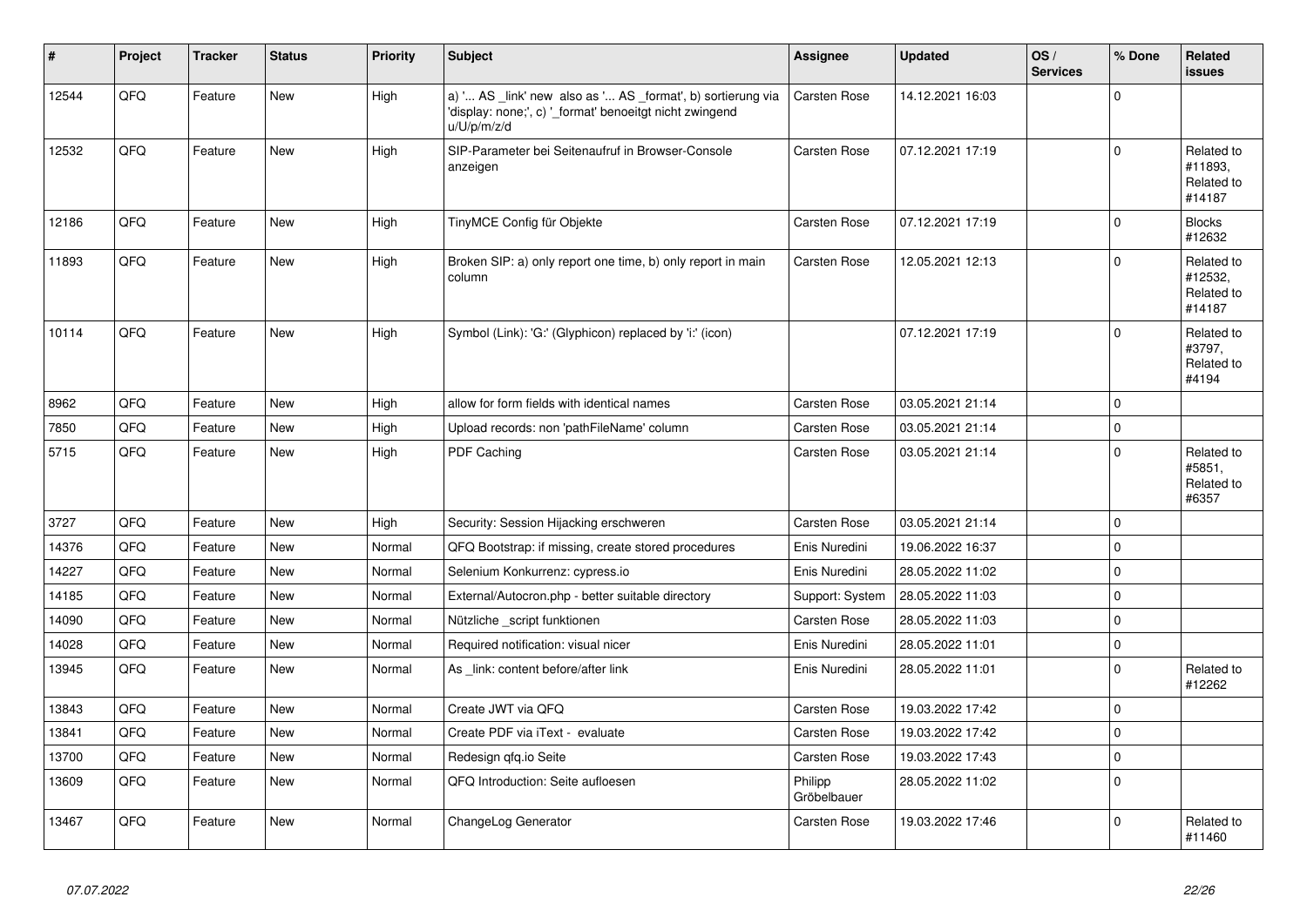| #     | Project | <b>Tracker</b> | <b>Status</b> | <b>Priority</b> | <b>Subject</b>                                                                                                 | <b>Assignee</b>     | <b>Updated</b>   | OS/<br><b>Services</b> | % Done      | Related<br>issues                                                     |
|-------|---------|----------------|---------------|-----------------|----------------------------------------------------------------------------------------------------------------|---------------------|------------------|------------------------|-------------|-----------------------------------------------------------------------|
| 13354 | QFQ     | Feature        | <b>New</b>    | Normal          | Using Websocket in QFQ                                                                                         | <b>Carsten Rose</b> | 05.07.2022 16:26 |                        | $\Omega$    | Related to<br>#11076                                                  |
| 12679 | QFQ     | Feature        | New           | Normal          | tablesorter: custom column width                                                                               | Carsten Rose        | 16.06.2021 11:10 |                        | $\mathbf 0$ |                                                                       |
| 12664 | QFQ     | Feature        | New           | Normal          | TinyMCE: report/remove malicous HTML/JS Code                                                                   | <b>Carsten Rose</b> | 19.03.2022 17:47 |                        | $\mathbf 0$ | Related to<br>#14320                                                  |
| 12632 | QFQ     | Feature        | New           | Normal          | TinyMCE: Prepare CSS classes for images                                                                        | <b>Carsten Rose</b> | 04.06.2021 14:35 |                        | 100         | Blocked by<br>#12186                                                  |
| 12603 | QFQ     | Feature        | New           | Normal          | Dropdown (Select), Radio, checkbox:<br>itemListAlways={{!SELECT key, value}}                                   | Carsten Rose        | 19.03.2022 17:47 |                        | $\Omega$    |                                                                       |
| 12556 | QFQ     | Feature        | New           | Normal          | Pills Title: colored = static or dynamic on allrequiredgiven                                                   | Benjamin Baer       | 19.03.2022 17:49 |                        | $\mathbf 0$ |                                                                       |
| 12490 | QFQ     | Feature        | New           | Normal          | Loading Plugins in QFQ - see what tinymce does. (lazy<br>loading)                                              | Benjamin Baer       | 08.06.2022 10:37 |                        | $\mathbf 0$ | Related to<br>#12611,<br>Related to<br>#10013,<br>Related to<br>#7732 |
| 12480 | QFQ     | Feature        | New           | Normal          | If QFQ upgrade is running, block further request                                                               | <b>Carsten Rose</b> | 03.05.2021 20:45 |                        | $\mathbf 0$ |                                                                       |
| 12477 | QFQ     | Feature        | <b>New</b>    | Normal          | Support for refactoring: Form, FormElement, diverse<br>Tabellen/Spalten, tt-content Records                    | <b>Carsten Rose</b> | 03.05.2021 20:45 |                        | $\mathbf 0$ |                                                                       |
| 12476 | QFQ     | Feature        | <b>New</b>    | Normal          | clearMe: a) should trigger 'dirty', b) sticky on textarea resize                                               | Benjamin Baer       | 04.01.2022 08:40 |                        | $\mathbf 0$ | Related to<br>#9528                                                   |
| 12474 | QFQ     | Feature        | New           | Normal          | Check BaseConfigURL if it is given and the the last char is '/'                                                | <b>Carsten Rose</b> | 03.05.2021 20:45 |                        | $\Omega$    |                                                                       |
| 12465 | QFQ     | Feature        | New           | Normal          | QFQ Function: use in FE to fill StoreRecord                                                                    | <b>Carsten Rose</b> | 05.05.2021 21:58 |                        | $\mathbf 0$ |                                                                       |
| 12413 | QFQ     | Feature        | New           | Normal          | STORE_TYPO3: enhance for {{be_users.email:T}},<br>{{fe users.email:T}}                                         | <b>Carsten Rose</b> | 03.05.2021 20:45 |                        | $\Omega$    | Related to<br>#12412,<br>Related to<br>#10012                         |
| 12412 | QFQ     | Feature        | New           | Normal          | Action/Escape qualifier 'e' (empty), '0': if given, an empty<br>string (or '0') will be treated as 'not found' | <b>Carsten Rose</b> | 08.05.2021 09:40 |                        | $\Omega$    | Related to<br>#12413,<br>Related to<br>#10012                         |
| 12400 | QFQ     | Feature        | <b>New</b>    | Normal          | Tutorial ist in QFQ Doku, Wird in der Suche gefunden, es<br>gibt aber kein Menupunkt - Inhalt ueberpruefen     | <b>Carsten Rose</b> | 03.05.2021 20:45 |                        | $\Omega$    |                                                                       |
| 12330 | QFQ     | Feature        | New           | Normal          | Copy to input field / text area / TinyMCE                                                                      | <b>Carsten Rose</b> | 07.04.2021 09:01 |                        | $\pmb{0}$   |                                                                       |
| 12269 | QFQ     | Feature        | New           | Normal          | 2FA - Login                                                                                                    | <b>Carsten Rose</b> | 03.05.2021 20:45 |                        | $\mathbf 0$ |                                                                       |
| 12163 | QFQ     | Feature        | New           | Normal          | Checkbox: table wrap                                                                                           | Carsten Rose        | 03.05.2021 20:51 |                        | $\mathbf 0$ |                                                                       |
| 12162 | QFQ     | Feature        | New           | Normal          | FE.type=sendmail: personalized mailing (several mails) via<br>template                                         | <b>Carsten Rose</b> | 03.05.2021 20:45 |                        | $\mathbf 0$ |                                                                       |
| 12156 | QFQ     | Feature        | New           | Normal          | Form: Optional disable 'leave page'                                                                            |                     | 03.05.2021 20:45 |                        | $\mathsf 0$ |                                                                       |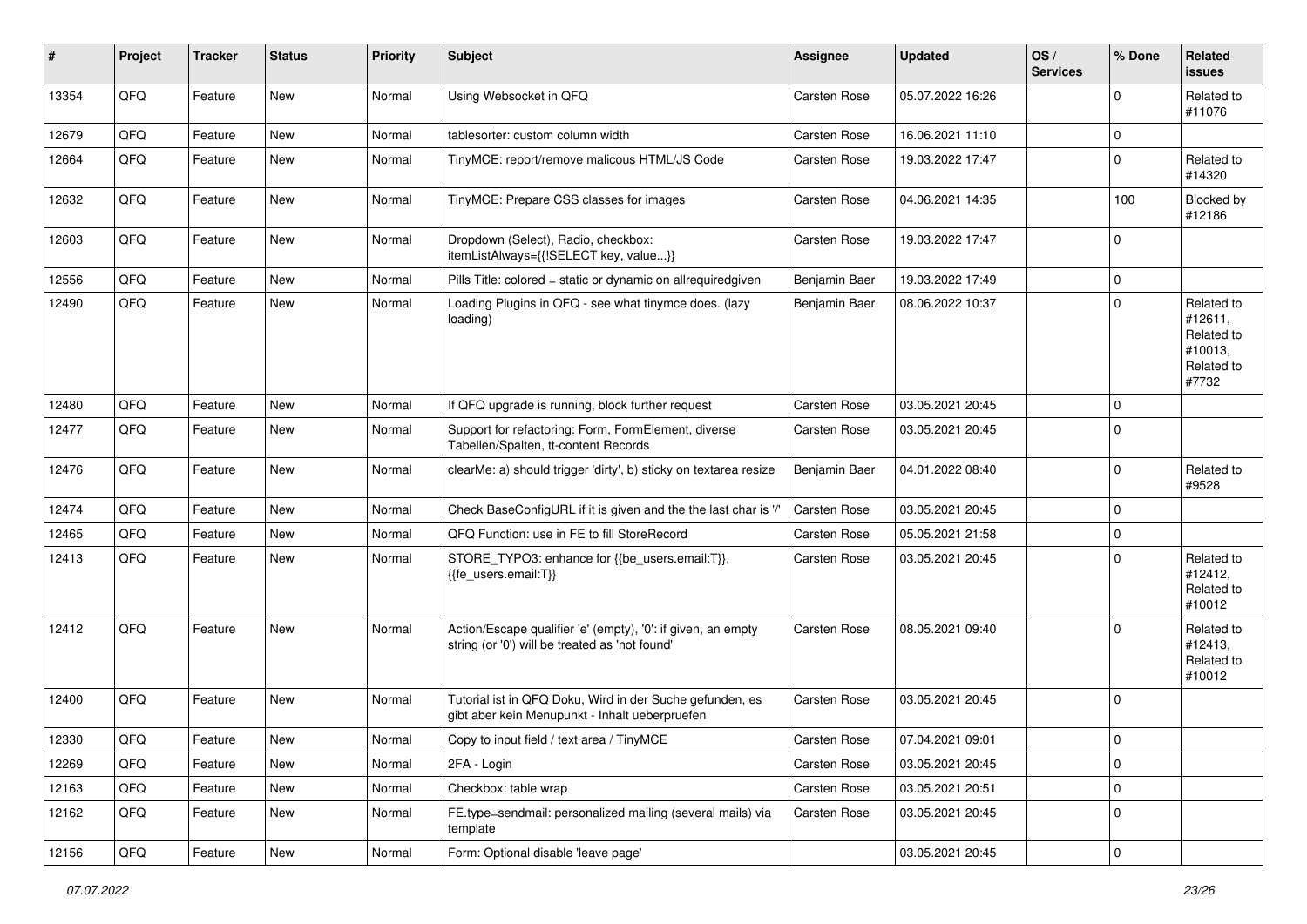| #     | Project | <b>Tracker</b> | <b>Status</b> | <b>Priority</b> | <b>Subject</b>                                                                                       | <b>Assignee</b>                                        | <b>Updated</b>      | OS/<br><b>Services</b> | % Done       | Related<br>issues                            |                      |
|-------|---------|----------------|---------------|-----------------|------------------------------------------------------------------------------------------------------|--------------------------------------------------------|---------------------|------------------------|--------------|----------------------------------------------|----------------------|
| 12146 | QFQ     | Feature        | New           | Normal          | Autocron Job: Anzeigen wann der naechste Job ausgefuehrt<br>wird, resp das er nicht ausgefuehrt wird | <b>Carsten Rose</b>                                    | 15.03.2021 15:23    |                        | $\Omega$     |                                              |                      |
| 12135 | QFQ     | Feature        | New           | Normal          | Subrecord: Notiz                                                                                     |                                                        | 24.04.2021 16:58    |                        | $\mathbf 0$  |                                              |                      |
| 12119 | QFQ     | Feature        | <b>New</b>    | Normal          | AS paged: error message missing if there ist no 'r' argument.                                        | <b>Carsten Rose</b>                                    | 03.05.2021 20:51    |                        | $\mathbf 0$  |                                              |                      |
| 12109 | QFQ     | Feature        | New           | Normal          | Donwload Link: Plain, SIP, Persistent Link, Peristent SIP -<br>new notation                          | Carsten Rose                                           | 03.05.2021 20:45    |                        | $\mathbf 0$  | Related to<br>#12085                         |                      |
| 12039 | QFQ     | Feature        | New           | Normal          | Missing htmlSpecialChar() in pre processing on form submit                                           |                                                        | 18.02.2021 00:09    |                        | $\mathbf 0$  | Related to<br>#14320                         |                      |
| 12038 | QFQ     | Feature        | New           | Normal          | a) STORE_VAR: filenameOnlyStripUniq, b) SP:<br>QSTRIPUNIQ()                                          |                                                        | 17.02.2021 23:55    |                        | $\mathbf 0$  |                                              |                      |
| 12024 | QFQ     | Feature        | <b>New</b>    | Normal          | Excel Export: text columns by default decode<br>htmlspeciachar()                                     | <b>Carsten Rose</b>                                    | 17.02.2021 23:55    |                        | $\Omega$     | Related to<br>#12022                         |                      |
| 12023 | QFQ     | Feature        | <b>New</b>    | Normal          | MySQL Stored Precdure: QDECODESPECIALCHAR()                                                          | <b>Carsten Rose</b>                                    | 16.02.2021 11:16    |                        | $\mathbf 0$  | Related to<br>#12022                         |                      |
| 11955 | QFQ     | Feature        | <b>New</b>    | Normal          | subrecord: new title option to set <th> attributes - e.g. to<br/>customize tablesorter options.</th> | attributes - e.g. to<br>customize tablesorter options. | <b>Carsten Rose</b> | 03.05.2021 20:47       |              | $\mathbf 0$                                  | Related to<br>#11775 |
| 11892 | QFQ     | Feature        | New           | Normal          | tablesorter: columns with links are hard to order - new<br>qualifier 'Y: <ord>'</ord>                | Enis Nuredini                                          | 23.03.2022 09:22    |                        | $\Omega$     |                                              |                      |
| 11775 | QFQ     | Feature        | New           | Normal          | Subrecord Tooltip pro Feld                                                                           | Carsten Rose                                           | 18.12.2020 15:22    |                        | $\Omega$     | Related to<br>#11955                         |                      |
| 11747 | QFQ     | Feature        | New           | Normal          | Maintenance Page with Redirect                                                                       | <b>Carsten Rose</b>                                    | 03.05.2021 20:47    |                        | $\mathbf 0$  | Related to<br>#11741                         |                      |
| 11716 | QFQ     | Feature        | New           | Normal          | Form an beliebiger Stelle im Report anzeigen                                                         |                                                        | 09.12.2020 09:47    |                        | $\mathbf 0$  |                                              |                      |
| 11702 | QFQ     | Feature        | New           | Normal          | HTML Special Char makes no sense for 'allbut' if '&' is<br>forbidden                                 | <b>Carsten Rose</b>                                    | 07.12.2021 16:35    |                        | $\Omega$     | Related to<br>#5112,<br>Related to<br>#14320 |                      |
| 11535 | QFQ     | Feature        | New           | Normal          | Ability to create SQL columns in frontend QFQ forms                                                  |                                                        | 17.11.2020 12:11    |                        | $\mathbf 0$  |                                              |                      |
| 11534 | QFQ     | Feature        | <b>New</b>    | Normal          | Report: Action on selected rows - Table batchprocessing<br>feature                                   |                                                        | 18.11.2020 08:15    |                        | $\Omega$     |                                              |                      |
| 11523 | QFQ     | Feature        | New           | Normal          | Mit dynamic Update erkennen, ob Upload gemacht wurde                                                 | Carsten Rose                                           | 13.11.2020 15:07    |                        | $\mathbf 0$  | Related to<br>#9533                          |                      |
| 11516 | QFG     | Feature        | New           | Normal          | Multi Page Form (Previous/Next Buttons)                                                              | Carsten Rose                                           | 16.03.2021 17:52    |                        | $\mathbf{0}$ |                                              |                      |
| 11504 | QFQ     | Feature        | New           | Normal          | Dynamic Update: Button text update for 'Save',' Close' &<br>'Delete'                                 | Carsten Rose                                           | 12.11.2020 23:44    |                        | $\mathbf 0$  |                                              |                      |
| 11460 | QFQ     | Feature        | New           | Normal          | Easier creation of changelog: gitchangelog                                                           | Carsten Rose                                           | 12.06.2021 10:20    |                        | $\mathbf 0$  | Related to<br>#13467                         |                      |
| 11080 | QFQ     | Feature        | New           | Normal          | Send MQTT messages                                                                                   | <b>Carsten Rose</b>                                    | 29.08.2020 19:49    |                        | $\mathbf 0$  |                                              |                      |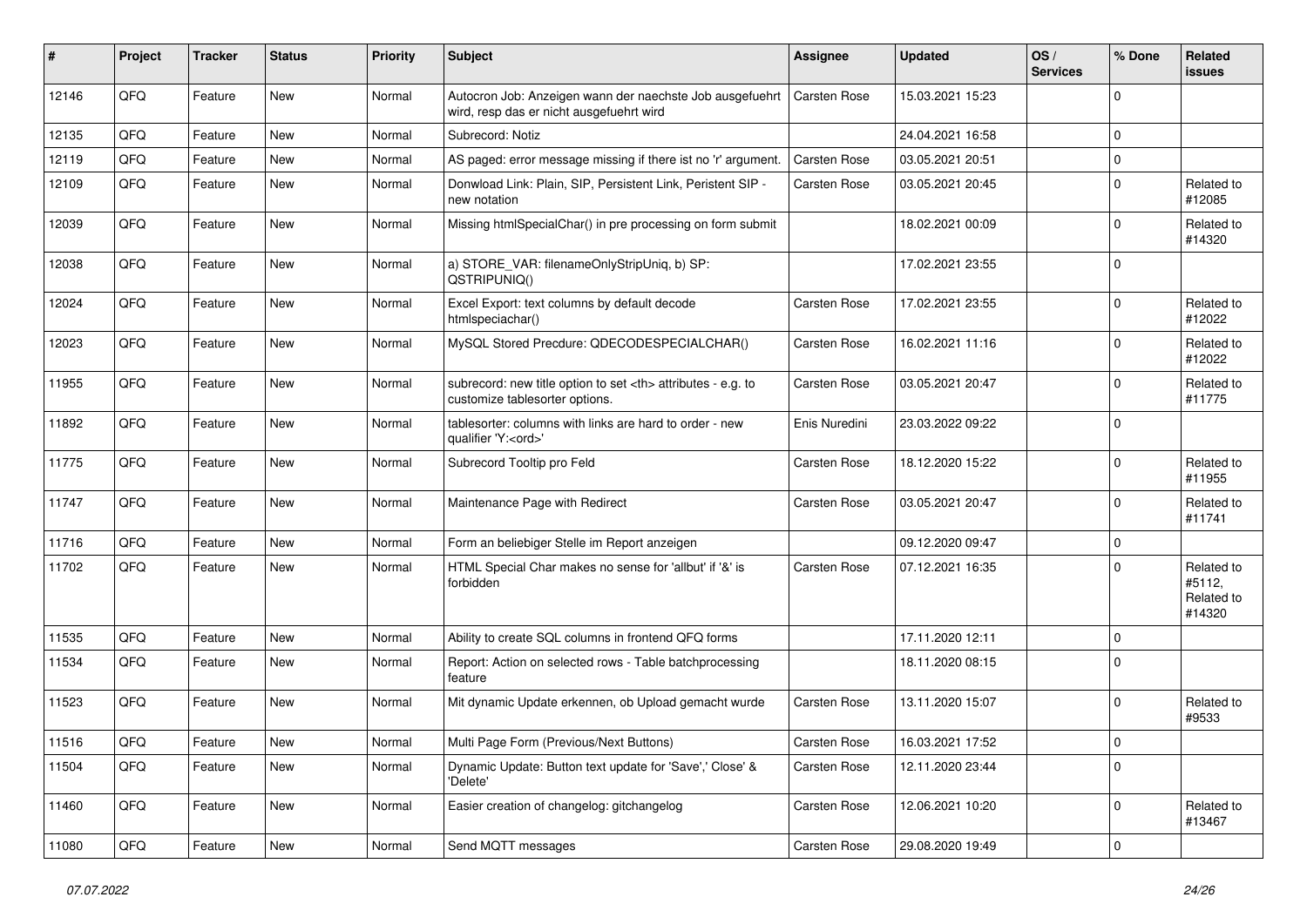| ∦     | Project | <b>Tracker</b> | <b>Status</b> | <b>Priority</b> | Subject                                                                                                                               | Assignee            | <b>Updated</b>   | OS/<br><b>Services</b> | % Done      | Related<br><b>issues</b>                                             |
|-------|---------|----------------|---------------|-----------------|---------------------------------------------------------------------------------------------------------------------------------------|---------------------|------------------|------------------------|-------------|----------------------------------------------------------------------|
| 10996 | QFQ     | Feature        | New           | Normal          | Download video via sip: no seek                                                                                                       | <b>Carsten Rose</b> | 12.08.2020 14:18 |                        | $\Omega$    |                                                                      |
| 10979 | QFQ     | Feature        | New           | Normal          | Ajax Calls an API - dataReport                                                                                                        | <b>Carsten Rose</b> | 11.05.2022 12:15 |                        | $\Omega$    |                                                                      |
| 10976 | QFQ     | Feature        | New           | Normal          | Excel Export Verbesserungen                                                                                                           | <b>Carsten Rose</b> | 06.08.2020 10:56 |                        | $\Omega$    |                                                                      |
| 10874 | QFQ     | Feature        | <b>New</b>    | Normal          | Erstellen eines Foreign Keys in der Tabelle "FormElement"                                                                             |                     | 13.07.2020 10:11 |                        | $\Omega$    |                                                                      |
| 10819 | QFQ     | Feature        | New           | Normal          | Persistent SIP - second try                                                                                                           | <b>Carsten Rose</b> | 29.06.2020 23:02 |                        | $\Omega$    | Related to<br>#6261                                                  |
| 10763 | QFQ     | Feature        | New           | Normal          | form accessed and submitted despite logout?                                                                                           |                     | 16.06.2020 11:43 |                        | $\Omega$    |                                                                      |
| 10714 | QFQ     | Feature        | New           | Normal          | multi Table Form                                                                                                                      | <b>Carsten Rose</b> | 16.03.2021 18:44 |                        | $\Omega$    |                                                                      |
| 10593 | QFQ     | Feature        | New           | Normal          | label2: text behind input element                                                                                                     | <b>Carsten Rose</b> | 16.05.2020 10:57 |                        | $\Omega$    |                                                                      |
| 10463 | QFQ     | Feature        | New           | Normal          | Report _link: expliztes setzen von HTML Tags (Bedarf fuer<br>'data-selenium' & 'id')                                                  | Enis Nuredini       | 23.03.2022 09:23 |                        | $\Omega$    | Related to<br>#7648                                                  |
| 10384 | QFQ     | Feature        | <b>New</b>    | Normal          | Parameter Exchange QFQ Instances                                                                                                      |                     | 07.05.2020 09:38 |                        | $\Omega$    |                                                                      |
| 10345 | QFQ     | Feature        | New           | Normal          | Templates - Patterns QFQ Style                                                                                                        |                     | 03.05.2021 21:01 |                        | $\Omega$    | Related to<br>#10713                                                 |
| 10119 | QFQ     | Feature        | New           | Normal          | Dropdown (selectlist) & Type Ahead: format and catagorize list                                                                        | <b>Carsten Rose</b> | 07.05.2020 09:36 |                        | $\Omega$    |                                                                      |
| 10115 | QFQ     | Feature        | New           | Normal          | TypeAhead: static list                                                                                                                | <b>Carsten Rose</b> | 26.02.2020 16:42 |                        | 100         |                                                                      |
| 10080 | QFQ     | Feature        | New           | Normal          | Popup on 'save' / 'close': configure dialog (answer<br>yes/no/cancle/)                                                                | <b>Carsten Rose</b> | 28.03.2021 20:52 |                        | $\Omega$    | Is duplicate<br>of #12262                                            |
| 10014 | QFQ     | Feature        | New           | Normal          | Manual.rst: describe behaviour and process order of<br>fillStoreVar, slaveId, sqlBefore,                                              | <b>Carsten Rose</b> | 01.02.2020 22:31 |                        | $\Omega$    |                                                                      |
| 9983  | QFQ     | Feature        | New           | Normal          | Report Notation: new keyword 'range'                                                                                                  | <b>Carsten Rose</b> | 01.02.2020 15:55 |                        | $\Omega$    |                                                                      |
| 9927  | QFQ     | Feature        | New           | Normal          | QFQ Update: a) Update nur machen wenn BE User<br>eingeloggt ist., b) Bei Fehler genaue Meldung welcher<br>Updateschritt Probleme hat. | <b>Carsten Rose</b> | 22.01.2020 12:59 |                        | l 0         |                                                                      |
| 9853  | QFQ     | Feature        | New           | Normal          | Check das SQL / QFQ / Mail Logfile geschrieben wird                                                                                   |                     | 09.01.2020 11:15 |                        | $\Omega$    |                                                                      |
| 9811  | QFQ     | Feature        | New           | Normal          | Report: tag every n'th row                                                                                                            | <b>Carsten Rose</b> | 01.02.2020 23:22 |                        | $\mathbf 0$ |                                                                      |
| 9781  | QFQ     | Feature        | New           | Normal          | Button: CSS class to make buttons smaller                                                                                             | <b>Carsten Rose</b> | 01.02.2020 23:22 |                        | $\Omega$    |                                                                      |
| 9777  | QFQ     | Feature        | New           | Normal          | Logging QFQ Variables                                                                                                                 | Carsten Rose        | 16.12.2019 17:17 |                        | $\Omega$    |                                                                      |
| 9707  | QFQ     | Feature        | New           | Normal          | SIP security: encode pageld and check pageld on decode                                                                                | <b>Carsten Rose</b> | 01.02.2020 23:22 |                        | $\mathbf 0$ |                                                                      |
| 9706  | QFQ     | Feature        | New           | Normal          | Multi File Upload (hidden template group)                                                                                             | Carsten Rose        | 01.02.2020 23:22 |                        |             | Related to<br>#7521,<br>Related to<br>#5562,<br>Related to<br>#13330 |
| 9602  | QFQ     | Feature        | New           | Normal          | Form definition as JSON                                                                                                               | Carsten Rose        | 01.02.2020 23:21 |                        | 0           | Related to<br>#9600                                                  |